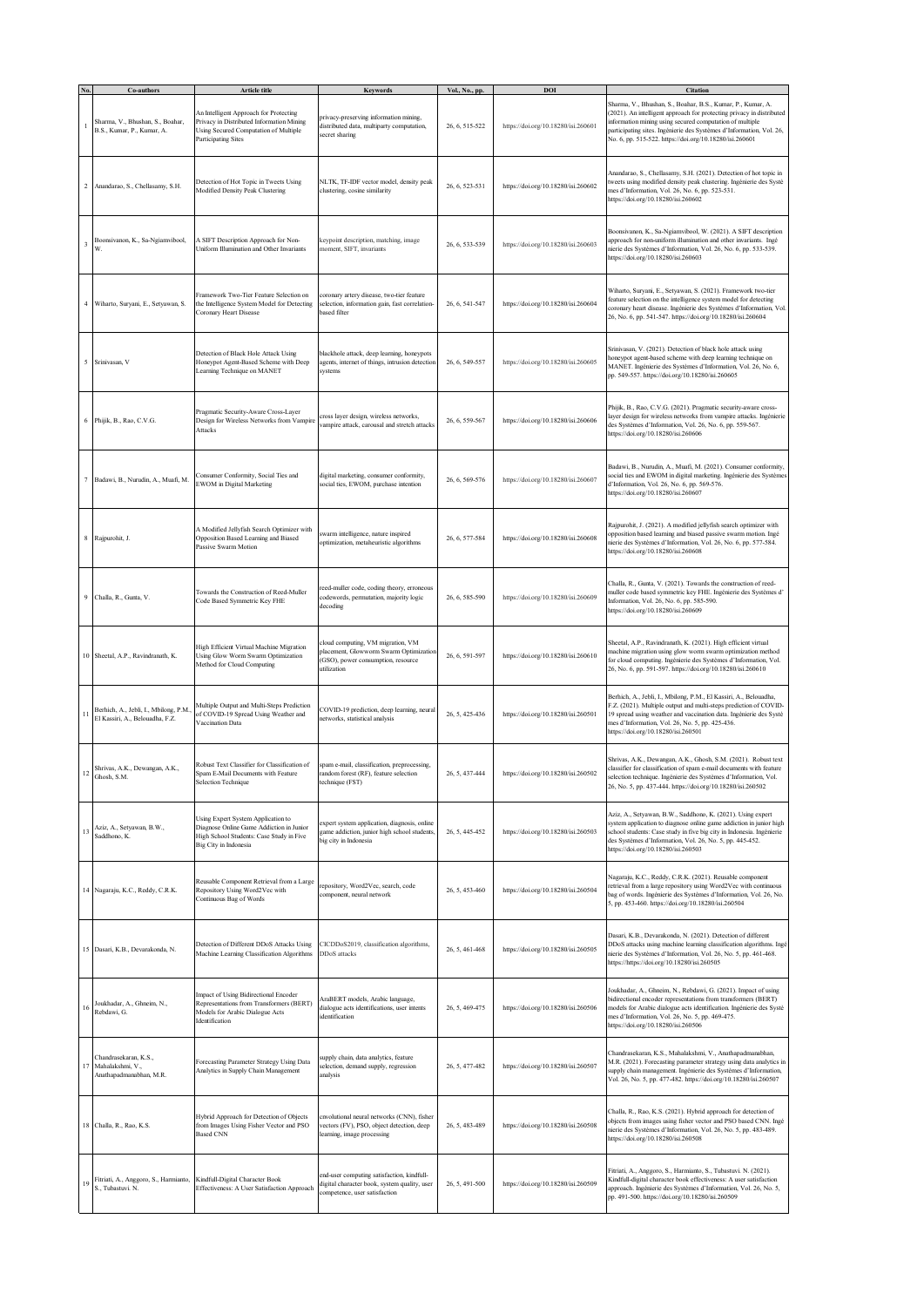| 20 | Singh, A.K., Kumar, S., Bhushan, S.<br>Kumar, P., Vashishtha, A.                                                                                                    | A Proportional Sentiment Analysis of<br>MOOCs Course Reviews Using Supervised<br>Learning Algorithms                                          | sentiment analysis, MOOC, Naive Bayes,<br>SVM, logistic regression, multilayer<br>perceptron                                                                                                 | 26, 5, 501-506 | https://doi.org/10.18280/isi.260510 | Singh, A.K., Kumar, S., Bhushan, S., Kumar, P., Vashishtha, A.<br>(2021). A proportional sentiment analysis of MOOCs course<br>reviews using supervised learning algorithms. Ingénierie des Systè<br>mes d'Information, Vol. 26, No. 5, pp. 501-506.<br>https://doi.org/10.18280/isi.260510                                                             |
|----|---------------------------------------------------------------------------------------------------------------------------------------------------------------------|-----------------------------------------------------------------------------------------------------------------------------------------------|----------------------------------------------------------------------------------------------------------------------------------------------------------------------------------------------|----------------|-------------------------------------|---------------------------------------------------------------------------------------------------------------------------------------------------------------------------------------------------------------------------------------------------------------------------------------------------------------------------------------------------------|
| 21 | Tridalestari, F.A., Prasetyo, H.N.,<br>Wikusna, W.                                                                                                                  | How to Use Design Thinking on Trash Bank<br>Process Modeling?                                                                                 | nformation system, design thinking, trash<br>bank, requirements analysis, qualitative<br>method                                                                                              | 26, 5, 507-513 | https://doi.org/10.18280/isi.260511 | Tridalestari, F.A., Prasetyo, H.N., Wikusna, W. (2021). How to use<br>design thinking on trash bank process modeling? Ingénierie des Syst<br>èmes d'Information, Vol. 26, No. 5, pp. 507-513.<br>https://doi.org/10.18280/isi.260511                                                                                                                    |
|    | 22 El-Tayeb, M., Taha, A., Taha, Z.                                                                                                                                 | <b>Streamed Video Reconstruction for Firefox</b><br><b>Browser Forensics</b>                                                                  | digital forensics, browser cache, social<br>media (SM), video stream, data fragments,<br>YouTube, twitter, Firefox                                                                           | 26, 4, 337-344 | https://doi.org/10.18280/isi.260401 | El-Tayeb, M., Taha, A., Taha, Z. (2021). Streamed video<br>reconstruction for Firefox browser forensics. Ingénierie des Systè<br>mes d'Information, Vol. 26, No. 4, pp. 337-344.<br>https://doi.org/10.18280/isi.260401                                                                                                                                 |
| 23 | Ambildhuke, G.M., Banik, B.G.                                                                                                                                       | Transfer Learning Approach - An Efficient<br>Method to Predict Rainfall Based on Ground-<br><b>Based Cloud Images</b>                         | ainfall prediction, ground-based cloud<br>images, image classification, deep neural<br>network, convolution neural network,<br>transfer learning                                             | 26, 4, 345-356 | https://doi.org/10.18280/isi.260402 | Ambildhuke, G.M., Banik, B.G. (2021). Transfer learning approach<br>An efficient method to predict rainfall based on ground-based<br>cloud images. Ingénierie des Systèmes d'Information, Vol. 26, No.<br>4, pp. 345-356. https://doi.org/10.18280/isi.260402                                                                                           |
| 24 | Sama, H.R., Vemuri, V.K.,<br>Boppana, V.S.N.H.P.                                                                                                                    | Optimal Control Policy for a Two-Phase<br>M/M/1 Unreliable Gated Queue under N-<br>Policy with a Fuzzy Environment                            | N-policy, two-phase, unreliable server,<br>Zadeh's extension principle, trapezoidal<br>fuzzy number, nonlinear programming<br>problem                                                        | 26, 4, 357-364 | https://doi.org/10.18280/isi.260403 | Sama, H.R., Vemuri, V.K., Boppana, V.S.N.H.P. (2021). Optimal<br>control policy for a two-phase M/M/1 unreliable gated queue under<br>N-policy with a fuzzy environment. Ingénierie des Systèmes d'<br>Information, Vol. 26, No. 4, pp. 357-364.<br>https://doi.org/10.18280/isi.260403                                                                 |
| 25 | Hisham, A., Ahmed, A., Khaled, M.,<br>Abdullatif, N., Kassem, S.                                                                                                    | Modelling of Crime Record Management<br>System Using Unified Modeling Language                                                                | UML, crime record management system                                                                                                                                                          | 26, 4, 365-373 | https://doi.org/10.18280/isi.260404 | Hisham, A., Ahmed, A., Khaled, M., Abdullatif, N., Kassem, S.<br>(2021). Modelling of crime record management system using<br>unified modeling language. Ingénierie des Systèmes d'Information,<br>Vol. 26, No. 4, pp. 365-373. https://doi.org/10.18280/isi.260404                                                                                     |
| 26 | Khentout, C., Harbouche, K.,<br>Djoudi, M.                                                                                                                          | Learner to Learner Fuzzy Profiles Similarity<br>Using a Hybrid Interaction Analysis Grid                                                      | BALES' IPA, clustering, fuzzy logic, hybrid<br>grid, multi variate time series, PLETY grid,<br>principal component analysis, similarity<br>measure                                           | 26, 4, 375-386 | https://doi.org/10.18280/isi.260405 | Khentout, C., Harbouche, K., Djoudi, M. (2021). Learner to learner<br>fuzzy profiles similarity using a hybrid interaction analysis grid. Ing<br>énierie des Systèmes d'Information, Vol. 26, No. 4, pp. 375-386.<br>https://doi.org/10.18280/isi.260405                                                                                                |
| 27 | Angel, M.C.M., Humberto, D.B.,<br>Alfredo, T.M.                                                                                                                     | Optimization of Vehicle Flow Times in a<br>Single Crossing System Through the<br>Development of a Multi-Agent Platform                        | nobility issues, intelligent traffic control,<br>NetLogo, multi-agent systems, monte Carlo<br>method                                                                                         | 26, 4, 387-392 | https://doi.org/10.18280/isi.260406 | Angel, M.C.M., Humberto, D.B., Alfredo, T.M. (2021).<br>Optimization of vehicle flow times in a single crossing system<br>through the development of a multi-agent platform. Ingénierie des<br>Systèmes d'Information, Vol. 26, No. 4, pp. 387-392.<br>https://doi.org/10.18280/isi.260406                                                              |
|    | 28 Rao, K.R., Naganjaneyulu, S.                                                                                                                                     | Permissioned Healthcare Blockchain System<br>for Securing the EHRs with Privacy<br>Preservation                                               | EHRs, blockchain network, data privacy<br>and security                                                                                                                                       | 26, 4, 393-402 | https://doi.org/10.18280/isi.260407 | Rao, K.R., Naganjaneyulu, S. (2021). Permissioned healthcare<br>blockchain system for securing the EHRs with privacy<br>preservation. Ingénierie des Systèmes d'Information, Vol. 26, No.<br>4, pp. 393-402. https://doi.org/10.18280/isi.260407                                                                                                        |
|    | 29 Gherbi, C.                                                                                                                                                       | Internet of Things and Heterogeneous<br>Networks Technologies: Concepts,<br>Challenges and Perspectives                                       | IoT, HSN, RFID, NFC, BLE, wireless<br>communications                                                                                                                                         | 26, 4, 403-408 | https://doi.org/10.18280/isi.260408 | Gherbi, C. (2021). Internet of things and heterogeneous networks<br>technologies: Concepts, challenges and perspectives. Ingénierie des<br>Systèmes d'Information, Vol. 26, No. 4, pp. 403-408.<br>https://doi.org/10.18280/isi.260408                                                                                                                  |
| 30 | Arlinwibowo, J., Retnawati, H.,<br>Kartowagiran, B.                                                                                                                 | Item Response Theory Utilization for<br>Developing the Student Collaboration Ability<br>Assessment Scale in STEM Classes                      | collaboration ability, assessment scale,<br>student, item response theory, STEM<br>classes                                                                                                   | 26, 4, 409-415 | https://doi.org/10.18280/isi.260409 | Arlinwibowo, J., Retnawati, H., Kartowagiran, B. (2021). Item<br>response theory utilization for developing the student collaboration<br>ability assessment scale in STEM classes. Ingénierie des Systèmes<br>d'Information, Vol. 26, No. 4, pp. 409-415.<br>https://doi.org/10.18280/isi.260409                                                        |
| 31 | Kumar, I., Mishra, M.K., Mishra,<br>R.K.                                                                                                                            | Performance Analysis of NOMA Downlink<br>for Next- Generation 5G Network with<br>Statistical Channel State Information                        | non-orthogonal multiple access (NOMA),<br>channel state information (CSI), outage<br>probability, Rayleigh fading channel                                                                    | 26, 4, 417-423 | https://doi.org/10.18280/isi.260410 | Kumar, I., Mishra, M.K., Mishra, R.K. (2021). Performance<br>analysis of NOMA downlink for next-generation 5G network with<br>statistical channel state information. Ingénierie des Systèmes d'<br>Information, Vol. 26, No. 4, pp. 417-423.<br>https://doi.org/10.18280/isi.260410                                                                     |
| 32 | Sille, R., Choudhury, T., Chauhan,<br>P., Sharma, D.                                                                                                                | A Systematic Approach for Deep Learning<br><b>Based Brain Tumor Segmentation</b>                                                              | deep neural networks, segmentation<br>algorithm, transfer learning algorithm, brain<br>tumor, deep capsule network                                                                           | 26.3.245-254   | https://doi.org/10.18280/isi.260301 | Sille, R., Choudhury, T., Chauhan, P., Sharma, D. (2021). A<br>systematic approach for deep learning based brain tumor<br>segmentation. Ingénierie des Systèmes d'Information, Vol. 26, No.<br>3, pp. 245-254. https://doi.org/10.18280/isi.260301                                                                                                      |
|    | A'bas, N.N., Rahim, S.S., Dolhalit,<br>M.L., Saifudin, W.S.N., Abdullasim,<br>33 N., Parumo, S., Omar, R.N.R.,<br>Khair, S.Z.M., Kalaichelvam, K.,<br>Izhar, S.I.N. | Web Usability Testing on Diabetic<br>Retinopathy Consultation System                                                                          | consultation, diabetic retinopathy, eye<br>screening, web development, image editing,<br>image processing, usability                                                                         | 26, 3, 255-264 | https://doi.org/10.18280/isi.260302 | A'bas, N.N., Rahim, S.S., Dolhalit, M.L., Saifudin, W.S.N.,<br>Abdullasim, N., Parumo, S., Omar, R.N.R., Khair, S.Z.M.,<br>Kalaichelvam, K., Izhar, S.I.N. (2021). Web usability testing on<br>diabetic retinopathy consultation system. Ingénierie des Systèmes d'<br>Information, Vol. 26, No. 3, pp. 255-264.<br>https://doi.org/10.18280/isi.260302 |
| 34 | Anam, K., Asyhar, B., Saddhono, K.<br>Setyawan, B.W.                                                                                                                | E-SIP: Website-Based Scheduling<br>Information System to Increase the<br>Effectivity of Lecturer's Performance and<br><b>Learning Process</b> | scheduling information system, elektronik<br>sistem informasi penjadwalan (E-SIP),<br>website-based scheduling, effectivity of<br>lecturers' performance, effectivity of<br>learning process | 26, 3, 265-273 | https://doi.org/10.18280/isi.260303 | Anam, K., Asyhar, B., Saddhono, K., Setyawan, B.W. (2021). E-<br>SIP: Website-based scheduling information system to increase the<br>effectivity of lecturer's performance and learning process. Ingénierie<br>des Systèmes d'Information, Vol. 26, No. 3, pp. 265-273.<br>https://doi.org/10.18280/isi.260303                                          |
| 35 | Shivaprasad, S., Sadanandam, M.                                                                                                                                     | Optimized Features Extraction from Spectral<br>and Temporal Features for Identifying the<br>Telugu Dialects by Using GMM and HMM              | MFCC, ZCR, PCA, telugu language,<br>Telangana, Costa Andhra, Rayalaseema,<br>optimal features                                                                                                | 26, 3, 275-283 | https://doi.org/10.18280/isi.260304 | Shivaprasad, S., Sadanandam, M. (2021). Optimized features<br>extraction from spectral and temporal features for identifying the<br>Telugu dialects by using GMM and HMM. Ingénierie des Systèmes<br>d'Information, Vol. 26, No. 3, pp. 275-283.<br>https://doi.org/10.18280/isi.260304                                                                 |
| 36 | Devarakonda, N., Kavitha, D.,<br>Kamarajugadda, R.                                                                                                                  | Escape the Traffic Congestion Using<br>Brainstorming Optimization Algorithm and<br>Density Peak Clustering                                    | brainstorming optimization algorithm<br>(BSO), density peak clustering (DPC), TF-<br>IDF, Twitter API, density peaks                                                                         | 26, 3, 285-293 | https://doi.org/10.18280/isi.260305 | Devarakonda, N., Kavitha, D., Kamarajugadda, R. (2021). Escape<br>the traffic congestion using brainstorming optimization algorithm<br>and density peak clustering. Ingénierie des Systèmes d'Information,<br>Vol. 26, No. 3, pp. 285-293. https://doi.org/10.18280/isi.260305                                                                          |
|    | 37 Touahria, I.E., Khababa, A.                                                                                                                                      | A Component Based Framework to Enable<br>Medical Devices Communication                                                                        | nedical device, integrated clinical<br>environment, software, component based<br>system, safety, heterogeneity                                                                               | 26, 3, 295-302 | https://doi.org/10.18280/isi.260306 | Touahria, I.E., Khababa, A. (2021). A component based framework<br>to enable medical devices communication. Ingénierie des Systèmes<br>d'Information, Vol. 26, No. 3, pp. 295-302.<br>https://doi.org/10.18280/isi.260306                                                                                                                               |
|    | 38 Khedkar, S.P., Ramalingam, A.C.                                                                                                                                  | Classification and Analysis of Malicious<br>Traffic with Multi-layer Perceptron Model                                                         | traffic classification, machine learning, deep<br>learning, multilayer perceptron                                                                                                            | 26, 3, 303-310 | https://doi.org/10.18280/isi.260307 | Khedkar, S.P., Ramalingam, A.C. (2021). Classification and<br>analysis of malicious traffic with multi-layer perceptron model. Ingé<br>nierie des Systèmes d'Information, Vol. 26, No. 3, pp. 303-310.<br>https://doi.org/10.18280/isi.260307                                                                                                           |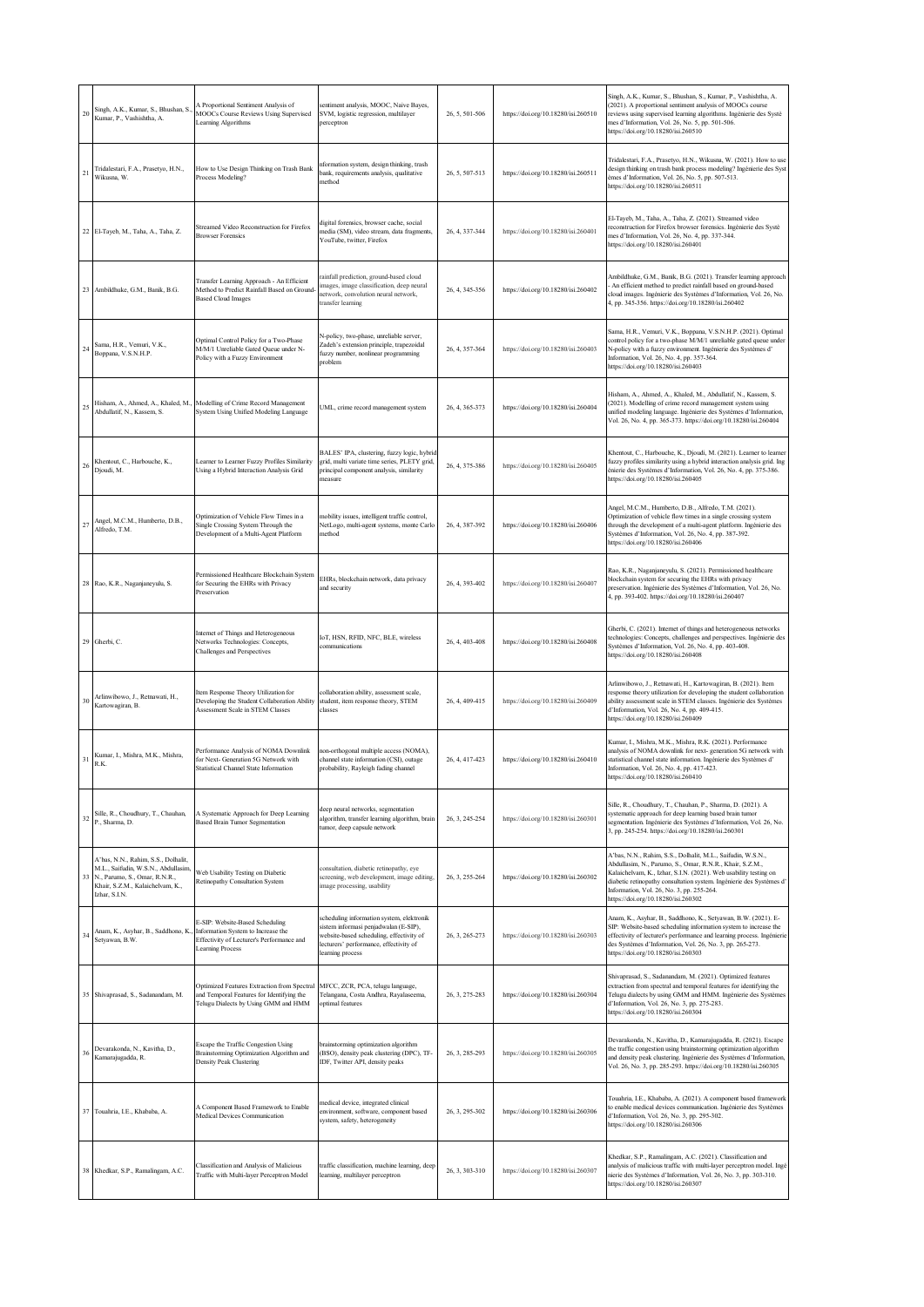|    | 39 Yechuri, P.K., Ramadass, S.                                                                     | Semantic Web Mining for Analyzing Retail<br>Environment Using Word2Vec and CNN-FK                                   | big data, semantic web, data management,<br>sustainable retail environment, information<br>systems, artificial neural network                              | 26, 3, 311-318 | https://doi.org/10.18280/isi.260308 | Yechuri, P.K., Ramadass, S. (2021). Semantic web mining for<br>analyzing retail environment using Word2Vec and CNN-FK. Ingé<br>nierie des Systèmes d'Information, Vol. 26, No. 3, pp. 311-318.<br>https://doi.org/10.18280/isi.260308                                                                     |
|----|----------------------------------------------------------------------------------------------------|---------------------------------------------------------------------------------------------------------------------|------------------------------------------------------------------------------------------------------------------------------------------------------------|----------------|-------------------------------------|-----------------------------------------------------------------------------------------------------------------------------------------------------------------------------------------------------------------------------------------------------------------------------------------------------------|
|    | 40 Raman, J.A., Varadharajan, V.                                                                   | HoneyNetCloud Investigation Model, A<br>Preventive Process Model for IoT Forensics                                  | network forensics, honeypots, IoT attacks,<br>preventive model, forensics process model,<br>HoneyNetCloud                                                  | 26, 3, 319-327 | https://doi.org/10.18280/isi.260309 | Raman, J.A., Varadharajan, V. (2021). HoneyNetCloud<br>investigation model, a preventive process model for IoT forensics.<br>Ingénierie des Systèmes d'Information, Vol. 26, No. 3, pp. 319-<br>327. https://doi.org/10.18280/isi.260309                                                                  |
|    | 41 Rao, K.S., Sridhar, M.                                                                          | A Tabu Search Algorithm for General<br>Threshold Visual Cryptography Schemes                                        | visual cryptography schemes (VCSs), visual<br>secret sharing (VSS), pixels, images;<br>shadows, contrast, probabilistic VSS<br>(ProbVSS), tabu search (TS) | 26, 3, 329-335 | https://doi.org/10.18280/isi.260310 | Rao, K.S., Sridhar, M. (2021). A tabu search algorithm for general<br>threshold visual cryptography schemes. Ingénierie des Systèmes d'<br>Information, Vol. 26, No. 3, pp. 329-335.<br>https://doi.org/10.18280/isi.260310                                                                               |
|    | Bouziane, A., Bouchiha, D., Rebhi,<br>42 R., Lorenzini, G., Doumi, N., Menni,<br>Y., Ahmad, H.     | ARALD: Arabic Annotation Using Linked<br>Data                                                                       | semantic web, linked data, linked open data,<br>Arabic language, NLP techniques, machine<br>learning, SPARQL, RDF, text annotation                         | 26, 2, 143-149 | https://doi.org/10.18280/isi.260201 | Bouziane, A., Bouchiha, D., Rebhi, R., Lorenzini, G., Doumi, N.,<br>Menni, Y., Ahmad, H. (2021). ARALD: Arabic annotation using<br>linked data. Ingénierie des Systèmes d'Information, Vol. 26, No. 2,<br>pp. 143-149. https://doi.org/10.18280/isi.260201                                                |
| 43 | Najafabadi, M.K., Mohamed, A.,<br>Nair, M.A.B., Tabibian, S.M.                                     | An Effective Collaborative User Model<br>Using Hybrid Clustering Recommendation<br>Methods                          | recommendation system, fuzzy clustering,<br>collaborative filtering, sparsity                                                                              | 26, 2, 151-158 | https://doi.org/10.18280/isi.260202 | Najafabadi, M.K., Mohamed, A., Nair, M.A.B., Tabibian, S.M.<br>(2021). An effective collaborative user model using hybrid<br>clustering recommendation methods. Ingénierie des Systèmes d'<br>Information, Vol. 26, No. 2, pp. 151-158.<br>https://doi.org/10.18280/isi.260202                            |
| 44 | Meshram, V.A., Patil, K., Ramteke,<br>S.D.                                                         | MNet: A Framework to Reduce Fruit Image<br>Misclassification                                                        | CNN, computer vision, deep learning, fruit<br>classification, machine learning                                                                             | 26, 2, 159-170 | https://doi.org/10.18280/isi.260203 | Meshram, V.A., Patil, K., Ramteke, S.D. (2021). MNet: A<br>framework to reduce fruit image misclassification. Ingénierie des<br>Systèmes d'Information, Vol. 26, No. 2, pp. 159-170.<br>https://doi.org/10.18280/isi.260203                                                                               |
| 45 | Hosseiny, S.M., Rahmani, A.I.,<br>Derakhshan, M., Fatahizadeh, R.                                  | An Intrusion Detection System: Using a<br>Grasshopper Algorithm                                                     | denial of service attacks, grasshopper<br>optimization algorithm, Nearest Neighbor<br>Classifier                                                           | 26, 2, 171-177 | https://doi.org/10.18280/isi.260204 | Hosseiny, S.M., Rahmani, A.I., Derakhshan, M., Fatahizadeh, R.<br>(2021). An intrusion detection system: Using a grasshopper<br>algorithm. Ingénierie des Systèmes d'Information, Vol. 26, No. 2,<br>pp. 171-177. https://doi.org/10.18280/isi.260204                                                     |
|    | Kumar, D.G., Ganesh, A., Bhoopal,<br>46 N., Saravanan, S., Prameela, M.,<br>Dsnmrao, Kasireddy, I. | Evolutionary Algorithms for Real Time<br>Engineering Problems: A Comprehensive<br>Review                            | optimization techniques, meta-heuristic<br>algorithms, hybrid optimization techniques,<br>Evolutionary Computation (EVC)                                   | 26, 2, 179-190 | https://doi.org/10.18280/isi.260205 | Kumar, D.G., Ganesh, A., Bhoopal, N., Saravanan, S., Prameela,<br>M., Dsmmrao, Kasireddy, I. (2021). Evolutionary algorithms for<br>real time engineering problems: A comprehensive review. Ingénierie<br>des Systèmes d'Information, Vol. 26, No. 2, pp. 179-190.<br>https://doi.org/10.18280/isi.260205 |
| 47 | Das, P., Yadav, J.K.P.S., Yadav,<br>A.K.                                                           | An Automated Tomato Maturity Grading<br>System Using Transfer Learning Based<br>AlexNet                             | tomato maturity grading, manual grading,<br>low-cost solution, AlexNet, deep learning,<br>transfer learning                                                | 26, 2, 191-200 | https://doi.org/10.18280/isi.260206 | Das, P., Yadav, J.K.P.S., Yadav, A.K. (2021). An automated<br>tomato maturity grading system using transfer learning based<br>AlexNet. Ingénierie des Systèmes d'Information, Vol. 26, No. 2,<br>pp. 191-200. https://doi.org/10.18280/isi.260206                                                         |
|    | 48 Kathi, M.G., Shaik, J.H.                                                                        | An Optimised Allotment and Tracking Using<br>Django and Opencv                                                      | computer vision, Opencv, tracking, face<br>detection, face recognition                                                                                     | 26, 2, 201-209 | https://doi.org/10.18280/isi.260207 | Kathi, M.G., Shaik, J.H. (2021). An optimised allotment and<br>tracking using Django and Opencv. Ingénierie des Systèmes d'<br>Information, Vol. 26, No. 2, pp. 201-209.<br>https://doi.org/10.18280/isi.260207                                                                                           |
| 49 | Belmahdi, R., Mechta, D., Harous,                                                                  | A Survey on Various Methods and<br>Algorithms of Scheduling in Fog Computing                                        | cloud computing, Fog Computing, internet<br>of things, scheduling algorithms,<br>optimization methods, heuristic, meta-<br>heuristic                       | 26, 2, 211-224 | https://doi.org/10.18280/isi.260208 | Belmahdi, R., Mechta, D., Harous, S. (2021). A survey on various<br>methods and algorithms of scheduling in Fog Computing. Ingénierie<br>des Systèmes d'Information, Vol. 26, No. 2, pp. 211-224.<br>https://doi.org/10.18280/isi.260208                                                                  |
| 50 | Sheetal, A.P., Lalitha, G., Gopi,<br>A.P., Narayana, V.L.                                          | Secured Data Transmission with Integrated<br>Fault Reduction Scheduling in Cloud<br>Computing                       | cloud computing, failures, fault tolerant,<br>critical tasks, scheduling, fault recovery,<br>overhead                                                      | 26, 2, 225-230 | https://doi.org/10.18280/isi.260209 | Sheetal, A.P., Lalitha, G., Gopi, A.P., Narayana, V.L. (2021).<br>Secured data transmission with integrated fault reduction<br>scheduling in cloud computing. Ingénierie des Systèmes d'<br>Information, Vol. 26, No. 2, pp. 225-230.<br>https://doi.org/10.18280/isi.260209                              |
| 51 | Teki, S.M., Sriharsha, K.V.,<br>Nandimandalam, M.K.V.                                              | A Diabetic Prediction System Based on Mean diabetes, mean-shift clustering, naive bayes,<br><b>Shift Clustering</b> | clustering                                                                                                                                                 | 26, 2, 231-235 | https://doi.org/10.18280/isi.260210 | Teki, S.M., Sriharsha, K.V., Nandimandalam, M.K.V. (2021). A<br>diabetic prediction system based on mean shift clustering. Ingénierie<br>des Systèmes d'Information, Vol. 26, No. 2, pp. 231-235.<br>https://doi.org/10.18280/isi.260210                                                                  |
|    | 52 Rao, M.V.V., Chaparala, A.                                                                      | An Efficient Data Mining Technique for<br>Structural Strength Monitoring System                                     | classification, classifiers, clustering,<br>structure strength, integrators                                                                                | 26, 2, 237-243 | https://doi.org/10.18280/isi.260211 | Rao, M.V.V., Chaparala, A. (2021). An efficient data mining<br>technique for structural strength monitoring system. Ingénierie des<br>Systèmes d'Information, Vol. 26, No. 2, pp. 237-243.<br>https://doi.org/10.18280/isi.260211                                                                         |
| 53 | Wijaya, M.C., Maksom, Z.,<br>Abdullah, M.H.L.                                                      | A Brief of Review: Multimedia Authoring<br><b>Tool Attributes</b>                                                   | multimedia authoring tool, authoring<br>attributes, SMIL, NCL, formal verification,<br><b>XML</b>                                                          | $26, 1, 1-11$  | https://doi.org/10.18280/isi.260101 | Wijaya, M.C., Maksom, Z., Abdullah, M.H.L. (2021). A brief of<br>review: Multimedia authoring tool attributes. Ingénierie des Systè<br>mes d'Information, Vol. 26, No. 1, pp. 1-11.<br>https://doi.org/10.18280/isi.260101                                                                                |
|    | 54 Yadav, A.S., Kushwaha, D.S.                                                                     | Query Optimization in a Blockchain-Based<br>Land Registry Management System                                         | peer-to-peer, blockchain, property<br>transaction system, query optimization,<br>consensus algorithm                                                       | 26, 1, 13-21   | https://doi.org/10.18280/isi.260102 | Yadav, A.S., Kushwaha, D.S. (2021). Query optimization in a<br>blockchain-based land registry management system. Ingénierie des<br>Systèmes d'Information, Vol. 26, No. 1, pp. 13-21.<br>https://doi.org/10.18280/isi.260102                                                                              |
|    | 55 Cherbal, S., Barouchi, I.                                                                       | ZRR-P2P: Zone-Based Mechanism for Data<br>Replication and Research Optimization in<br>Unstructured P2P Systems      | P2P, peer to peer, search mechanism, zone,<br>area, resource popularity, replication                                                                       | 26, 1, 23-32   | https://doi.org/10.18280/isi.260103 | Cherbal, S., Barouchi, I. (2021). ZRR-P2P: Zone-based mechanism<br>for data replication and research optimization in unstructured P2P<br>systems. Ingénierie des Systèmes d'Information, Vol. 26, No. 1, pp.<br>23-32. https://doi.org/10.18280/isi.260103                                                |
|    | 56 Babu, B.V.S., Babu K.S.                                                                         | The Purview of Blockchain Appositeness in<br>Computing Paradigms: A Survey                                          | blockchain, access control, computing<br>paradigms, cloud, security                                                                                        | 26, 1, 33-46   | https://doi.org/10.18280/isi.260104 | Babu, B.V.S., Babu K.S. (2021). The purview of blockchain<br>appositeness in computing paradigms: A survey. Ingénierie des Syst<br>èmes d'Information, Vol. 26, No. 1, pp. 33-46.<br>https://doi.org/10.18280/isi.260104                                                                                  |
| 57 | Mbilong, P.M., Berhich, A., Jebli, I.,<br>El Kassiri, A., Belouadha, F.Z.                          | Artificial Intelligence-Enabled and Period-<br>Aware Forecasting COVID-19 Spread                                    | deep learning, machine learning, COVID<br>spread prediction                                                                                                | 26, 1, 47-57   | https://doi.org/10.18280/isi.260105 | Mbilong, P.M., Berhich, A., Jebli, I., El Kassiri, A., Belouadha,<br>F.Z. (2021). Artificial intelligence-enabled and period-aware<br>forecasting COVID-19 spread. Ingénierie des Systèmes d'<br>Information, Vol. 26, No. 1, pp. 47-57.<br>https://doi.org/10.18280/isi.260105                           |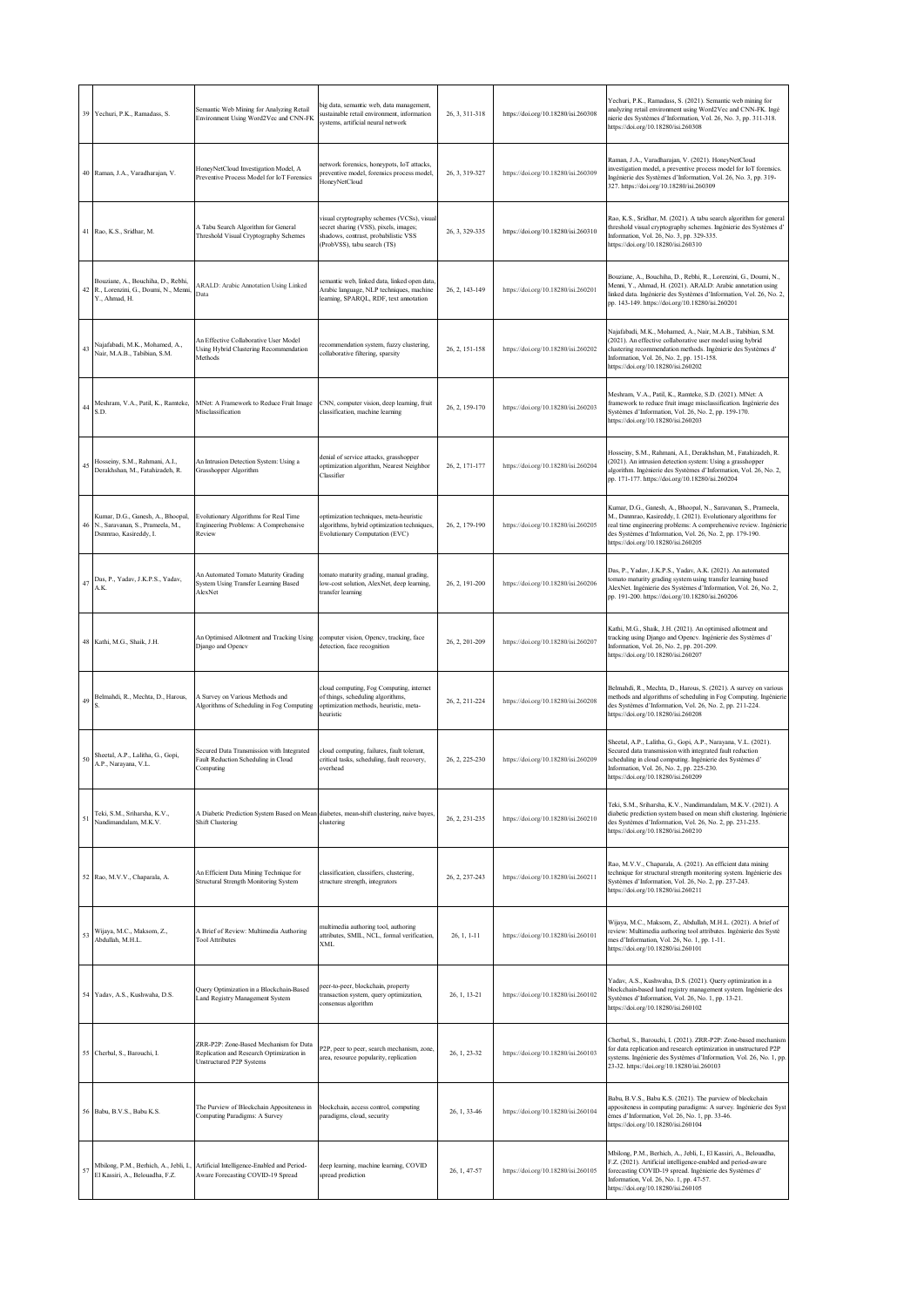|        | 58 Daoudi, S., Zouaoui, C.M.A., El-<br>Mezouar, M.C., Taleb, N.                 | Parallelization of the K-Means++ Clustering<br>Algorithm                                                                                                    | clustering, K-means clustering, K-means++<br>GPGPU, OpenCL, parallel K-means++,<br>streaming SIMD extension (SSE)                                                     | 26, 1, 59-66   | https://doi.org/10.18280/isi.260106 | Daoudi, S., Zouaoui, C.M.A., El-Mezouar, M.C., Taleb, N. (2021)<br>Parallelization of the K-means++ clustering algorithm. Ingénierie<br>des Systèmes d'Information, Vol. 26, No. 1, pp. 59-66.<br>https://doi.org/10.18280/isi.260106                                                                                  |
|--------|---------------------------------------------------------------------------------|-------------------------------------------------------------------------------------------------------------------------------------------------------------|-----------------------------------------------------------------------------------------------------------------------------------------------------------------------|----------------|-------------------------------------|------------------------------------------------------------------------------------------------------------------------------------------------------------------------------------------------------------------------------------------------------------------------------------------------------------------------|
|        | 59 Subbiah, S.S., Chinnappan, J.                                                | Opportunities and Challenges of Feature<br>Selection Methods for High Dimensional<br>Data: A Review                                                         | big data analysis, data mining, feature<br>selection, machine learning, Hadoop, Spark,<br>centralized processing, distributed parallel<br>processing                  | 26, 1, 67-77   | https://doi.org/10.18280/isi.260107 | Subbiah, S.S., Chinnappan, J. (2021). Opportunities and challenges<br>of feature selection methods for high dimensional data: A review.<br>Ingénierie des Systèmes d'Information, Vol. 26, No. 1, pp. 67-77.<br>https://doi.org/10.18280/isi.260107                                                                    |
| $60\,$ | Metwaly, S.S., El-Haleem, A.M.A.,<br>El-Ghandour, O.                            | No-Regret Matching Game Algorithm for<br>NOMA Based UAV-Assisted NB-IoT<br>Systems                                                                          | NB-IoT, UAV, regret matching, NOMA,<br>matching game, LTE, URLLC, mMTC                                                                                                | 26, 1, 79-85   | https://doi.org/10.18280/isi.260108 | Metwaly, S.S., El-Haleem, A.M.A., El-Ghandour, O. (2021). No-<br>regret matching game algorithm for NOMA based UAV-Assisted<br>NB-IoT systems. Ingénierie des Systèmes d'Information, Vol. 26,<br>No. 1, pp. 79-85. https://doi.org/10.18280/isi.260108                                                                |
|        | 61 Patalay, S., Bandlamudi, M.R.                                                | Decision Support System for Stock Portfolio<br>Selection Using Artificial Intelligence and<br>Machine Learning                                              | decision support system (DSS), machine<br>learning, stock portfolio, artificial<br>intelligence (AI), intrinsic stock value                                           | 26, 1, 87-93   | https://doi.org/10.18280/isi.260109 | Patalay, S., Bandlamudi, M.R. (2021). Decision support system for<br>stock portfolio selection using artificial intelligence and machine<br>learning. Ingénierie des Systèmes d'Information, Vol. 26, No. 1, pp.<br>87-93. https://doi.org/10.18280/isi.260109                                                         |
|        | 62 Rao, G.S., Srikrishna, A.                                                    | Image Pixel Contrast Enhancement Using<br>Enhanced Multi Histogram Equalization<br>Method                                                                   | mage contrast enhancement, histogram<br>equalization, poor lightening images, Multi-<br>HE method                                                                     | 26, 1, 95-101  | https://doi.org/10.18280/isi.260110 | Rao, G.S., Srikrishna, A. (2021). Image pixel contrast enhancement<br>using enhanced multi histogram equalization method. Ingénierie des<br>Systèmes d'Information, Vol. 26, No. 1, pp. 95-101.<br>https://doi.org/10.18280/isi.260110                                                                                 |
|        | 63 Alti, A., Almuhirat, A.                                                      | An Advanced IoT-Based Tool for Effective<br>Employee Performance Evaluation in the<br><b>Banking Sector</b>                                                 | IoT, human resource, smart technology,<br>decision-making, intelligence, performance<br>metric                                                                        | 26, 1, 103-108 | https://doi.org/10.18280/isi.260111 | Alti, A., Almuhirat, A. (2021). An advanced IoT-based tool for<br>effective employee performance evaluation in the banking sector.<br>Ingénierie des Systèmes d'Information, Vol. 26, No. 1, pp. 103-<br>108. https://doi.org/10.18280/isi.260111                                                                      |
| 64     | Yadav, A.K., Maurya, A.K.,<br>Ranvijay, Ranvijay, R.S.                          | Extractive Text Summarization Using Recent<br>Approaches: A Survey                                                                                          | text summarization, extractive text<br>summarization, abstractive text<br>summarization, supervised and unsupervised<br>learning techniques                           | 26, 1, 109-121 | https://doi.org/10.18280/isi.260112 | Yadav, A.K., Maurya, A.K., Ranvijay, Ranvijay, R.S. (2021).<br>Extractive text summarization using recent approaches: A survey.<br>Ingénierie des Systèmes d'Information, Vol. 26, No. 1, pp. 109-<br>121. https://doi.org/10.18280/isi.260112                                                                         |
|        | Nagaraj, P.K., Ravikumar, K.S.,<br>65 Kasyap, M.S., Murthy, M.H.S.,<br>Paul, J. | Kannada to English Machine Translation<br>Using Deep Neural Network                                                                                         | encoder-decoder mechanism, long short<br>erm memory, natural language processing,<br>sequence to sequence model                                                       | 26, 1, 123-127 | https://doi.org/10.18280/isi.260113 | Nagaraj, P.K., Ravikumar, K.S., Kasyap, M.S., Murthy, M.H.S.,<br>Paul, J. (2021). Kannada to English machine translation using deep<br>neural network. Ingénierie des Systèmes d'Information, Vol. 26,<br>No. 1, pp. 123-127. https://doi.org/10.18280/isi.260113                                                      |
|        | 66 Nasr, I.B., Jbeli, K., Smiti, A.                                             | E-Service Application: Online Donation to<br>Help Fight COVID-19                                                                                            | donation, KNN, Artificial Intelligence,<br>COVID-19, E-service                                                                                                        | 26, 1, 129-134 | https://doi.org/10.18280/isi.260114 | Nasr, I.B., Jbeli, K., Smiti, A. (2021). E-service application: Online<br>donation to help fight COVID-19. Ingénierie des Systèmes d'<br>Information, Vol. 26, No. 1, pp. 129-134.<br>https://doi.org/10.18280/isi.260114                                                                                              |
|        | 67 Rao, K.S., Sridhar, M.                                                       | A Novel Image Encryption Using Parity<br><b>Based Visual Cryptography</b>                                                                                   | ixel expansion, parity, bit slicing, XOR<br>operation                                                                                                                 | 26, 1, 135-142 | https://doi.org/10.18280/isi.260115 | Rao, K.S., Sridhar, M. (2021). A novel image encryption using<br>parity based visual cryptography. Ingénierie des Systèmes d'<br>Information, Vol. 26, No. 1, pp. 135-142.<br>https://doi.org/10.18280/isi.260115                                                                                                      |
|        | Yadav, M.P., Raj, G., Akarte, H.A.,<br>$^{68}$ Yadav, D.K.                      | Horizontal scaling for containerized<br>application using hybrid approach                                                                                   | cloud computing, elasticity, auto-scaling,<br>machine learning, ARIMA, support vector<br>machine                                                                      | 25, 6, 709-718 | https://doi.org/10.18280/isi.250601 | Yadav, M.P., Raj, G., Akarte, H.A., Yadav, D.K. (2020).<br>Horizontal scaling for containerized application using hybrid<br>approach. Ingénierie des Systèmes d'Information, Vol. 25, No. 6,<br>pp. 709-718. https://doi.org/10.18280/isi.250601                                                                       |
| 69     | Bouddou, R., Benhamida, F., Haba,<br>M., Belgacem, M., Meziane, M.A.            | Simulated annealing algorithm for dynamic<br>economic dispatch problem in the electricity<br>market incorporating wind energy                               | electricity market, dynamic economic<br>dispatch, bidding strategies, wind energy,<br>simulated annealing algorithm                                                   | 25, 6, 719-727 | https://doi.org/10.18280/isi.250602 | Bouddou, R., Benhamida, F., Haba, M., Belgacem, M., Meziane,<br>M.A. (2020). Simulated annealing algorithm for dynamic economic<br>dispatch problem in the electricity market incorporating wind<br>energy. Ingénierie des Systèmes d'Information, Vol. 25, No. 6, pp.<br>719-727. https://doi.org/10.18280/isi.250602 |
|        | 70 Maddumala, V.R., R, A.                                                       | A weight based feature extraction model on<br>multifaceted multimedia bigdata using<br>convolutional neural network                                         | multifaceted multimedia data, feature<br>extraction, feature selection, classification,<br>video object detection, convolutional neural<br>network                    | 25, 6, 729-735 | https://doi.org/10.18280/isi.250603 | Maddumala, V.R., R, A. (2020). A weight based feature extraction<br>model on multifaceted multimedia bigdata using convolutional<br>neural network. Ingénierie des Systèmes d'Information, Vol. 25,<br>No. 6, pp. 729-735. https://doi.org/10.18280/isi.250603                                                         |
|        | 71 Peram, S.R., Bulla, P.                                                       | Blockchains: Improve the scalability and<br>efficiency of conventional blockchain by<br>providing a lightweight block mining and<br>communication algorithm | blockchain, proof of work, lightweight<br>scalable blockchain, distributed ledger<br>technology, proof of elapsed time, proof-of-<br>stake, and searchable encryption | 25, 6, 737-745 | https://doi.org/10.18280/isi.250604 | Peram, S.R., Bulla, P. (2020). Blockchains: Improve the scalability<br>and efficiency of conventional blockchain by providing a<br>lightweight block mining and communication algorithm. Ingénierie<br>des Systèmes d'Information, Vol. 25, No. 6, pp. 737-745.<br>https://doi.org/10.18280/isi.250604                 |
| 72     | Metlapalli, A.C., Muthusamy, T.,<br>Battula, B.P.                               | Classification of social media text spam using<br>VAE-CNN and LSTM model                                                                                    | spam data, convolution neural network<br>(CNN), (long short term memory networks)<br>LSTM, deep learning, variational auto-<br>encoder (VAE)                          | 25, 6, 747-753 | https://doi.org/10.18280/isi.250605 | Metlapalli, A.C., Muthusamy, T., Battula, B.P. (2020).<br>Classification of social media text spam using VAE-CNN and<br>LSTM model. Ingénierie des Systèmes d'Information, Vol. 25, No.<br>6, pp. 747-753. https://doi.org/10.18280/isi.250605                                                                         |
|        | 73 Mohammed, N.R., Mohammed, M.                                                 | Assessment of twitter data clusters with<br>cosine-based validation metrics using hybrid<br>topic models                                                    | cluster tendency, cosine based similarity<br>measure, cosine based validity indices,<br>hybrid topic models, twitter data clustering                                  | 25, 6, 755-769 | https://doi.org/10.18280/isi.250606 | Mohammed, N.R., Mohammed, M. (2020). Assessment of twitter<br>data clusters with cosine-based validation metrics using hybrid topic<br>models. Ingénierie des Systèmes d'Information, Vol. 25, No. 6, pp.<br>755-769. https://doi.org/10.18280/isi.250606                                                              |
|        | 74 Sridevi, G., Midhunchakkravarthy.                                            | A hybrid multi-level statistical load balancer-<br>based parameters estimation model in<br>realtime cloud computing environment                             | statistical load balancer, cloud computing,<br>virtual machines                                                                                                       | 25, 6, 771-782 | https://doi.org/10.18280/isi.250607 | Sridevi, G., Midhunchakkravarthy. (2020). A hybrid multi-level<br>statistical load balancer-based parameters estimation model in<br>realtime cloud computing environment. Ingénierie des Systèmes d'<br>Information, Vol. 25, No. 6, pp. 771-782.<br>https://doi.org/10.18280/isi.250607                               |
|        | 75 Deepika, N., Nirupamabhat, M.                                                | An optimized machine learning model for<br>stock trend anticipation                                                                                         | stock market, security market, economical-<br>volatile, external factors, secure prediction,<br>feature selection, trend prediction, artificial<br>bee colony         | 25, 6, 783-792 | https://doi.org/10.18280/isi.250608 | Deepika, N., Nirupamabhat, M. (2020). An optimized machine<br>learning model for stock trend anticipation. Ingénierie des Systèmes<br>d'Information, Vol. 25, No. 6, pp. 783-792.<br>https://doi.org/10.18280/isi.250608                                                                                               |
|        | 76 Murty, M.S., Rao, N.N.                                                       | Stalking the resources for security in linked<br>data applications using resource description<br>framework                                                  | provenance, semantic web, linked data,<br>LOD                                                                                                                         | 25, 6, 793-801 | https://doi.org/10.18280/isi.250609 | Murty, M.S., Rao, N.N. (2020). Stalking the resources for security<br>in linked data applications using resource description framework.<br>Ingénierie des Systèmes d'Information, Vol. 25, No. 6, pp. 793-<br>801. https://doi.org/10.18280/isi.250609                                                                 |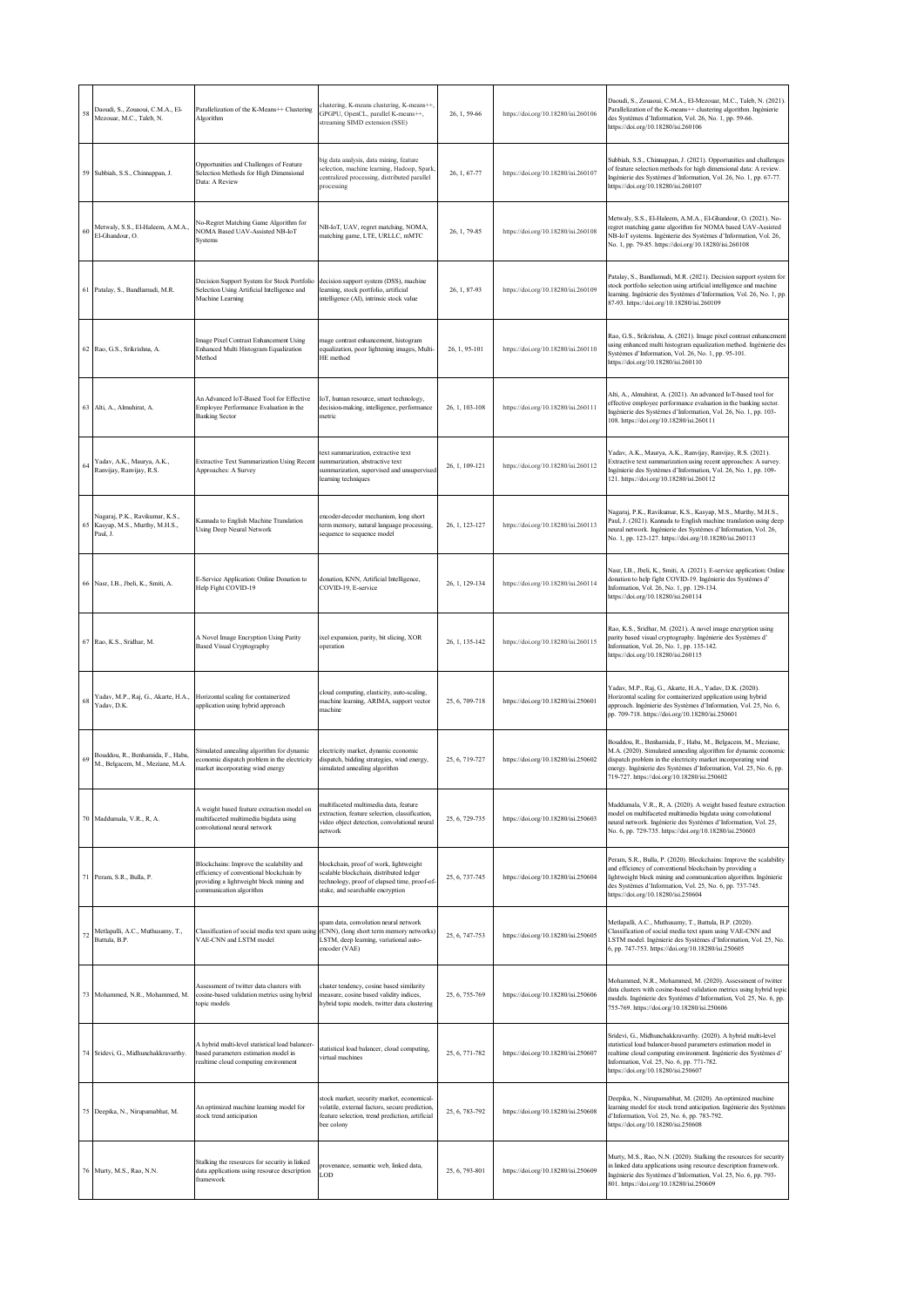| 77 | Zerguine, N., Mostefai, M., Aliouat,<br>Z., Slimani, Y.            | Intelligent CW selection mechanism based<br>on Q-learning (MISQ)                                                                                                                            | DCF, deep reinforcement learning, CW,<br>IEEE 802.11, MAC protocol, MANET, Q-<br>learning                                                                                     | 25, 6, 803-811 | https://doi.org/10.18280/isi.250610 | Zerguine, N., Mostefai, M., Aliouat, Z., Slimani, Y. (2020).<br>Intelligent CW selection mechanism based on Q-learning (MISQ).<br>Ingénierie des Systèmes d'Information, Vol. 25, No. 6, pp. 803-<br>811. https://doi.org/10.18280/isi.250610                                                                              |
|----|--------------------------------------------------------------------|---------------------------------------------------------------------------------------------------------------------------------------------------------------------------------------------|-------------------------------------------------------------------------------------------------------------------------------------------------------------------------------|----------------|-------------------------------------|----------------------------------------------------------------------------------------------------------------------------------------------------------------------------------------------------------------------------------------------------------------------------------------------------------------------------|
|    | 78 Lakehal, A., Alti, A., Roose, P.                                | Context-aware multi-layered ontology for<br>composite situation model in pervasive<br>computing                                                                                             | ontology, heterogeneous connected objects,<br>smart domains, situations, multi-OCSM                                                                                           | 25, 5, 543-558 | https://doi.org/10.18280/isi.250501 | Lakehal, A., Alti, A., Roose, P. (2020). Context-aware multi-<br>layered ontology for composite situation model in pervasive<br>computing. Ingénierie des Systèmes d'Information, Vol. 25, No. 5,<br>pp. 543-558. https://doi.org/10.18280/isi.250501                                                                      |
|    | 79 Dhar, J., Jodder, A.K.                                          | An effective recommendation system to<br>forecast the best educational program using<br>machine learning classification algorithms                                                          | automated recommendation system,<br>students' academic performance, machine<br>learning techniques, machine learning<br>classification algorithms, educational data<br>mining | 25, 5, 559-568 | https://doi.org/10.18280/isi.250502 | Dhar, J., Jodder, A.K. (2020). An effective recommendation<br>system to forecast the best educational program using machine<br>learning classification algorithms. Ingénierie des Systèmes d'<br>Information, Vol. 25, No. 5, pp. 559-568.<br>https://doi.org/10.18280/isi.250502                                          |
| 80 | Fenanir, S., Semchedine, F., Harous,<br>S., Baadache, A.           | A semi-supervised deep auto-encoder based<br>intrusion detection for IoT                                                                                                                    | access control, anomaly detection,<br>autoencoder, intrusion detection system,<br>machine learning                                                                            | 25, 5, 569-577 | https://doi.org/10.18280/isi.250503 | Fenanir, S., Semchedine, F., Harous, S., Baadache, A. (2020). A<br>semi-supervised deep auto-encoder based intrusion detection for<br>IoT. Ingénierie des Systèmes d'Information, Vol. 25, No. 5, pp.<br>569-577. https://doi.org/10.18280/isi.250503                                                                      |
|    | 81 Wang, H.P.                                                      | An effect analysis model for corporate<br>marketing mix based on artificial neural<br>network                                                                                               | artificial neural network (ANN), marketing,<br>marketing mix, effect analysis                                                                                                 | 25, 5, 579-587 | https://doi.org/10.18280/isi.250504 | Wang, H.P. (2020). An effect analysis model for corporate<br>marketing mix based on artificial neural network. Ingénierie des<br>Systèmes d'Information, Vol. 25, No. 5, pp. 579-587.<br>https://doi.org/10.18280/isi.250504                                                                                               |
| 82 | Afify, H.M., Darwish, A.,<br>Mohammed, K.K., Hassanien, A.E.       | An automated CAD system of CT chest<br>images for COVID-19 based on genetic<br>algorithm and K-nearest neighbor classifier                                                                  | COVID-19, CT scans, computer-aided<br>detection (CAD), Genetic algorithm, K-<br>Nearest Neighbor (KNN), decision tree                                                         | 25, 5, 589-594 | https://doi.org/10.18280/isi.250505 | Afify, H.M., Darwish, A., Mohammed, K.K., Hassanien, A.E.<br>(2020). An automated CAD system of CT chest images for<br>COVID-19 based on genetic algorithm and K-nearest neighbor<br>classifier. Ingénierie des Systèmes d'Information, Vol. 25, No. 5,<br>pp. 589-594. https://doi.org/10.18280/isi.250505                |
| 83 | Wen, J., Wei, X.C., He, T., Zhang,<br>S.S.                         | Regression analysis on the influencing factors<br>of the acceptance of online education<br>platform among college students                                                                  | online education platform, regression<br>analysis, acceptance, college students                                                                                               | 25, 5, 595-600 | https://doi.org/10.18280/isi.250506 | Wen, J., Wei, X.C., He, T., Zhang, S.S. (2020). Regression analysis<br>on the influencing factors of the acceptance of online education<br>platform among college students. Ingénierie des Systèmes d'<br>Information, Vol. 25, No. 5, pp. 595-600.<br>https://doi.org/10.18280/isi.250506                                 |
| 84 | Saidi, R., Cherrid, N., Bentahar, T.,<br>Mayache, H., Bentahar, A. | Number of pixel change rate and unified<br>average changing intensity for sensitivity<br>analysis of encrypted inSAR interferogram                                                          | AES-256, inSAR crypt interferogram, RSA,<br>UACI, NPCR, SSIM, GSSIM, encryption<br>mode CTR, encryption mode OFB                                                              | 25, 5, 601-607 | https://doi.org/10.18280/isi.250507 | Saidi, R., Cherrid, N., Bentahar, T., Mayache, H., Bentahar, A.<br>(2020). Number of pixel change rate and unified average changing<br>intensity for sensitivity analysis of encrypted inSAR interferogram.<br>Ingénierie des Systèmes d'Information, Vol. 25, No. 5, pp. 601-<br>607. https://doi.org/10.18280/isi.250507 |
|    | 85 Zhou, N., Zhang, Z.F., Li, J.                                   | Analysis on course scores of learners of<br>online teaching platforms based on data<br>mining                                                                                               | course score analysis, online teaching<br>platform (OLP), expectation maximization<br>(EM) clustering, support vector machine<br>(SVM) classifier                             | 25, 5, 609-617 | https://doi.org/10.18280/isi.250508 | Zhou, N., Zhang, Z.F., Li, J. (2020). Analysis on course scores of<br>learners of online teaching platforms based on data mining. Ingé<br>nierie des Systèmes d'Information, Vol. 25, No. 5, pp. 609-617.<br>https://doi.org/10.18280/isi.250508                                                                           |
| 86 | Subramanian, B., Yesudhas, H.R.,<br>Eanoch, G.J.                   | A unique data identification system for<br>wireless sensor networks based on enhanced<br>arithmetic coding                                                                                  | chosen-cipher text attack, arithmetic<br>coding, wireless sensor networks, data<br>communication                                                                              | 25, 5, 617-627 | https://doi.org/10.18280/isi.250509 | Subramanian, B., Yesudhas, H.R., Eanoch, G.J. (2020). A unique<br>data identification system for wireless sensor networks based on<br>enhanced arithmetic coding. Ingénierie des Systèmes d'Information,<br>Vol. 25, No. 5, pp. 619-627. https://doi.org/10.18280/isi.250509                                               |
|    | 87 Hu, Y.D., Li, X.Y.                                              | An evaluation model of comprehensive<br>human resources quality of financial<br>enterprises based on deep neural network                                                                    | human resources (HR), quality evaluation,<br>deep neural network (DNN), N-evaluation<br>model                                                                                 | 25, 5, 629-636 | https://doi.org/10.18280/isi.250510 | Hu, Y.D., Li, X.Y. (2020). An evaluation model of comprehensive<br>human resources quality of financial enterprises based on deep<br>neural network. Ingénierie des Systèmes d'Information, Vol. 25,<br>No. 5, pp. 629-636. https://doi.org/10.18280/isi.250510                                                            |
| 88 | Satla, S.P., Sadanandam, M.,<br>Suvarna, B.                        | Dangerous prediction in roads by using<br>machine learning models                                                                                                                           | dangerous roads, support vector machine,<br>accidents, fatalities, logistic regression,<br>decision tree, random forest, gaussian naive<br>bayes, K- nearest neighbor         | 25, 5, 637-644 | https://doi.org/10.18280/isi.250511 | Satla, S.P., Sadanandam, M., Suvarna, B. (2020). Dangerous<br>prediction in roads by using machine learning models. Ingénierie des<br>Systèmes d'Information, Vol. 25, No. 5, pp. 637-644.<br>https://doi.org/10.18280/isi.250511                                                                                          |
|    | 89 Xiao, Q.                                                        | Resource classification and knowledge<br>aggregation of library and information based<br>on data mining                                                                                     | knowledge aggregation, resource<br>classification, library and information (L&I),<br>data mining, support vector machine (SVM)                                                | 25, 5, 645-653 | https://doi.org/10.18280/isi.250512 | Xiao, Q. (2020). Resource classification and knowledge<br>aggregation of library and information based on data mining. Ingé<br>nierie des Systèmes d'Information, Vol. 25, No. 5, pp. 645-653.<br>https://doi.org/10.18280/isi.250512                                                                                      |
| 90 | Kumar, P., Gangal, A., Kumari, S.,<br>Tiwari, S.                   | Recombinant sort: N-dimensional cartesian<br>spaced algorithm designed from synergetic<br>combination of hashing, bucket, counting and radix sort, hashing, sorting algorithm<br>radix sort | recombinant sort, bucket sort, counting sort                                                                                                                                  | 25, 5, 655-668 | https://doi.org/10.18280/isi.250513 | Kumar, P., Gangal, A., Kumari, S., Tiwari, S. (2020). Recombinant<br>sort: N-dimensional cartesian spaced algorithm designed from<br>synergetic combination of hashing, bucket, counting and radix sort.<br>Ingénierie des Systèmes d'Information, Vol. 25, No. 5, pp. 655-<br>668. https://doi.org/10.18280/isi.250513    |
|    | 91 Singh, R.K., Singh, P., Bathla, G.                              | User-review oriented social recommender<br>system for event planning                                                                                                                        | sentiment analysis, recommender systems,<br>ocial network, social contextual<br>information, wedding planner                                                                  | 25, 5, 669-675 | https://doi.org/10.18280/isi.250514 | Singh, R.K., Singh, P., Bathla, G. (2020). User-review oriented<br>social recommender system for event planning. Ingénierie des Systè<br>mes d'Information, Vol. 25, No. 5, pp. 669-675.<br>https://doi.org/10.18280/isi.250514                                                                                            |
|    | 92 Pan, T.                                                         | Tracking and extracting action trajectory of<br>athlete based on hierarchical features                                                                                                      | feature extraction, action trajectory,<br>hierarchical features, badminton                                                                                                    | 25, 5, 677-682 | https://doi.org/10.18280/isi.250515 | Pan, T. (2020). Tracking and extracting action trajectory of athlete<br>based on hierarchical features. Ingénierie des Systèmes d'<br>Information, Vol. 25, No. 5, pp. 677-682.<br>https://doi.org/10.18280/isi.250515                                                                                                     |
| 93 | Bulla, S., Reddy, C.V.R.,<br>Padmavathi, P., Padmasri, T.          | Analytical evaluation of resource estimation<br>in web application services                                                                                                                 | cloud computing, web application, queuing<br>model, AWS                                                                                                                       | 25, 5, 683-690 | https://doi.org/10.18280/isi.250516 | Bulla, S., Reddy, C.V.R., Padmavathi, P., Padmasri, T. (2020).<br>Analytical evaluation of resource estimation in web application<br>services. Ingénierie des Systèmes d'Information, Vol. 25, No. 5, pp.<br>683-690. https://doi.org/10.18280/isi.250516                                                                  |
| 94 | Padmanabula, S.S., Puvvada, R.C.,<br>Sistla, V., Kolli, V.K.K.     | Object detection using stacked YOLOv3                                                                                                                                                       | object detection, YOLOv3, deep neural<br>network, Non-maxima Suppression, class<br>probabilities, unified architecture, transfer<br>learning                                  | 25, 5, 691-697 | https://doi.org/10.18280/isi.250517 | Padmanabula, S.S., Puvvada, R.C., Sistla, V., Kolli, V.K.K. (2020).<br>Object detection using stacked YOLOv3. Ingénierie des Systèmes d<br>'Information, Vol. 25, No. 5, pp. 691-697.<br>https://doi.org/10.18280/isi.250517                                                                                               |
|    | 95 Shen, X.G.                                                      | Design and application of a virtual simulation<br>teaching system based on cloud service                                                                                                    | virtual simulation (VS), cloud service (CS),<br>VS teaching system, simulation system<br>design                                                                               | 25, 5, 699-707 | https://doi.org/10.18280/isi.250518 | Shen, X.G. (2020). Design and application of a virtual simulation<br>teaching system based on cloud service. Ingénierie des Systèmes d'<br>Information, Vol. 25, No. 5, pp. 699-707.<br>https://doi.org/10.18280/isi.250518                                                                                                |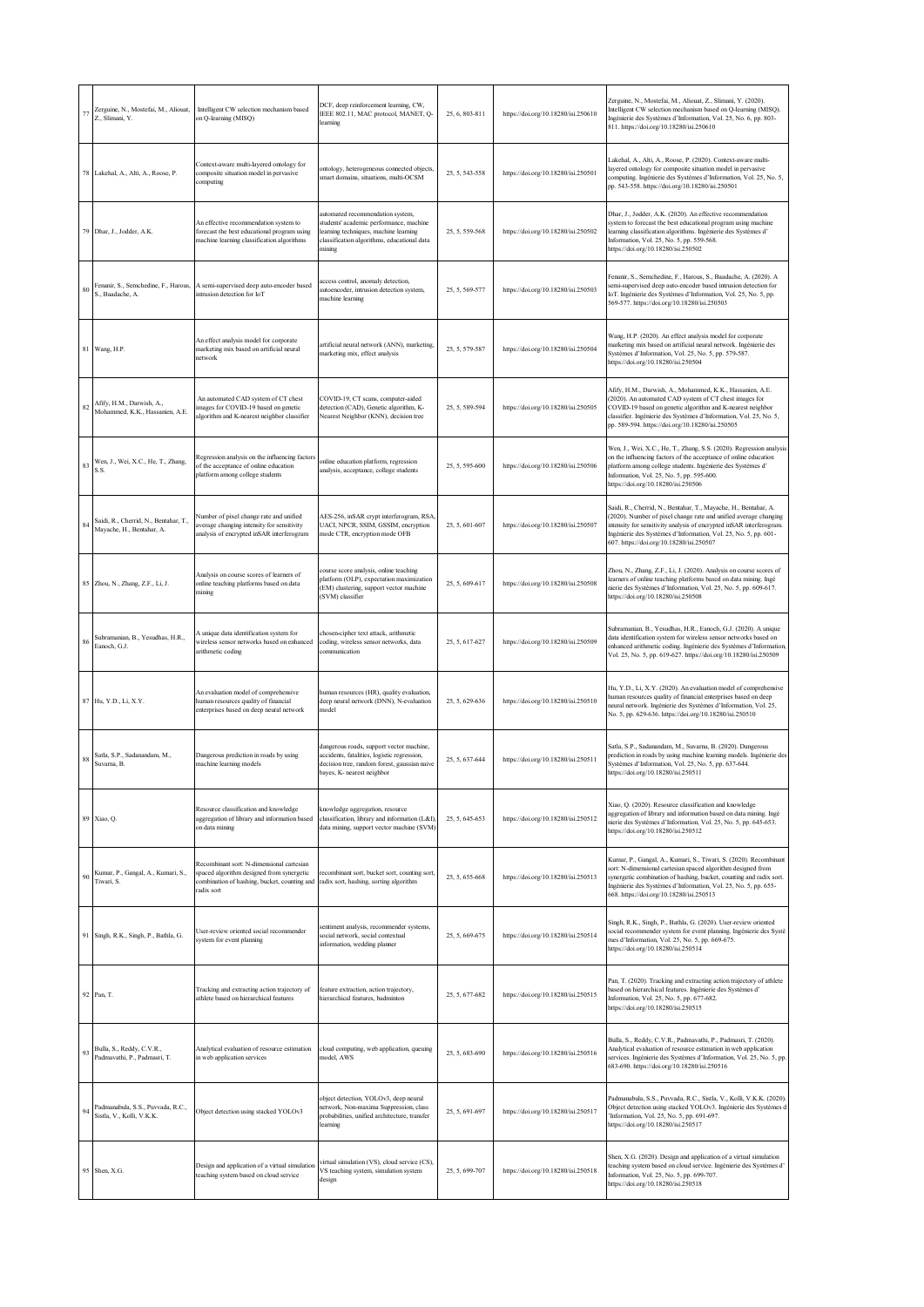| 96 | Restrepo, A.O., Parra, O.J.S., Cañó<br>n, N.D.M.              | AR support system for therapy in 3 to 8-year-<br>old children with altered fine motor skills                                                         | augmented reality, fine motor skills, motion<br>controller, neurodevelopment, unity engine                                                                               | 25, 4, 405-411 | https://doi.org/10.18280/isi.250401 | Restrepo, A.O., Parra, O.J.S., Cañón, N.D.M. (2020). AR support<br>system for therapy in 3 to 8-year-old children with altered fine<br>motor skills. Ingénierie des Systèmes d'Information, Vol. 25, No. 4,<br>pp. 405-411. https://doi.org/10.18280/isi.250401                                                    |
|----|---------------------------------------------------------------|------------------------------------------------------------------------------------------------------------------------------------------------------|--------------------------------------------------------------------------------------------------------------------------------------------------------------------------|----------------|-------------------------------------|--------------------------------------------------------------------------------------------------------------------------------------------------------------------------------------------------------------------------------------------------------------------------------------------------------------------|
|    | 97 Yildirim, M., Cinar, A.                                    | Classification of Alzheimer's disease MRI<br>images with CNN based hybrid method                                                                     | Alzheimer, deep learning, image processing,<br>machine learning, CNN architectures                                                                                       | 25, 4, 413-418 | https://doi.org/10.18280/isi.250402 | Yildirim, M., Cinar, A. (2020). Classification of Alzheimer's<br>disease MRI images with CNN based hybrid method. Ingénierie<br>des Systèmes d'Information, Vol. 25, No. 4, pp. 413-418.<br>https://doi.org/10.18280/isi.250402                                                                                    |
|    | 98 Xu, Z.H.                                                   | Construction and optimization of talent<br>training quality based on data mining                                                                     | random forest (RF), data mining, talent<br>training quality (TTQ), data reconstruction                                                                                   | 25, 4, 419-425 | https://doi.org/10.18280/isi.250403 | Xu, Z.H. (2020). Construction and optimization of talent training<br>quality based on data mining. Ingénierie des Systèmes d'<br>Information, Vol. 25, No. 4, pp. 419-425.<br>https://doi.org/10.18280/isi.250403                                                                                                  |
|    | 99 Pirmard, S.S., Forghani, Y.                                | Improving the speed of support vector<br>regression using regularized least square<br>regression                                                     | ε-insensitive support vector regression (ε-<br>SVR), regularized least square (RLS),<br>runtime, function estimation                                                     | 25, 4, 427-435 | https://doi.org/10.18280/isi.250404 | Pirmard, S.S., Forghani, Y. (2020). Improving the speed of support<br>vector regression using regularized least square regression. Ingé<br>nierie des Systèmes d'Information, Vol. 25, No. 4, pp. 427-435.<br>https://doi.org/10.18280/isi.250404                                                                  |
|    | 100 Rehman, H.U., Anwar, S., Tufail, M.                       | Machine vision based plant disease<br>classification through leaf imagining                                                                          | machine learning, multi-class SVM,<br>machine vision                                                                                                                     | 25, 4, 437-444 | https://doi.org/10.18280/isi.250405 | Rehman, H.U., Anwar, S., Tufail, M. (2020). Machine vision based<br>plant disease classification through leaf imagining. Ingénierie des<br>Systèmes d'Information, Vol. 25, No. 4, pp. 437-444.<br>https://doi.org/10.18280/isi.250405                                                                             |
|    | 101 Zhu, Y.B.                                                 | Color management of digital media art<br>images based on image processing                                                                            | digital media art (DMA) images, color<br>correction, color reconstruction, image<br>quality evaluation                                                                   | 25, 4, 445-452 | https://doi.org/10.18280/isi.250406 | Zhu, Y.B. (2020). Color management of digital media art images<br>based on image processing. Ingénierie des Systèmes d'Information,<br>Vol. 25, No. 4, pp. 445-452. https://doi.org/10.18280/isi.250406                                                                                                            |
|    | 102 Yadav, M., Ranvijay.                                      | Cheating prevention and detection technique<br>in visual secret sharing                                                                              | collusion attack, cheating prevention,<br>hamming code, visual secret sharing                                                                                            | 25, 4, 453-460 | https://doi.org/10.18280/isi.250407 | Yadav, M., Ranvijay. (2020). Cheating prevention and detection<br>technique in visual secret sharing. Ingénierie des Systèmes d'<br>Information, Vol. 25, No. 4, pp. 453-460.<br>https://doi.org/10.18280/isi.250407                                                                                               |
|    | 103 Peng, Z.M.                                                | An operation and maintenance strategy of<br>intelligent building information model data<br>based on cloud computing                                  | ntelligent building information model<br>(IBIM), cloud computing, the industry<br>foundation classes (IFC), MapReduce<br>environment                                     | 25, 4, 461-467 | https://doi.org/10.18280/isi.250408 | Peng, Z.M. (2020). An operation and maintenance strategy of<br>intelligent building information model data based on cloud<br>computing. Ingénierie des Systèmes d'Information, Vol. 25, No. 4,<br>pp. 461-467. https://doi.org/10.18280/isi.250408                                                                 |
|    | 104 Smiti, A., Nssibi, M.                                     | Case based reasoning framework for<br>COVID-19 diagnosis                                                                                             | machine learning, case based reasoning,<br>clustering, classification, COVID-19<br>pandemic, diagnosis, prediction                                                       | 25, 4, 469-474 | https://doi.org/10.18280/isi.250409 | Smiti, A., Nssibi, M. (2020). Case based reasoning framework for<br>COVID-19 diagnosis. Ingénierie des Systèmes d'Information, Vol.<br>25, No. 4, pp. 469-474. https://doi.org/10.18280/isi.250409                                                                                                                 |
|    | Ibnugraha, P.D., Nugroho, L.E.,<br>Santosa, P.I.              | Reliability analysis of risk model metrics<br>ased on business approach in information<br>ecurity                                                    | reliability analysis, Cronbach's alpha, risk<br>nodel, information security, business<br>approach                                                                        | 25, 4, 475-480 | https://doi.org/10.18280/isi.250410 | Ibnugraha, P.D., Nugroho, L.E., Santosa, P.I. (2020). Reliability<br>analysis of risk model metrics based on business approach in<br>information security. Ingénierie des Systèmes d'Information, Vol.<br>25, No. 4, pp. 475-480. https://doi.org/10.18280/isi.250410                                              |
|    | 106 Ou, L.Y., Chen, L.                                        | Predicting risk propagation of corporate<br>Internet reporting based on fuzzy neural<br>network                                                      | corporate internet reporting (CIR), risk<br>propagation, fuzzy neural network (FNN),<br>evaluation index system (EIS)                                                    | 25, 4, 481-488 | https://doi.org/10.18280/isi.250411 | Ou, L.Y., Chen, L. (2020). Predicting risk propagation of corporate<br>Internet reporting based on fuzzy neural network. Ingénierie des<br>Systèmes d'Information, Vol. 25, No. 4, pp. 481-488.<br>https://doi.org/10.18280/isi.250411                                                                             |
|    | 107 Sajja, V.R., Kalluri, H.K.                                | Classification of brain tumors using<br>convolutional neural network over various<br>SVM methods                                                     | magnetic resonance imaging (MRI), brain<br>tumor, convolutional neural network (CNN),<br>convolution layer, max pooling                                                  | 25, 4, 489-495 | https://doi.org/10.18280/isi.250412 | Sajja, V.R., Kalluri, H.K. (2020). Classification of brain tumors<br>using convolutional neural network over various SVM methods. Ing<br>énierie des Systèmes d'Information, Vol. 25, No. 4, pp. 489-495.<br>https://doi.org/10.18280/isi.250412                                                                   |
|    | 108 Liang, Y., Chen, N.                                       | A novel tourist attraction recommendation<br>system based on improved visual bayesian<br>personalized ranking                                        | ecommendation system, Bayesian<br>personalized ranking (BPR), stratified<br>ampling, tourist attractions                                                                 | 25, 4, 497-503 | https://doi.org/10.18280/isi.250413 | Liang, Y., Chen, N. (2020). A novel tourist attraction<br>recommendation system based on improved visual bayesian<br>personalized ranking. Ingénierie des Systèmes d'Information, Vol.<br>25, No. 4, pp. 497-503. https://doi.org/10.18280/isi.250413                                                              |
|    | 109 Somisetti, V.S.S., Palla, S.H.                            | Efficient clustering of water distribution<br>network using affinity propagation                                                                     | water distribution network, affinity-<br>propagation, exemplars, node properties,<br>edge properties                                                                     | 25, 4, 505-513 | https://doi.org/10.18280/isi.250414 | Somisetti, V.S.S., Palla, S.H. (2020). Efficient clustering of water<br>distribution network using affinity propagation. Ingénierie des Systè<br>mes d'Information, Vol. 25, No. 4, pp. 505-513.<br>https://doi.org/10.18280/isi.250414                                                                            |
|    | 110 Narayana, V.L., Gopi, A.P.,<br>Radhika, P., Sandeep, K.S. | Secure data uploading and accessing sensitive<br>data using time level locked encryption to<br>provide an efficient cloud framework                  | cloud computing, data security, data<br>uploading, data accessing, data encryption,<br>cloud user, cloud service provider                                                | 25, 4, 515-519 | https://doi.org/10.18280/isi.250415 | Narayana, V.L., Gopi, A.P., Radhika, P., Sandeep, K.S. (2020).<br>Secure data uploading and accessing sensitive data using time level<br>locked encryption to provide an efficient cloud framework. Ingé<br>nierie des Systèmes d'Information, Vol. 25, No. 4, pp. 515-519.<br>https://doi.org/10.18280/isi.250415 |
|    | 111 Cao, Z.Q.                                                 | Classification of digital teaching resources<br>based on data mining                                                                                 | data mining, k-nearest neighbor (KNN)<br>algorithm, term frequency-inverse document<br>frequency (TF-IDF) algorithm, digital<br>teaching resources, density cutting      | 25, 4, 521-526 | https://doi.org/10.18280/isi.250416 | Cao, Z.Q. (2020). Classification of digital teaching resources based<br>on data mining. Ingénierie des Systèmes d'Information, Vol. 25,<br>No. 4, pp. 521-526. https://doi.org/10.18280/isi.250416                                                                                                                 |
|    | 112 Battula, B.P., Balaganesh, D.                             | Prediction of hospital re-admission using<br>firefly based multi-layer perceptron                                                                    | firefly optimization, multi-layer perceptron,<br>hospital readmission, mimic-3 data, quality<br>care of patient, machine learning, prediction<br>electronic medical data | 25, 4, 527-533 | https://doi.org/10.18280/isi.250417 | Battula, B.P., Balaganesh, D. (2020). Prediction of hospital re-<br>admission using firefly based multi-layer perceptron. Ingénierie des<br>Systèmes d'Information, Vol. 25, No. 4, pp. 527-533.<br>https://doi.org/10.18280/isi.250417                                                                            |
|    | 113 Sun, Y., Chai, R.Q.                                       | An early-warning model for online learners<br>based on user portrait                                                                                 | aser portrait, data mining, online learning,<br>ssociation rules, early-warning of learning<br>situation                                                                 | 25, 4, 535-541 | https://doi.org/10.18280/isi.250418 | Sun, Y., Chai, R.Q. (2020). An early-warning model for online<br>learners based on user portrait. Ingénierie des Systèmes d'<br>Information, Vol. 25, No. 4, pp. 535-541.<br>https://doi.org/10.18280/isi.250418                                                                                                   |
|    | 114 Yang, S.Y., Tan, C.                                       | Detection of conflicts between resource<br>authorization rules in extensible access<br>control markup language based on dynamic<br>description logic | dynamic description logic (DDL), extensible<br>access control markup language (XACML),<br>access control rule (ACR), rule conflict<br>detection                          | 25, 3, 285-294 | https://doi.org/10.18280/isi.250301 | Yang, S.Y., Tan, C. (2020). Detection of conflicts between<br>resource authorization rules in extensible access control markup<br>language based on dynamic description logic. Ingénierie des Systè<br>mes d'Information, Vol. 25, No. 3, pp. 285-294.<br>https://doi.org/10.18280/isi.250301                      |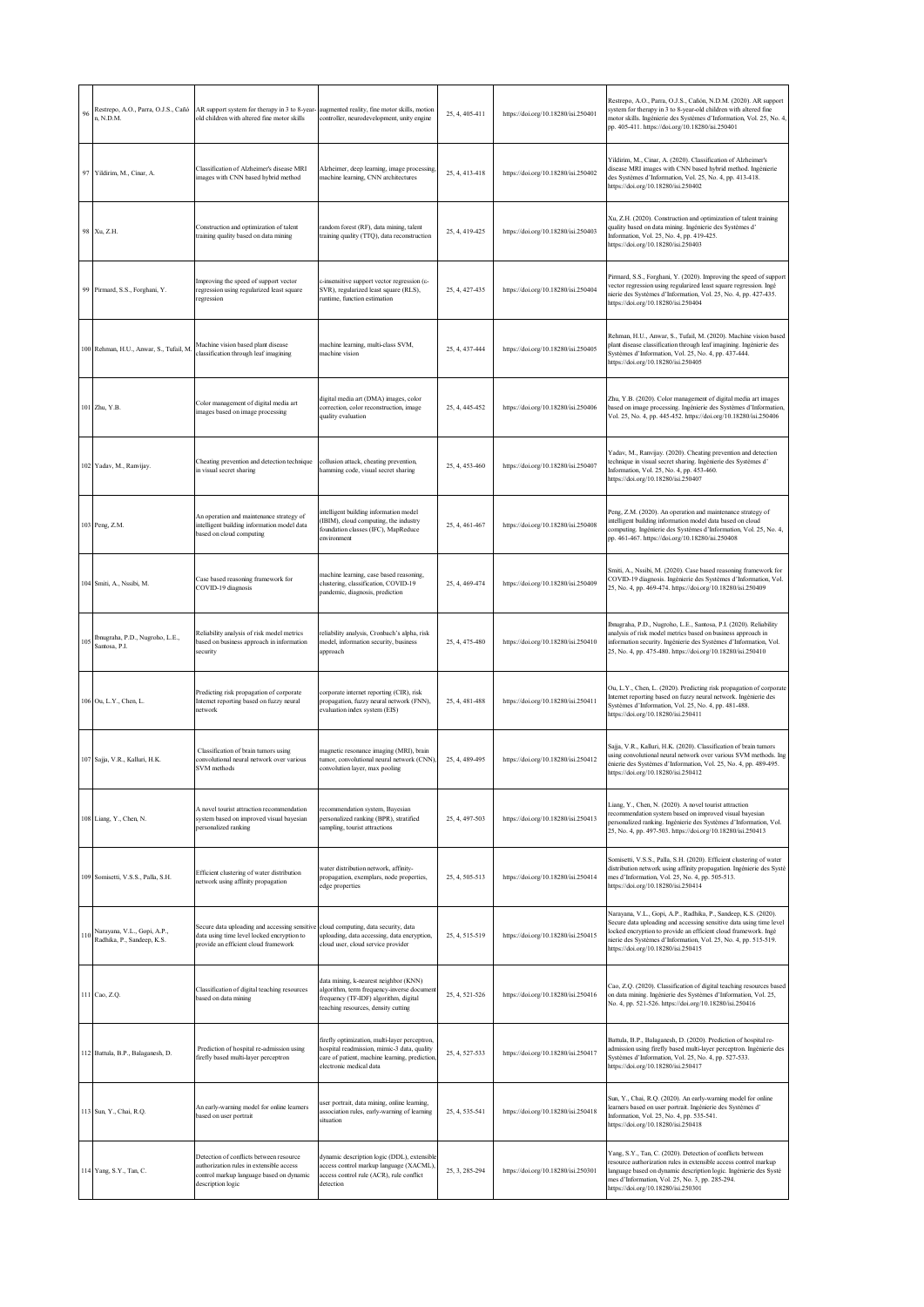| 115 |                                                                                             | Kerbaa, T.H., Mezache, A., Oudira, Parameter estimation in radar K-clutter plus<br>noise based on Otsu's algorithm                      | K-clutter plus noise, parameter estimation,<br>fractional order moments, thresholding,<br>Otsu's algorithm                                      | 25, 3, 295-302 | https://doi.org/10.18280/isi.250302 | Kerbaa, T.H., Mezache, A., Oudira, H. (2020). Parameter<br>estimation in radar K-clutter plus noise based on Otsu's algorithm.<br>Ingénierie des Systèmes d'Information, Vol. 25, No. 3, pp. 295-<br>302. https://doi.org/10.18280/isi.250302                                                                                         |
|-----|---------------------------------------------------------------------------------------------|-----------------------------------------------------------------------------------------------------------------------------------------|-------------------------------------------------------------------------------------------------------------------------------------------------|----------------|-------------------------------------|---------------------------------------------------------------------------------------------------------------------------------------------------------------------------------------------------------------------------------------------------------------------------------------------------------------------------------------|
|     | Djawad, Y.A., Rehman, H., Jumadi,<br>116 O., Tufail, M., Anwar, S.,<br>Bourgougnon, N.      | Discrimination of nitrogen concentration of<br>fertilized corn with extracted algae and<br>polymer based on its leaf color images       | nitrogen level, colour intensity, image<br>processing                                                                                           | 25, 3, 303-309 | https://doi.org/10.18280/isi.250303 | Djawad, Y.A., Rehman, H., Jumadi, O., Tufail, M., Anwar, S.,<br>Bourgougnon, N. (2020). Discrimination of nitrogen concentration<br>of fertilized corn with extracted algae and polymer based on its leaf<br>color images. Ingénierie des Systèmes d'Information, Vol. 25, No.<br>3, pp. 303-309. https://doi.org/10.18280/isi.250303 |
|     | 117 Zhang, R.X.                                                                             | Design and application of a prediction model<br>for user purchase intention based on big data<br>analysis                               | big data analysis, purchase intentions,<br>purchase behaviors, deep convolutional<br>teural network (D-CNN)                                     | 25, 3, 311-317 | https://doi.org/10.18280/isi.250304 | Zhang, R.X. (2020). Design and application of a prediction model<br>for user purchase intention based on big data analysis. Ingénierie<br>des Systèmes d'Information, Vol. 25, No. 3, pp. 311-317.<br>https://doi.org/10.18280/isi.250304                                                                                             |
| 118 | Ksantini, M., Kadri, N., Ellouze, A.,<br>Turki, S.H.                                        | Artificial intelligence prediction algorithms<br>for future evolution of COVID-19 cases                                                 | artificial intelligence, machine learning,<br>deep learning, COVID-19, belief functions,<br>pandemic, home isolation, Dempster-Shafer<br>theory | 25, 3, 319-325 | https://doi.org/10.18280/isi.250305 | Ksantini, M., Kadri, N., Ellouze, A., Turki, S.H. (2020). Artificial<br>intelligence prediction algorithms for future evolution of COVID-19<br>cases. Ingénierie des Systèmes d'Information, Vol. 25, No. 3, pp.<br>319-325. https://doi.org/10.18280/isi.250305                                                                      |
|     | 119 Doni, A.R., Sasipraba, T.                                                               | LSTM-RNN based approach for prediction<br>of dengue cases in India                                                                      | deep learning, epidemic, LSTM, dengue,<br>infuenza, weather, geographical location,<br>CNN                                                      | 25, 3, 327-335 | https://doi.org/10.18280/isi.250306 | Doni, A.R., Sasipraba, T. (2020). LSTM-RNN based approach for<br>prediction of dengue cases in India. Ingénierie des Systèmes d'<br>Information, Vol. 25, No. 3, pp. 327-335.<br>https://doi.org/10.18280/isi.250306                                                                                                                  |
|     | 120 Dai, F.W.                                                                               | A data management strategy for property<br>management information system based on the<br>internet of things                             | internet of things (IoT), property<br>management, small data management,<br>clustering analysis                                                 | 25, 3, 337-343 | https://doi.org/10.18280/isi.250307 | Dai, F.W. (2020). A data management strategy for property<br>management information system based on the internet of things. Ing<br>énierie des Systèmes d'Information, Vol. 25, No. 3, pp. 337-343.<br>https://doi.org/10.18280/isi.250307                                                                                            |
| 121 | Metwaly, S.S., Abd El-Haleem,<br>A.M., El-Ghandour, O.                                      | NOMA based matching game algorithm for<br>narrowband internet of things (NB-IoT)<br>system                                              | NB-IoT, NOMA, matching game, LTE,<br>URLLC, mMTC                                                                                                | 25, 3, 345-350 | https://doi.org/10.18280/isi.250308 | Metwaly, S.S., Abd El-Haleem, A.M., El-Ghandour, O. (2020).<br>NOMA based matching game algorithm for narrowband internet of<br>things (NB-IoT) system. Ingénierie des Systèmes d'Information,<br>Vol. 25, No. 3, pp. 345-350. https://doi.org/10.18280/isi.250308                                                                    |
| 122 | Chigozirim, A., Vivian, N.O.,<br>Uchenna, N.J., Oreoluwa, A.A.                              | A patient monitoring system using internet of<br>things technology                                                                      | microcontroller, patient monitoring, internet<br>of things, interfacing, internet                                                               | 25, 3, 351-357 | https://doi.org/10.18280/isi.250309 | Chigozirim, A., Vivian, N.O., Uchenna, N.J., Oreoluwa, A.A.<br>(2020). A patient monitoring system using internet of things<br>technology. Ingénierie des Systèmes d'Information, Vol. 25, No. 3,<br>pp. 351-357. https://doi.org/10.18280/isi.250309                                                                                 |
|     | 123 Liu, Y., Yang, H., Sun, G.X., Bin, S.                                                   | Collaborative filtering recommendation<br>algorithm based on multi-relationship social<br>network                                       | collaborative filtering recommendation<br>algorithm, complex network, matrix<br>decomposition, data sparsity, social network                    | 25, 3, 359-364 | https://doi.org/10.18280/isi.250310 | Liu, Y., Yang, H., Sun, G.X., Bin, S. (2020). Collaborative filtering<br>recommendation algorithm based on multi-relationship social<br>network. Ingénierie des Systèmes d'Information, Vol. 25, No. 3,<br>pp. 359-364. https://doi.org/10.18280/isi.250310                                                                           |
|     | Faruq, A., Arsa, H.P., Hussein,<br>124 S.F.M., Razali, C.M.C., Marto, A.,<br>Abdullah, S.S. | Deep learning-based forecast and warning of<br>floods in Klang river, Malaysia                                                          | flood forecasting, early warning system,<br>deep learning, machine learning                                                                     | 25, 3, 365-370 | https://doi.org/10.18280/isi.250311 | Faruq, A., Arsa, H.P., Hussein, S.F.M., Razali, C.M.C., Marto, A.,<br>Abdullah, S.S. (2020). Deep learning-based forecast and warning of<br>floods in Klang river, Malaysia. Ingénierie des Systèmes d'<br>Information, Vol. 25, No. 3, pp. 365-370.<br>https://doi.org/10.18280/isi.250311                                           |
|     | 125 Kanagala, H.K., Krishnaiah, V.V.J.                                                      | Detection of glaucoma using optic disk<br>segmentation based on CNN and VAE<br>models                                                   | glaucoma, eye, convolution neural networks<br>machine learning, variable auto encoder,<br>optic disk, medical images, classification            | 25, 3, 371-376 | https://doi.org/10.18280/isi.250312 | Kanagala, H.K., Krishnaiah, V.V.J. (2020). Detection of glaucoma<br>using optic disk segmentation based on CNN and VAE models. Ing<br>énierie des Systèmes d'Information, Vol. 25, No. 3, pp. 371-376.<br>https://doi.org/10.18280/isi.250312                                                                                         |
| 126 | Chen, F., Cheng, R., Zhu, Y.Y.,<br>Miao, S.W., Zhou, L.                                     | An intrusion detection method for enterprise<br>network based on backpropagation neural<br>network                                      | Backpropagation neural network, intrusion<br>detection system (IDS), network security,<br>enterprise network                                    | 25, 3, 377-382 | https://doi.org/10.18280/isi.250313 | Chen, F., Cheng, R., Zhu, Y.Y., Miao, S.W., Zhou, L. (2020). An<br>intrusion detection method for enterprise network based on<br>backpropagation neural network. Ingénierie des Systèmes d'<br>Information, Vol. 25, No. 3, pp. 377-382.<br>https://doi.org/10.18280/isi.250313                                                       |
| 127 | Utomo, M.N.Y., Sudaryanto, M.,<br>Saddhono, K.                                              | Tools and strategy for distance learning to<br>respond COVID-19 pandemic in Indonesia                                                   | distance learning, online learning, pandemic<br>COVID-19, distance learning tools                                                               | 25, 3, 383-390 | https://doi.org/10.18280/isi.250314 | Utomo, M.N.Y., Sudaryanto, M., Saddhono, K. (2020). Tools and<br>strategy for distance learning to respond COVID-19 pandemic in<br>Indonesia. Ingénierie des Systèmes d'Information, Vol. 25, No. 3,<br>pp. 383-390. https://doi.org/10.18280/isi.250314                                                                              |
| 128 | Veeranjaneyulu, N., Bodapati, J.D.,<br>Buradagunta, S.                                      | Classifying limited resource data using semi-<br>supervised SVM                                                                         | supervised learning, Laplacian SVM, semi-<br>supervised learning, SVM-light, S3VM                                                               | 25, 3, 391-395 | https://doi.org/10.18280/isi.250315 | Veeranjaneyulu, N., Bodapati, J.D., Buradagunta, S. (2020).<br>Classifying limited resource data using semi-supervised SVM. Ingé<br>nierie des Systèmes d'Information, Vol. 25, No. 3, pp. 391-395.<br>https://doi.org/10.18280/isi.250315                                                                                            |
|     | 129 Liang, H.Q.                                                                             | A precision advertising strategy based on<br>deep reinforcement learning                                                                | deep reinforcement learning (DRL),<br>precision advertising, Q-learning, feature<br>extraction                                                  | 25, 3, 397-403 | https://doi.org/10.18280/isi.250316 | Liang, H.Q. (2020). A precision advertising strategy based on deep<br>reinforcement learning. Ingénierie des Systèmes d'Information, Vol.<br>25, No. 3, pp. 397-403. https://doi.org/10.18280/isi.250316                                                                                                                              |
| 130 | Chabbi, S., Boudour, R.,<br>Semchedine, F.                                                  | A secure cloud password and secure<br>authentication protocol for electronic NFC<br>payment between ATM and smartphone                  | authentication, confidentiality, hash<br>function, NFC, automated teller machine,<br>smartphone payment, secure element                         | 25, 2, 139-152 | https://doi.org/10.18280/isi.250201 | Chabbi, S., Boudour, R., Semchedine, F. (2020). A secure cloud<br>password and secure authentication protocol for electronic NFC<br>payment between ATM and smartphone. Ingénierie des Systèmes d'<br>Information, Vol. 25, No. 2, pp. 139-152.<br>https://doi.org/10.18280/isi.250201                                                |
|     | 131 Geng, J., Yan, L., Liu, Y.C.                                                            | A novel log-based tensor completion<br>algorithm                                                                                        | tensor completion, log function of tensor,<br>image inpainting, tensor decomposition                                                            | 25, 2, 153-163 | https://doi.org/10.18280/isi.250202 | Geng, J., Yan, L., Liu, Y.C. (2020). A novel log-based tensor<br>completion algorithm. Ingénierie des Systèmes d'Information, Vol.<br>25, No. 2, pp. 153-163. https://doi.org/10.18280/isi.250202                                                                                                                                     |
|     | 132 Heni, B.                                                                                | COVID-19, Bacille Calmette-Guérin (BCG)<br>and tuberculosis: Cases and recovery<br>previsions with deep learning sequence<br>prediction | COVID-19, deep learning, RNN, GRU,<br>LSTM, BCG, tuberculosis                                                                                   | 25, 2, 165-172 | https://doi.org/10.18280/isi.250203 | Heni, B. (2020). COVID-19, Bacille Calmette-Guérin (BCG) and<br>tuberculosis: Cases and recovery previsions with deep learning<br>sequence prediction. Ingénierie des Systèmes d'Information, Vol.<br>25, No. 2, pp. 165-172. https://doi.org/10.18280/isi.250203                                                                     |
|     | 133 Hussain, M.A., Duraisamy, B.                                                            | Preventing malicious packet drops in<br>MANETs by counter based authenticated<br>acknowledgement                                        | MANET, acknowledgment, packet drop,<br>resource, mitigation and key agreement                                                                   | 25, 2, 173-181 | https://doi.org/10.18280/isi.250204 | Hussain, M.A., Duraisamy, B. (2020). Preventing malicious packet<br>drops in MANETs by counter based authenticated<br>acknowledgement. Ingénierie des Systèmes d'Information, Vol. 25,<br>No. 2, pp. 173-181. https://doi.org/10.18280/isi.250204                                                                                     |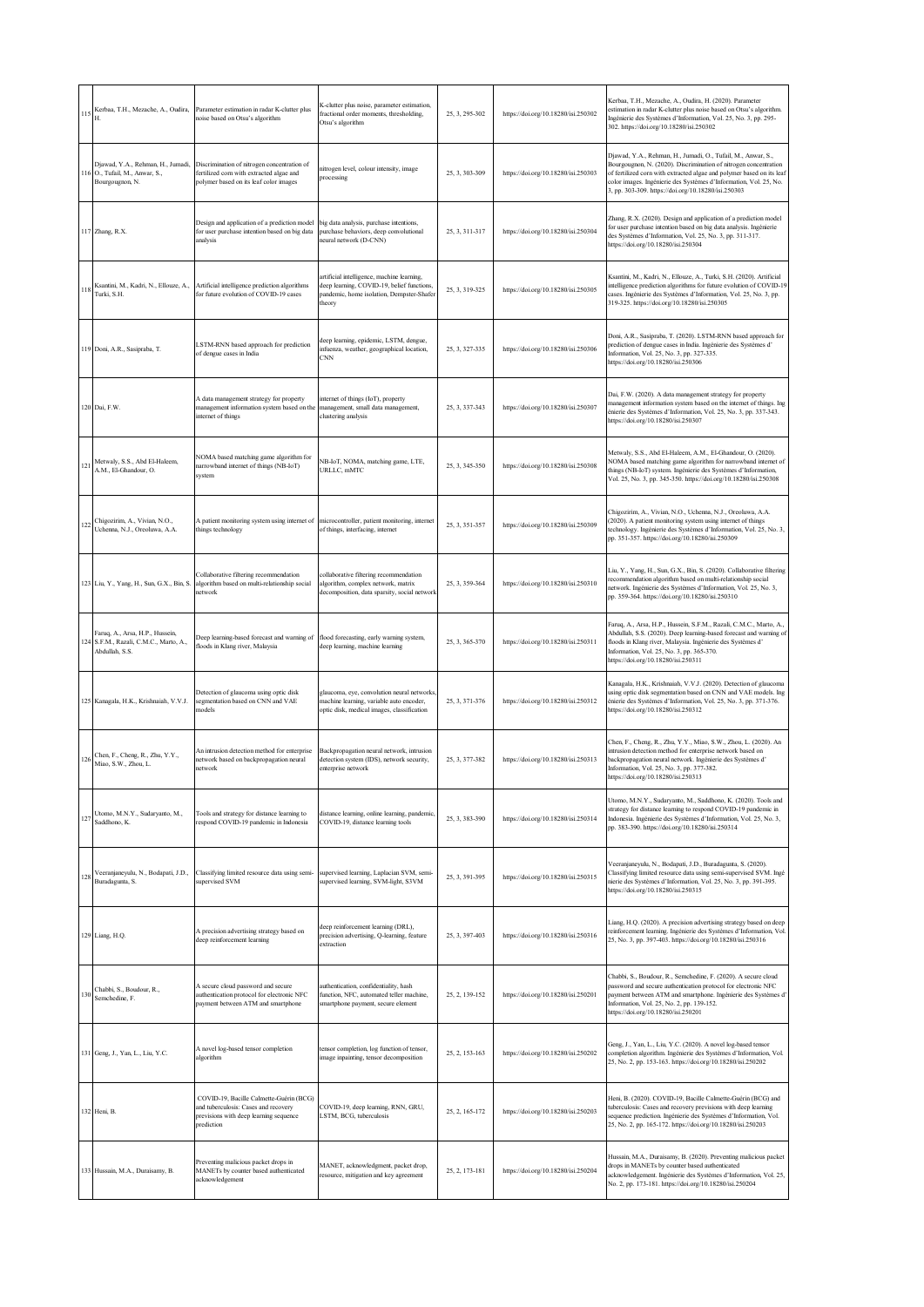|         | 134 Yang, Z.H.                                                        | Analysis of the impacts of open residential<br>communities on road traffic based on AHP<br>and fuzzy theory                                                                          | open residential community, AHP, fuzzy<br>comprehensive evaluation, VISSIM traffic<br>simulation                                                                           | 25, 2, 183-190 | https://doi.org/10.18280/isi.250205 | Yang, Z.H. (2020). Analysis of the impacts of open residential<br>communities on road traffic based on AHP and fuzzy theory. Ingé<br>nierie des Systèmes d'Information, Vol. 25, No. 2, pp. 183-190.<br>https://doi.org/10.18280/isi.250205                                            |
|---------|-----------------------------------------------------------------------|--------------------------------------------------------------------------------------------------------------------------------------------------------------------------------------|----------------------------------------------------------------------------------------------------------------------------------------------------------------------------|----------------|-------------------------------------|----------------------------------------------------------------------------------------------------------------------------------------------------------------------------------------------------------------------------------------------------------------------------------------|
| 135     | Saddhono, K., Setyawan, B.W.,<br>Raharjo, Y.M., Devilito, R.          | The diagnosis of online game addiction on<br>Indonesian adolescent using certainty factor<br>method                                                                                  | game online addiction, Indonesian<br>adolescent, certainty factor method, expert<br>system                                                                                 | 25, 2, 191-197 | https://doi.org/10.18280/isi.250206 | Saddhono, K., Setyawan, B.W., Raharjo, Y.M., Devilito, R.<br>(2020). The diagnosis of online game addiction on Indonesian<br>adolescent using certainty factor method. Ingénierie des Systèmes d<br>'Information, Vol. 25, No. 2, pp. 191-197.<br>https://doi.org/10.18280/isi.250206  |
| 136     | Subramanian, B., Yesudhas, H.R.,<br>Enoch, G.J.                       | Channel-based encrypted binary arithmetic<br>coding in wireless sensor networks                                                                                                      | crypto signature, hash function, code<br>conversion, efficiency                                                                                                            | 25, 2, 199-206 | https://doi.org/10.18280/isi.250207 | Subramanian, B., Yesudhas, H.R., Enoch, G.J. (2020). Channel-<br>based encrypted binary arithmetic coding in wireless sensor<br>networks. Ingénierie des Systèmes d'Information, Vol. 25, No. 2,<br>pp. 199-206. https://doi.org/10.18280/isi.250207                                   |
|         | 137 Luo, H.N.                                                         | An emergency management system for<br>government data security based on artificial<br>intelligence                                                                                   | government data resilience chain (GDRC),<br>emergency management, multi-agent<br>formation, fault tolerance                                                                | 25, 2, 207-213 | https://doi.org/10.18280/isi.250208 | Luo, H.N. (2020). An emergency management system for<br>government data security based on artificial intelligence. Ingénierie<br>des Systèmes d'Information, Vol. 25, No. 2, pp. 207-213.<br>https://doi.org/10.18280/isi.250208                                                       |
|         | 138 Hadi, F., Aliouat, Z., Hammoudi, S.                               | Efficient platform as a service (PaaS) model<br>on public cloud for CBIR system                                                                                                      | clouds, CBIR, computer network reliability,<br>decision trees, DICOM, wireless<br>communication                                                                            | 25, 2, 215-225 | https://doi.org/10.18280/isi.250209 | Hadi, F., Aliouat, Z., Hammoudi, S. (2020). Efficient platform as a<br>service (PaaS) model on public cloud for CBIR system. Ingénierie<br>des Systèmes d'Information, Vol. 25, No. 2, pp. 215-225.<br>https://doi.org/10.18280/isi.250209                                             |
|         | 139 Guttikonda, P., Mundukur, N.B.                                    | Secret sharing with reduced share size and<br>data integrity                                                                                                                         | audio shares, integrity mechanism,<br>Lagrange's interpolation, polynomial, secret<br>sharing, steganography                                                               | 25, 2, 227-237 | https://doi.org/10.18280/isi.250210 | Guttikonda, P., Mundukur, N.B. (2020). Secret sharing with<br>reduced share size and data integrity. Ingénierie des Systèmes d'<br>Information Vol. 25, No. 2, pp. 227-237.<br>https://doi.org/10.18280/isi.250210                                                                     |
| 140     | Wang, TM., Shen, H.W., Xue, Y.J.,<br>Hu, Z.K.                         | A traffic signal recognition algorithm based<br>on self-paced learning and deep learning                                                                                             | traffic signal recognition, self-paced<br>learning (SPL), machine learning (ML),<br>deep learning (DL), unmanned driving                                                   | 25, 2, 239-244 | https://doi.org/10.18280/isi.250211 | Wang, TM., Shen, H.W., Xue, Y.J., Hu, Z.K. (2020). A traffic<br>signal recognition algorithm based on self-paced learning and deep<br>learning. Ingénierie des Systèmes d'Information, Vol. 25, No. 2, pp.<br>239-244. https://doi.org/10.18280/isi.250211                             |
|         | 141 Rachapalli, D.R., Kalluri, H.K.                                   | Color QR pattern-driven cancelable biometric cancelable biometrics, fingerprint biometric,<br>fingerprint system                                                                     | quick response code, texture, GLCM                                                                                                                                         | 25, 2, 245-251 | https://doi.org/10.18280/isi.250212 | Rachapalli, D.R., Kalluri, H.K. (2020). Color QR pattern-driven<br>cancelable biometric fingerprint system. Ingénierie des Systèmes d'<br>Information, Vol. 25, No. 2, pp. 245-251.<br>https://doi.org/10.18280/isi.250212                                                             |
| $142\,$ | Yang, B.H., Ren, Q.H., Li, H.S.,<br>Song, J.K.                        | A low-signal-to-noise ratio estimation<br>algorithm for multipath channels                                                                                                           | multipath channel, periodic sequences,<br>signal-to-noise ratio (SNR), low SNR<br>estimation, white Gaussian noise (WGN)                                                   | 25, 2, 253-258 | https://doi.org/10.18280/isi.250213 | Yang, B.H., Ren, Q.H., Li, H.S., Song, J.K. (2020). A low-signal-<br>to-noise ratio estimation algorithm for multipath channels. Ingé<br>nierie des Systèmes d'Information, Vol. 25, No. 2, pp. 253-258.<br>https://doi.org/10.18280/isi.250213                                        |
| 143     | Bodapati, J.D., Vijay, A.,<br>Veeranjaneyulu, N.                      | Brain tumor detection using deep features in<br>the latent space                                                                                                                     | brain tumor detection, linear transformation,<br>transfer learning, latent space, radial basis<br>kernel (RBF), linear kernel, glioma<br>detection, deep neural features   | 25, 2, 259-265 | https://doi.org/10.18280/isi.250214 | Bodapati, J.D., Vijay, A., Veeranjaneyulu, N. (2020). Brain tumor<br>detection using deep features in the latent space. Ingénierie des Syst<br>èmes d'Information, Vol. 25, No. 2, pp. 259-265.<br>https://doi.org/10.18280/isi.250214                                                 |
|         | 144 Xu, M.B., Peng, D.H.                                              | Fire safety assessment of high-rise buildings<br>based on fuzzy theory and radial basis<br>function neural network                                                                   | high-rise buildings, fuzzy logic system,<br>radial basis function neural network<br>(RBFNN), fire safety                                                                   | 25, 2, 267-274 | https://doi.org/10.18280/isi.250215 | Xu, M.B., Peng, D.H. (2020). Fire safety assessment of high-rise<br>buildings based on fuzzy theory and radial basis function neural<br>network. Ingénierie des Systèmes d'Information, Vol. 25, No. 2,<br>pp. 267-274. https://doi.org/10.18280/isi.250215                            |
| 145     | Singh, I., Jindal, R., Pandey, K.,<br>Agrawal, K., Kukreja, K.        | Revised grey wolf optimized SVM-KNN<br>ensemble based automated diagnosis of<br>breast cancer                                                                                        | breast cancer diagnosis, ensemble learning,<br>grey wolf optimization, K-nearest neighbor,<br>support vector machine, weighted majority<br>voting                          | 25, 2, 275-284 | https://doi.org/10.18280/isi.250216 | Singh, I., Jindal, R., Pandey, K., Agrawal, K., Kukreja, K. (2020).<br>Revised grey wolf optimized SVM-KNN ensemble based<br>automated diagnosis of breast cancer. Ingénierie des Systèmes d'<br>Information, Vol. 25, No. 2, pp. 275-284.<br>https://doi.org/10.18280/isi.250216      |
|         | 146 Mourad, A., Latifa, M.                                            | A generic modeling approach for E-<br>administration based on holonic systems -<br>case study of collective move due to a natural Holon, Holonisation, Interoperability,<br>disaster | E-administration, E-administrative service,<br>holonic multi agents system (HMAS),<br>integrated services, holonic architecture                                            | $25, 1, 1-10$  | https://doi.org/10.18280/isi.250101 | Mourad, A., Latifa, M. (2020). A generic modeling approach for E-<br>administration based on holonic systems - case study of collective<br>move due to a natural disaster. Ingénierie des Systèmes d'<br>Information, Vol. 25, No. 1, pp. 1-10.<br>https://doi.org/10.18280/isi.250101 |
|         | 147 Wielfrid, M.M., Iza, M.S., Tra, G.B.                              | Information extraction model to improve<br>learning game metadata indexing                                                                                                           | educational ontology, information<br>extraction, game indexing, learning games,<br>semantic web                                                                            | 25, 1, 11-19   | https://doi.org/10.18280/isi.250102 | Wielfrid, M.M., Iza, M.S., Tra, G.B. (2020). Information extraction<br>model to improve learning game metadata indexing. Ingénierie des<br>Systèmes d'Information, Vol. 25, No. 1, pp. 11-19.<br>https://doi.org/10.18280/isi.250102                                                   |
| 148     | Tian, Y.H., Zheng, B., Li, Z.Y.,<br>Zhang, Y., Wu, Q.                 | Online car-hailing supply-demand forecast<br>based on deep learning                                                                                                                  | online car-hailing (OCH), supply-demand<br>forecast, long short-term memory (LSTM),<br>Nesterov-accelerated adaptive moment<br>estimation (Nadam) algorithm                | 25, 1, 21-26   | https://doi.org/10.18280/isi.250103 | Tian, Y.H., Zheng, B., Li, Z.Y., Zhang, Y., Wu, Q. (2020). Online<br>car-hailing supply-demand forecast based on deep learning. Ingé<br>nierie des Systèmes d'Information, Vol. 25, No. 1, pp. 21-26.<br>https://doi.org/10.18280/isi.250103                                           |
| 149     | Jallal, M.A., Yassini, A.E., Chabaa,<br>S., Zeroual, A., Ibnyaich, S. | AI data driven approach-based endogenous<br>inputs for global solar radiation forecasting                                                                                            | artificial neural network, time series, global<br>solar radiation, autoregressive, prediction                                                                              | 25, 1, 27-34   | https://doi.org/10.18280/isi.250104 | Jallal, M.A., Yassini, A.E., Chabaa, S., Zeroual, A., Ibnyaich, S.<br>(2020). AI data driven approach-based endogenous inputs for<br>global solar radiation forecasting. Ingénierie des Systèmes d'<br>Information, Vol. 25, No. 1, pp. 27-34.<br>https://doi.org/10.18280/isi.250104  |
|         | 150 Çinar, A., Yildirim, M.                                           | Classification of malaria cell images with<br>deep learning architectures                                                                                                            | AlexNet, CNN, deep learning,<br>DenseNet201, Malaria, Resnet50                                                                                                             | 25, 1, 35-39   | https://doi.org/10.18280/isi.250105 | Çinar, A., Yildirim, M. (2020). Classification of malaria cell images<br>with deep learning architectures. Ingénierie des Systèmes d'<br>Information, Vol. 25, No. 1, pp. 35-39.<br>https://doi.org/10.18280/isi.250105                                                                |
|         | 151 Bouldjadj, S., Aliouat, Z.                                        | High throughput and thermal aware routing<br>protocol (HTTRP) for wireless body area<br>networks                                                                                     | energy-aware, routing protocols, thermal-<br>aware, throughput, wireless body area<br>networks                                                                             | 25, 1, 41-48   | https://doi.org/10.18280/isi.250106 | Bouldjadj, S., Aliouat, Z. (2020). High throughput and thermal<br>aware routing protocol (HTTRP) for wireless body area networks.<br>Ingénierie des Systèmes d'Information, Vol. 25, No. 1, pp. 41-48.<br>https://doi.org/10.18280/isi.250106                                          |
|         | 152 Zhao, Y.M.                                                        | Improvement and application of multi-layer<br>LSTM algorithm based on spatial-temporal<br>correlation                                                                                | long-short term memory (LSTM) network,<br>air pollutant concentration prediction,<br>recurrent neural network (RNN), spatial-<br>temporal correlation, PM2.5 concentration | 25, 1, 49-58   | https://doi.org/10.18280/isi.250107 | Zhao, Y.M. (2020). Improvement and application of multi-layer<br>LSTM algorithm based on spatial-temporal correlation. Ingénierie<br>des Systèmes d'Information, Vol. 25, No. 1, pp. 49-58.<br>https://doi.org/10.18280/isi.250107                                                     |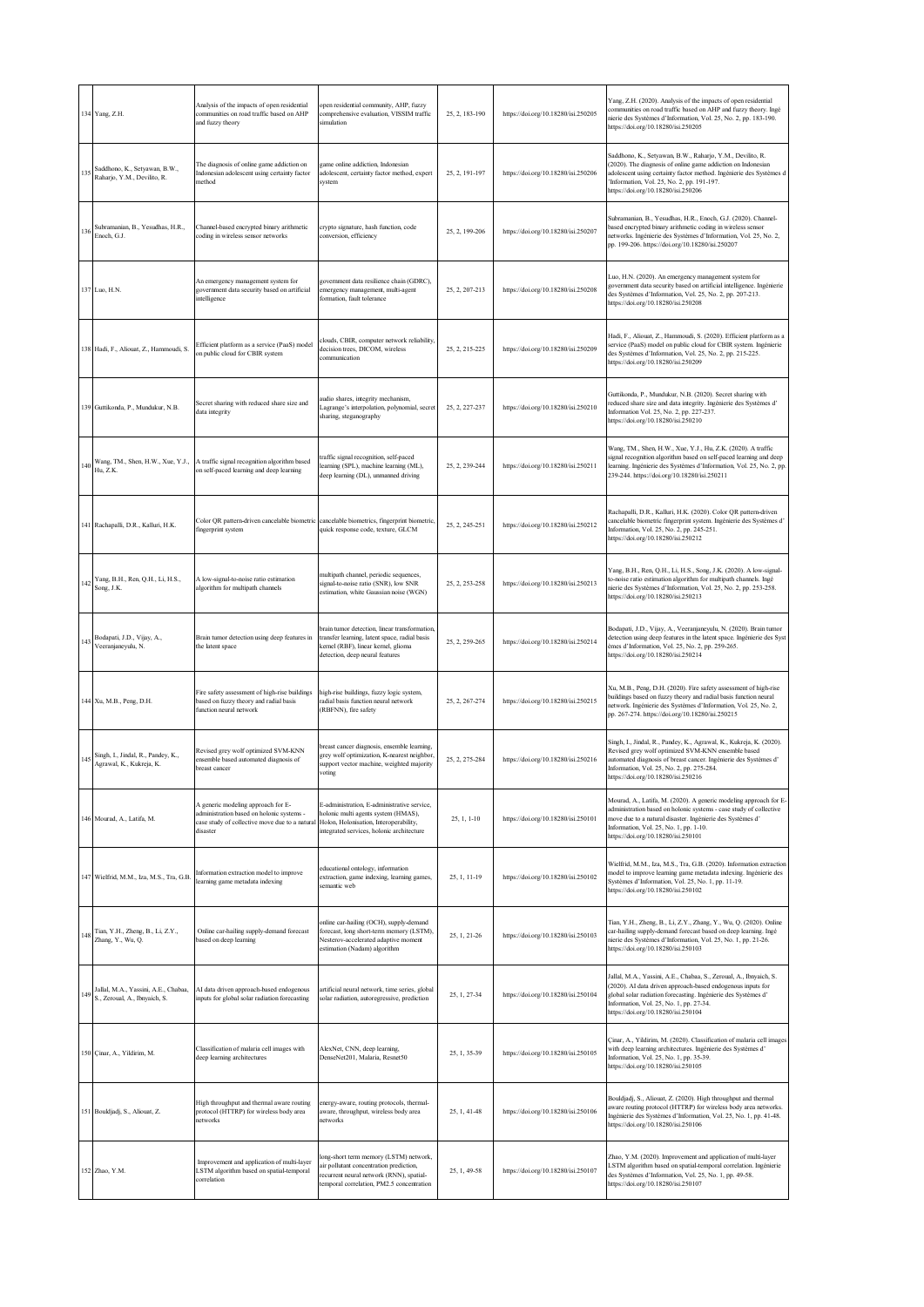|     | 153 Yadav, S., Mohan, R., Yadav, P.K.                                                                      | Task allocation model for optimal system<br>cost using fuzzy c-means clustering technique<br>in distributed system                      | distributed system, task scheduling, load<br>balancing, fuzzy c-means, Hungarian<br>method                                                                                | 25, 1, 59-68   | https://doi.org/10.18280/isi.250108 | Yadav, S., Mohan, R., Yadav, P.K. (2020). Task allocation model<br>for optimal system cost using fuzzy c-means clustering technique in<br>distributed system. Ingénierie des Systèmes d'Information, Vol. 25,<br>No. 1, pp. 59-68. https://doi.org/10.18280/isi. 250108                                                          |
|-----|------------------------------------------------------------------------------------------------------------|-----------------------------------------------------------------------------------------------------------------------------------------|---------------------------------------------------------------------------------------------------------------------------------------------------------------------------|----------------|-------------------------------------|----------------------------------------------------------------------------------------------------------------------------------------------------------------------------------------------------------------------------------------------------------------------------------------------------------------------------------|
|     | Widyaningrum, H.K., Hasanudin, C.,<br>154 Fitrianingsih, A., Novianti, D.E.,<br>Saddhono, K., Supratmi, N. | he use of Edmodo apps in flipped classroom<br>learning. How is the students' creative<br>thinking ability?                              | flipped classroom, Edmodo apps, creative<br>thinking ability, a course of Indonesian<br>language and literature study                                                     | 25, 1, 69-74   | https://doi.org/10.18280/isi.250109 | Widyaningrum, H.K., Hasanudin, C., Fitrianingsih, A., Novianti,<br>D.E., Saddhono, K., Supratmi, N. (2020). The use of Edmodo apps<br>in flipped classroom learning. How is the students' creative thinking<br>ability? Ingénierie des Systèmes d'Information, Vol. 25, No. 1, pp.<br>69-74. https://doi.org/10.18280/isi.250109 |
| 155 | Tang, X., Zeng, T., Tan, Y., Ding,<br>B.X.                                                                 | Conflict analysis based on three-way decision<br>theoretic fuzzy rough set over two universes                                           | conflict information system (CIS), fuzzy<br>ough set (FRS), conflict analysis, three-<br>way decision, two universes                                                      | 25, 1, 75-82   | https://doi.org/10.18280/isi.250110 | Tang, X., Zeng, T., Tan, Y., Ding, B.X. (2020). Conflict analysis<br>based on three-way decision theoretic fuzzy rough set over two<br>universes. Ingénierie des Systèmes d'Information, Vol. 25, No.1,<br>pp. 75-82. https://doi.org/10.18280/isi.250110                                                                        |
| 156 | Nannapaneni, S., Sistla, V., Kolli,<br>V.K.K.                                                              | Performance evaluation of generative<br>adversarial networks for computer vision<br>applications                                        | distributed system, task scheduling, load<br>balancing, fuzzy c-means, hungarian method                                                                                   | 25, 1, 83-92   | https://doi.org/10.18280/isi.250111 | Nannapaneni, S., Sistla, V., Kolli, V.K.K. (2020). Performance<br>evaluation of generative adversarial networks for computer vision<br>applications. Ingénierie des Systèmes d'Information, Vol. 25, No. 1.<br>pp. 83-92. https://doi.org/10.18280/isi.250111                                                                    |
|     | 157 Du, M., Du, D.                                                                                         | Incentive mechanism for P2P networks based<br>on feature weighting and game theory                                                      | P2P network, feature weighting, negative<br>migration, evolutionary game                                                                                                  | 25, 1, 93-100  | https://doi.org/10.18280/isi.250112 | Du, M., Du, D. (2020). Incentive mechanism for P2P networks<br>based on feature weighting and game theory. Ingénierie des Systè<br>mes d'Information, Vol. 25, No. 1, pp. 93-100.<br>https://doi.org/10.18280/isi.250112                                                                                                         |
|     | 158 Santosh, T., Ramesh, D.                                                                                | Machine learning approach on apache spark<br>for credit card fraud detection                                                            | index terms - credit card fraud, spark,<br>Hadoop, K-Means, decision tree                                                                                                 | 25, 1, 101-106 | https://doi.org/10.18280/isi.250113 | Santosh, T., Ramesh, D. (2020). Machine learning approach on<br>apache spark for credit card fraud detection. Ingénierie des Systè<br>mes d'Information, Vol. 25, No. 1, pp. 101-106.<br>https://doi.org/10.18280/isi.250113                                                                                                     |
|     | 159 Shang, H.                                                                                              | Model and algorithms of enterprise<br>informatization software selection based on<br>grey relational analysis                           | enterprise informatization, software<br>selection, grey relational analysis (GRA),<br>model and algorithm, decision and<br>optimization                                   | 25, 1, 107-112 | https://doi.org/10.18280/isi.250114 | Shang, H. (2020). Model and algorithms of enterprise<br>informatization software selection based on grey relational analysis.<br>Ingénierie des Systèmes d'Information, Vol. 25, No. 1, pp. 107-<br>112. https://doi.org/10.18280/isi.250114                                                                                     |
| 160 | Buradagunta, S., Bodapati, J.D.,<br>Mundukur, N.B., Salma, S.                                              | Performance comparison of sorting<br>algorithms with random numbers as inputs                                                           | random inputs, UNH sort, bubble sort,<br>nsertion sort, selection sort, merge sort,<br>quick sort                                                                         | 25, 1, 113-117 | https://doi.org/10.18280/isi.250115 | Buradagunta, S., Bodapati, J.D., Mundukur, N.B., Salma, S.<br>(2020). Performance comparison of sorting algorithms with random<br>numbers as inputs. Ingénierie des Systèmes d'Information, Vol. 25,<br>No. 1, pp. 113-117. https://doi.org/10.18280/isi.250115                                                                  |
|     | 161 Bai, X.Y.                                                                                              | A hierarchical model of E-commerce sellers<br>based on data mining                                                                      | E-commerce sellers, hierarchical model,<br>self-organizing feature map (SOM),<br>principal component analysis (PCA), data<br>mining                                       | 25, 1, 119-125 | https://doi.org/10.18280/isi.250116 | Bai, X.Y. (2020). A hierarchical model of E-commerce sellers<br>based on data mining. Ingénierie des Systèmes d'Information, Vol.<br>25, No. 1, pp. 119-125. https://doi.org/10.18280/isi.250116                                                                                                                                 |
| 162 | Rasheed, M.M., Faieq, A.K.,<br>Hashim, A.A.                                                                | Android botnet detection using machine<br>learning                                                                                      | mobile security, botnet detection, machine<br>learning detection                                                                                                          | 25, 1, 127-130 | https://doi.org/10.18280/isi.250117 | Rasheed, M.M., Faieq, A.K., Hashim, A.A. (2020). Android botnet<br>detection using machine learning. Ingénierie des Systèmes d'<br>Information, Vol. 25, No. 1, .pp. 127-130.<br>https://doi.org/10.18280/isi.250117                                                                                                             |
|     | Cong, L.G., Yang, H.M., Wang,<br>$163\ensuremath{\overline{\mathstrut_{\text{Y.H.}}}}$                     | Routing algorithm for delay-tolerant network<br>based on price game                                                                     | delay-tolerant network (DTN), price game,<br>routing algorithm                                                                                                            | 25, 1, 131-137 | https://doi.org/10.18280/isi.250118 | Cong, L.G., Yang, H.M., Wang, Y.H. (2020). Routing algorithm<br>for delay-tolerant network based on price game. Ingénierie des Syst<br>èmes d'Information, Vol. 25, No. 1, pp. 131-137.<br>https://doi.org/10.18280/isi.250118                                                                                                   |
| 164 | Hasanudin, C., Fitrianingsih, A.,<br>Sadhono, K.                                                           | How is the student's negotiation text in<br>collaborative learning of flipped classroom<br>and a CyberLink power director media apps    | negotiation text, flipped classroom,<br>cyberlink power director apps                                                                                                     | 24, 6, 559-567 | https://doi.org/10.18280/isi.240601 | Hasanudin, C., Fitrianingsih, A., Sadhono, K. (2019). How is the<br>student's negotiation text in collaborative learning of flipped<br>classroom and a CyberLink power director media apps. Ingénierie<br>des Systèmes d'Information, Vol. 24, No. 6, pp. 559-567.<br>https://doi.org/10.18280/isi.240601                        |
|     | Islam, M.M., Neom, N.H., Imtiaz,<br>165 M.S., Nooruddin, S., Islam, M.R.,<br>Islam, M.R.                   | A review on fall detection systems using data<br>from smartphone sensors                                                                | fall, fall detection, smartphone, threshold<br>based system, machine learning based<br>system                                                                             | 24, 6, 569-576 | https://doi.org/10.18280/isi.240602 | Islam, M.M., Neom, N.H., Imtiaz, M.S., Nooruddin, S., Islam,<br>M.R., Islam, M.R. (2019). A review on fall detection systems using<br>data from smartphone sensors. Ingénierie des Systèmes d'<br>Information, Vol. 24, No. 6, pp. 569-576.<br>https://doi.org/10.18280/isi.240602                                               |
|     | 166 Xing, R.F., Fan, Y.Y., Liu, W.                                                                         | A Markov chain-based overlapping<br>community detection algorithm for complex<br>networks                                               | complex networks, overlapping community<br>detection, markov chain, random walk                                                                                           | 24, 6, 577-582 | https://doi.org/10.18280/isi.240603 | Xing, R.F., Fan, Y.Y., Liu, W. (2019). A Markov chain-based<br>overlapping community detection algorithm for complex networks.<br>Ingénierie des Systèmes d'Information, Vol. 24, No. 6, pp. 577-<br>582. https://doi.org/10.18280/isi.240603                                                                                    |
|     | 167 Venuthurumilli, P., Mandapati, S.                                                                      | An energy and deadline aware scheduling<br>using greedy algorithm for cloud computing                                                   | cloud computing, scheduling, energy<br>efficiency, Cloud Service Provider (CSP),<br>First Come First Served (FCFS) scheduling,<br>min-min scheduling and greedy algorithm | 24, 6, 583-590 | https://doi.org/10.18280/isi.240604 | Venuthurumilli, P., Mandapati, S. (2019). An energy and deadline<br>aware scheduling using greedy algorithm for cloud computing. Ingé<br>nierie des Systèmes d'Information, Vol. 24, No. 6, pp. 583-590.<br>https://doi.org/10.18280/isi.240604                                                                                  |
| 168 | Djerioui, M., Brik, Y., Ladjal, M.,<br>Attallah, B.                                                        | Neighborhood component analysis and<br>support vector machines for heart disease<br>prediction                                          | heart disease, prediction, neighborhood<br>component analysis, support vector<br>machines, feature selection                                                              | 24, 6, 591-595 | https://doi.org/10.18280/isi.240605 | Djerioui, M., Brik, Y., Ladjal, M., Attallah, B. (2019).<br>Neighborhood component analysis and support vector machines for<br>heart disease prediction. Ingénierie des Systèmes d'Information,<br>Vol. 24, No. 6, pp. 591-595. https://doi.org/10.18280/isi.240605                                                              |
|     | 169 Zhang, C.H., Xue, W., Xin, Y.                                                                          | Design and application of an intelligent patrol<br>algorithm for forest management and<br>protection based on global positioning system | Intelligent Patrol Algorithm, Global<br>Positioning System (GPS), dijkstra's<br>algorithm, forest management and<br>protection (M&P)                                      | 24, 6, 597-602 | https://doi.org/10.18280/isi.240606 | Zhang, C.H., Xue, W., Xin, Y. (2019). Design and application of an<br>intelligent patrol algorithm for forest management and protection<br>based on global positioning system. Ingénierie des Systèmes d'<br>Information, Vol. 24, No. 6, pp. 597-602.<br>https://doi.org/10.18280/isi.240606                                    |
| 170 | Yakobu, D., Kalluri, H.K., Dondeti,                                                                        | An enhanced secure, robust and efficient<br>crypto scheme for ensuring data privacy in<br>public cloud using obfuscation & encryption   | cloud computing, privacy, obfuscation,<br>cryptography                                                                                                                    | 24, 6, 603-609 | https://doi.org/10.18280/isi.240607 | Yakobu, D., Kalluri, H.K., Dondeti, V. (2019). An enhanced<br>secure, robust and efficient crypto scheme for ensuring data privacy<br>in public cloud using obfuscation & encryption. Ingénierie des Systè<br>mes d'Information, Vol. 24, No. 6, pp. 603-609.<br>https://doi.org//10.18280/isi.240607                            |
|     | 171 Yadav, A., Ritika, Garg, M.L.                                                                          | Monitoring based security approach for cloud<br>computing                                                                               | cloud storage server, data monitor, hybrid<br>encryption scheme, RSA digital signature,<br>SHA hash                                                                       | 24, 6, 611-617 | https://doi.org/10.18280/isi.240608 | Yadav, A., Ritika, Garg, M.L. (2019). Monitoring based security<br>approach for cloud computing. Ingénierie des Systèmes d'<br>Information, Vol. 24, No. 6, pp. 611-617.<br>https://doi.org/10.18280/isi.240608                                                                                                                  |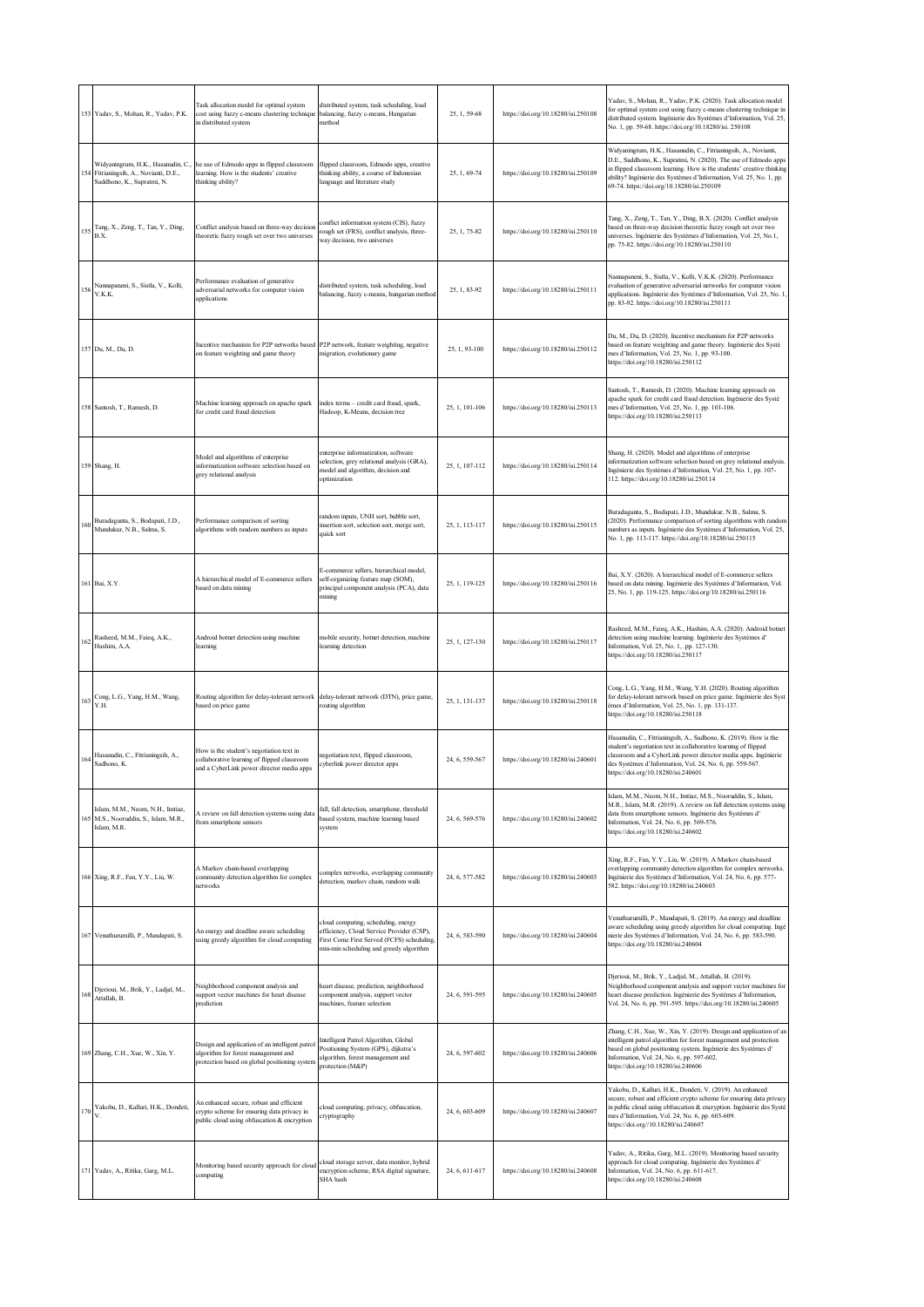|         | 172 Wang, W.X.                                                                                 | Site selection of fire stations in cities based<br>on geographic information system (GIS) and<br>fuzzy analytic hierarchy process (FAHP)                    | site selection of fire stations, Geographic<br>Information System (GIS), fuzzy<br>optimization, Analytic Hierarchy Process<br>(AHP)                                | 24, 6, 619-626 | https://doi.org/10.18280/isi.240609 | Wang, W.X. (2019). Site selection of fire stations in cities based on<br>geographic information system (GIS) and fuzzy analytic hierarchy<br>process (FAHP). Ingénierie des Systèmes d'Information, Vol. 24,<br>No. 6, pp. 619-626. https://doi.org/10.18280/isi.240609                                                 |
|---------|------------------------------------------------------------------------------------------------|-------------------------------------------------------------------------------------------------------------------------------------------------------------|--------------------------------------------------------------------------------------------------------------------------------------------------------------------|----------------|-------------------------------------|-------------------------------------------------------------------------------------------------------------------------------------------------------------------------------------------------------------------------------------------------------------------------------------------------------------------------|
|         | 173 Bhat, M.N., Buradagunta, S., Rani,<br>K.U.                                                 | A novel approach to key management using<br>visual cryptography                                                                                             | trusted third party, XOR based visual<br>cryptography, regeneration, redistribution,<br>key management                                                             | 24, 6, 627-632 | https://doi.org/10.18280/isi.240610 | Bhat, M.N., Buradagunta, S., Rani, K.U. (2019). A novel approach<br>to key management using visual cryptography. Ingénierie des Systè<br>mes d'Information, Vol. 24, No. 6, pp. 627-632.<br>https://doi.org/10.18280/isi.240610                                                                                         |
|         | 174 Zhang, S.F.                                                                                | Classification of urban land use based on<br>graph theory and geographic information<br>system                                                              | Geographic Information System (GIS),<br>Relational Attribute Neighborhood Graph<br>(RANG), graph theory, classification, urban<br>land use                         | 24, 6, 633-639 | https://doi.org/10.18280/isi.240611 | Zhang, S.F. (2019). Classification of urban land use based on graph<br>theory and geographic information system. Ingénierie des Systèmes<br>d'Information, Vol. 24, No. 6, pp. 633-639.<br>https://doi.org/10.18280/isi.240611                                                                                          |
|         | 175 Tuncer, T., Yar, O.                                                                        | Fuzzy logic-based smart parking system                                                                                                                      | fuzzy logic, mobile communication, wireless<br>sensor networks                                                                                                     | 24, 5, 455-461 | https://doi.org/10.18280/isi.240501 | Tuncer, T., Yar, O. (2019). Fuzzy logic-based smart parking<br>system. Ingénierie des Systèmes d'Information, Vol. 24, No. 5, pp.<br>455-461. https://doi.org/10.18280/isi.240501                                                                                                                                       |
|         | 176 Moezzi, S., Jalali, M., Forghani, Y.                                                       | TWSVC+: Improved twin support vector<br>machine-based clustering                                                                                            | Plane-Based Clustering, Support Vector<br>Clustering (SVC), Twin Support Vector<br>Clustering (TWSVC), Convex                                                      | 24, 5, 463-471 | https://doi.org/10.18280/isi.240502 | Moezzi, S., Jalali, M., Forghani, Y. (2019). TWSVC+: Improved<br>twin support vector machine-based clustering. Ingénierie des Systè<br>mes d'Information, Vol. 24, No. 5, pp. 463-471.<br>https://doi.org/10.18280/isi.240502                                                                                           |
|         | 177 Liu, J.L., Li, K.                                                                          | An information system of clinical pathway<br>management based on the integration<br>between knowledge management and learning<br>organization               | Clinical Pathway (CP), knowledge<br>management, learning organization,<br>organizational performance, Structural<br>Equation Modelling (SEM)                       | 24, 5, 473-480 | https://doi.org/10.18280/isi.240503 | Liu, J.L., Li, K. (2019). An information system of clinical pathway<br>management based on the integration between knowledge<br>management and learning organization. Ingénierie des Systèmes d'<br>Information, Vol. 24, No. 5, pp. 473-480.<br>https://doi.org/10.18280/isi.240503                                    |
|         | 178 Balaji, S., Robinson, Y.H., Julie, E.G.                                                    | GBMS: A new centralized graph based<br>mirror system approach to prevent evaders<br>for data handling with arithmetic coding in<br>wireless sensor networks | crypto signature, hash function.<br>skolemization, code conversion, efficiency,<br>security                                                                        | 24, 5, 481-490 | https://doi.org/10.18280/isi.240504 | Balaji, S., Robinson, Y.H., Julie, E.G. (2019). GBMS: A new<br>centralized graph based mirror system approach to prevent evaders<br>for data handling with arithmetic coding in wireless sensor<br>networks. Ingénierie des Systèmes d'Information, Vol. 24, No. 5,<br>pp. 481-490. https://doi.org/10.18280/isi.240504 |
|         | 179 Cheng, X., Zhao, C.Y.                                                                      | Prediction of tourist consumption based on<br>Bayesian network and big data                                                                                 | Big Data Analysis, Bayesian Network<br>(BN), Neural Network (NN), air ticket<br>price, hotel price, tourist consumption                                            | 24, 5, 491-496 | https://doi.org/10.18280/isi.240505 | Cheng, X., Zhao, C.Y. (2019). Prediction of tourist consumption<br>based on Bayesian network and big data. Ingénierie des Systèmes d<br>'Information, Vol. 24, No. 5, pp. 491-496.<br>https://doi.org/10.18280/isi.240505                                                                                               |
| $1\,80$ | Deb, K., Banerjee, S., Chatterjee,<br>R.P., Das, A., Bag, R.                                   | Educational website ranking using fuzzy logic<br>and k-means clustering based hybrid method                                                                 | decisive criteria, fuzzy set, Fuzzy Inference<br>System (FIS), Utility Value (UV), Major<br>Cluster (MC)                                                           | 24, 5, 497-506 | https://doi.org/10.18280/isi.240506 | Deb, K., Banerjee, S., Chatterjee, R.P., Das, A., Bag, R. (2019).<br>Educational website ranking using fuzzy logic and k-means<br>clustering based hybrid method. Ingénierie des Systèmes d'<br>Information, Vol. 24, No. 5, pp. 497-506.<br>https://doi.org/10.18280/isi.240506                                        |
|         | 181 Reddy, T.M.K., Premamayudu, B.                                                             | Vehicle insurance model using telematics<br>system with improved machine learning<br>techniques: A survey                                                   | motor insurance, premium calculation,<br>drivers driving conduct, block chain,<br>machine learning approach                                                        | 24, 5, 507-512 | https://doi.org/10.18280/isi.240507 | Reddy, T.M.K., Premamayudu, B. (2019). Vehicle insurance model<br>using telematics system with improved machine learning<br>techniques: A survey. Ingénierie des Systèmes d'Information, Vol.<br>24, No. 5, pp. 507-512. https://doi.org/10.18280/isi.240507                                                            |
|         | 182 Alem, A., Dahmani, Y., Mebarek, B.                                                         | Skyline computation for improving naïve<br>Bayesian classifier in intrusion detection<br>system                                                             | network security, intrusion detection system.<br>naïve bayesian network, skyline operator                                                                          | 24, 5, 513-518 | https://doi.org/10.18280/isi.240508 | Alem, A., Dahmani, Y., Mebarek, B. (2019). Skyline computation<br>for improving naïve Bayesian classifier in intrusion detection<br>system. Ingénierie des Systèmes d'Information, Vol. 24, No. 5, pp.<br>513-518. https://doi.org/10.18280/isi.240508                                                                  |
|         | 183 Li, M.X., Liao, R.Q., Dong, Y.                                                             | Adaptive determination of time delay in grey<br>prediction model with time delay                                                                            | Grey System Theory (GST), Time Delay,<br>Representative Subsequence (RS),<br>Automatic Extraction                                                                  | 24, 5, 519-524 | https://doi.org/10.18280/isi.240509 | Li, M.X., Liao, R.Q., Dong, Y. (2019). Adaptive determination of<br>time delay in grey prediction model with time delay. Ingénierie des<br>Systèmes d'Information, Vol. 24, No. 5, pp. 519-524.<br>https://doi.org/10.18280/isi.240509                                                                                  |
|         | 184 Li, X.L., Li, Z.                                                                           | A hybrid prediction model for e-commerce<br>customer churn based on logistic regression<br>and extreme gradient boosting algorithm                          | customer churn, logistic regression, e-<br>commerce, Extreme Gradient Boosting<br>(XGBoost) algorithm, empirical analysis                                          | 24, 5, 525-530 | https://doi.org/10.18280/isi.240510 | Li, X.L., Li, Z. (2019). A hybrid prediction model for e-commerce<br>customer churn based on logistic regression and extreme gradient<br>boosting algorithm. Ingénierie des Systèmes d'Information, Vol. 24,<br>No. 5, pp. 525-530. https://doi.org/10.18280/isi.240510                                                 |
| 185     | Madhu, S., Midde, R.R., Ramu, G.,<br>Jayanthi, A., Somasekar, J., Ramesh,<br>G., Reddy, P.D.K. | A secured framework to protect association<br>rules in the big data environment using fuzzy<br>logic                                                        | big data, association rules, fuzzy logic, data<br>mining                                                                                                           | 24, 5, 531-537 | https://doi.org/10.18280/isi.240511 | Madhu, S., Midde, R.R., Ramu, G., Jayanthi, A., Somasekar, J.,<br>Ramesh, G., Reddy, P.D.K. (2019). A secured framework to<br>protect association rules in the big data environment using fuzzy<br>logic. Ingénierie des Systèmes d'Information, Vol. 24, No. 5, pp.<br>531-537. https://doi.org/10.18280/isi.240511    |
| 186     | Yakobu, D., Reddy, C.V.R., Sistla,<br>V.K.                                                     | A novel energy efficient scheduling for VM<br>consolidation and migration in cloud data<br>centers                                                          | virtualization, cloud data center, green<br>computing, energy efficient scheduling<br>algorithm                                                                    | 24, 5, 539-546 | https://doi.org/10.18280/isi.240512 | Yakobu, D., Reddy, C.V.R., Sistla, V.K. (2019). A novel energy<br>efficient scheduling for VM consolidation and migration in cloud<br>data centers. Ingénierie des Systèmes d'Information, Vol. 24, No. 5,<br>pp. 539-546. https://doi.org/10.18280/isi.240512                                                          |
|         | 187 Liu, W.                                                                                    | Traffic flow prediction based on local mean<br>decomposition and big data analysis                                                                          | time series, traffic data, big data<br>technology, Local Mean Decomposition<br>LMD), Generalized Autoregressive<br>Conditional Heteroskedasticity (GARCH)<br>Model | 24, 5, 547-552 | https://doi.org/10.18280/isi.240513 | Liu, W. (2019). Traffic flow prediction based on local mean<br>decomposition and big data analysis. Ingénierie des Systèmes d'<br>Information, Vol. 24, No. 5, pp. 547-552.<br>https://doi.org/10.18280/isi.240513                                                                                                      |
| 188     | Sikder, S., Metya, S.K., Goswami,<br>R.S.                                                      | Exception-tolerant decision tree / rule based<br>classifiers                                                                                                | classification, exception tolerant, bagging,<br>boosting, default rule, inefficient rules                                                                          | 24, 5, 553-558 | https://doi.org/10.18280/isi.240514 | Sikder, S., Metya, S.K., Goswami, R.S. (2019). Exception-tolerant<br>decision tree / rule based classifiers. Ingénierie des Systèmes d'<br>Information, Vol. 24, No. 5, pp. 553-558.<br>https://doi.org/10.18280/isi.240514                                                                                             |
|         | 189 Shi, L.L., Liu, S.H., Petrović, S.                                                         | Cryptanalysis of a pseudorandom generator<br>for cross-border E-commerce                                                                                    | Cryptanalysis, Linear Feedback Shift<br>Registers (LFSRs), cascade, irregular<br>clocking, constrained edit distance                                               | 24, 4, 361-365 | https://doi.org/10.18280/isi.240401 | Shi, L.L., Liu, S.H., Petrović, S. (2019). Cryptanalysis of a<br>pseudorandom generator for cross-border E-commerce. Ingénierie<br>des Systèmes d'Information, Vol. 24, No. 4, pp. 361-365.<br>https://doi.org/10.18280/isi.240401                                                                                      |
| 190     | Saddhono, K., Hasanudin, C.,<br>Fitrianingsih, A.                                              | The ability to think creatively on SSCS using<br>schoology Apps, how is the student's<br>language metacognitive awareness?                                  | creative thinking, metacognitive awareness,<br>schoology apps, Search, Solve, Create and<br>Share (SSCS) learning                                                  | 24, 4, 367-375 | https://doi.org/10.18280/isi.240402 | Saddhono, K., Hasanudin, C., Fitrianingsih, A. (2019). The ability<br>to think creatively on SSCS using schoology Apps, how is the<br>student's language metacognitive awareness? Ingénierie des Systè<br>mes d'Information, Vol. 24, No. 4, pp. 367-375.<br>https://doi.org/10.18280/isi.240402                        |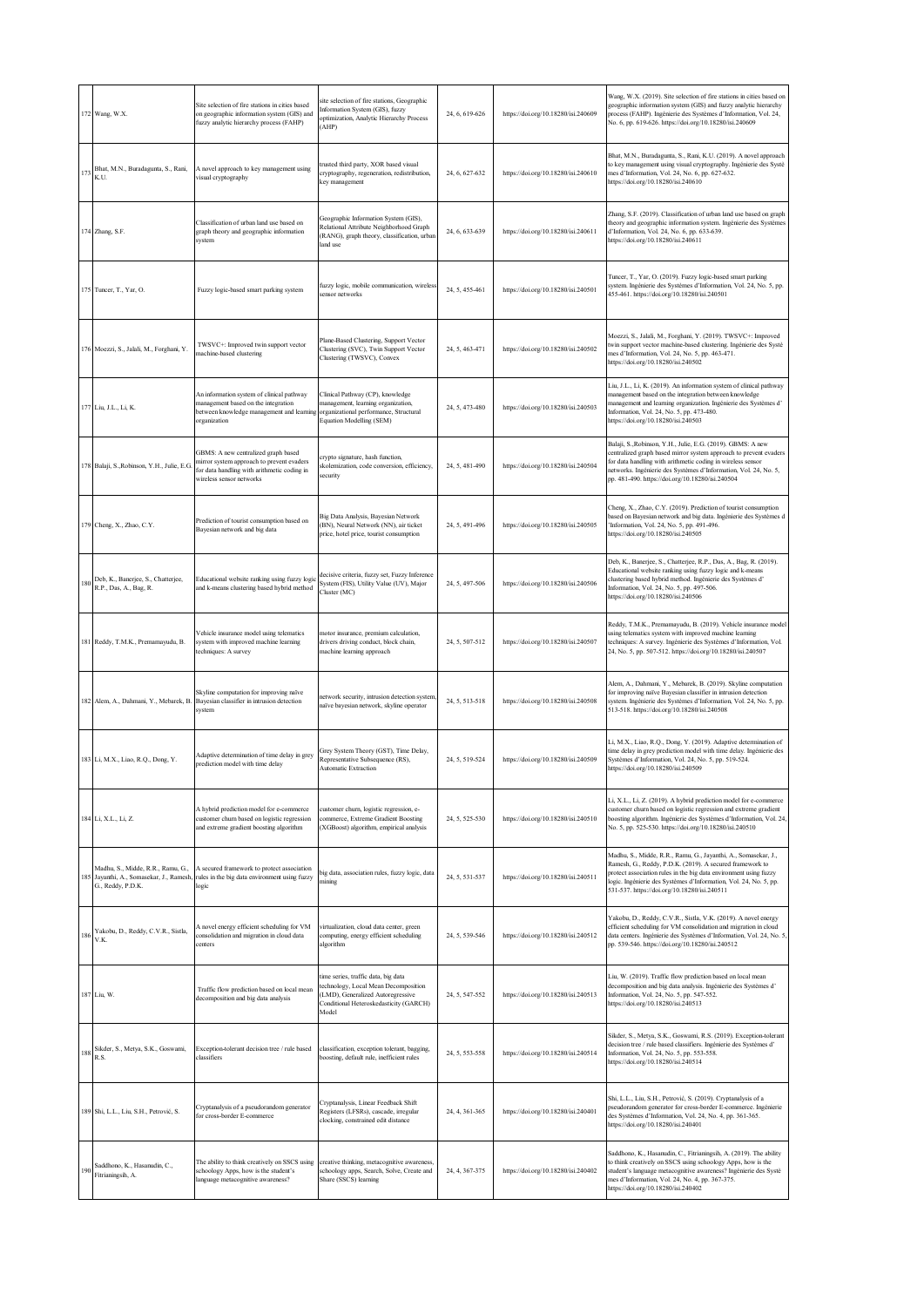|     | 191 Meng, J.Z., Zhang, J.R.                                                                             | A fast algorithm for particle stacking                                                                                           | particle packing, fast particle random<br>algorithm, discrete element, 2D/3D<br>generation efficiency                                                                             | 24, 4, 377-384 | https://doi.org/10.18280/isi.240403 | Meng, J.Z., Zhang, J.R. (2019). A fast algorithm for particle<br>stacking. Ingénierie des Systèmes d'Information, Vol. 24, No. 4,<br>pp. 377-384. https://doi.org/10.18280/isi.240403                                                                                                                             |
|-----|---------------------------------------------------------------------------------------------------------|----------------------------------------------------------------------------------------------------------------------------------|-----------------------------------------------------------------------------------------------------------------------------------------------------------------------------------|----------------|-------------------------------------|-------------------------------------------------------------------------------------------------------------------------------------------------------------------------------------------------------------------------------------------------------------------------------------------------------------------|
|     | 192 Bulla, S., Rao, B.B.                                                                                | Performance and cost analysis of web<br>application in elastic cloud environment                                                 | cloud computing, single class of service,<br>Amazon AWS, e-commerce                                                                                                               | 24, 4, 385-389 | https://doi.org/10.18280/isi.240404 | Bulla, S., Rao, B.B. (2019). Performance and cost analysis of web<br>application in elastic cloud environment. Ingénierie des Systèmes d'<br>Information, Vol. 24, No. 4, pp. 385-389.<br>https://doi.org/10.18280/isi.240404                                                                                     |
| 193 | Polisetty, K., Paidipati, K.K.,<br>Bodapati, J.D.                                                       | Modelling of monthly rainfall patterns in the<br>north-west India using SVM                                                      | support vector machine (SVM), kernels,<br>rainfall forecast, accuracy, northwest India                                                                                            | 24, 4, 391-395 | https://doi.org/10.18280/isi.240405 | Polisetty, K., Paidipati, K.K., Bodapati, J.D. (2019). Modelling of<br>monthly rainfall patterns in the north-west India using SVM. Ingé<br>nierie des Systèmes d'Information, Vol. 24, No. 4, pp. 391-395.<br>https://doi.org/10.18280/isi.240405                                                                |
| 194 | Zang, H.J., Huang, Y., Cao, H.B.,<br>Li, C.C.                                                           | A novel privacy protection protocol for<br>vehicular ad hoc networks based on elliptic<br>curve bilinear mapping                 | vehicular ad hoc networks (VANETs),<br>conditional privacy protection (CPP), group<br>signature, elliptic curve bilinear mapping                                                  | 24, 4, 397-402 | https://doi.org/10.18280/isi.240406 | Zang, H.J., Huang, Y., Cao, H.B., Li, C.C. (2019). A novel privacy<br>protection protocol for vehicular ad hoc networks based on elliptic<br>curve bilinear mapping. Ingenierie des Systemes d'Information, Vol<br>24, No. 4, pp. 397-402. https://doi.org/10.18280/isi.240406                                    |
| 195 | HimaBindu, G., Anuradha, C.,<br>Chandra Murty, P.S.R.                                                   | Feature extraction techniques in associate<br>with opposition based whale optimization<br>algorithm                              | near-duplicate video (NDV) detection,<br>ligital rights management, feature<br>extraction, optimization techniques, the<br>pposition-based whale optimization<br>algorithm (OWOA) | 24, 4, 403-410 | https://doi.org/10.18280/isi.240407 | HimaBindu, G., Anuradha, C., Chandra Murty, P.S.R. (2019).<br>Feature extraction techniques in associate with opposition based<br>whale optimization algorithm. Ingénierie des Systèmes d'<br>Information, Vol. 24, No. 4, pp. 403-410.<br>https://doi.org/10.18280/isi.240407                                    |
|     | 196 Veeramalla, S.K., Talari, V.K.H.R.                                                                  | Estimation of neural sources from EEG<br>measurements using sequential monte carlo<br>method                                     | electroencephalography (EEG), particle<br>filter, source localization, Metropolis-<br>Hastings (M-H) resampling                                                                   | 24, 4, 411-417 | https://doi.org/10.18280/isi.240408 | Veeramalla, S.K., Talari, V.K.H.R. (2019). Estimation of neural<br>sources from EEG measurements using sequential monte carlo<br>method. Ingénierie des Systèmes d'Information, Vol. 24, No. 4, pp.<br>411-417. https://doi.org/10.18280/isi.240408                                                               |
|     | 197 Wang, F.F., Hu, H.F.                                                                                | An improved energy-efficient cluster routing<br>protocol for wireless sensor network                                             | cluster routing, energy-efficient, transfer<br>nodes, load balancing                                                                                                              | 24, 4, 419-424 | https://doi.org/10.18280/isi.240409 | Wang, F.F., Hu, H.F. (2019). An improved energy-efficient cluster<br>routing protocol for wireless sensor network. Ingénierie des Systè<br>mes d'Information, Vol. 24, No. 4, pp. 419-424.<br>https://doi.org/10.18280/isi.240409                                                                                 |
|     | 198 Bansal, N., Sharma, A., Singh, R.K.                                                                 | An evolving hybrid deep learning framework<br>for legal document classification                                                  | onvolution neural network (CNN),<br>bidirectional long short-term memory<br>BiLSTM), neuroevolution, hyper-<br>parameters, optimization                                           | 24, 4, 425-431 | https://doi.org/10.18280/isi.240410 | Bansal, N., Sharma, A., Singh, R.K. (2019). An evolving hybrid<br>deep learning framework for legal document classification. Ingé<br>nierie des Systèmes d'Information, Vol. 24, No. 4, pp. 425-431.<br>https://doi.org/10.18280/isi.240410                                                                       |
|     | 199 Yu, J.                                                                                              | Design of a privacy-preserving algorithm for<br>peer-to-peer network based on differential<br>privacy                            | peer-to-peer network (P2P), privacy<br>preserving, differential privacy, sensitivity,<br>privacy budget                                                                           | 24, 4, 433-437 | https://doi.org/10.18280/isi.240411 | Yu, J. (2019). Design of a privacy-preserving algorithm for peer-to-<br>peer network based on differential privacy. Ingénierie des Systèmes<br>d'Information, Vol. 24, No. 4, pp. 433-437.<br>https://doi.org/10.18280/isi.240411                                                                                 |
|     | 200 Hocine, T., Salem, A.                                                                               | Modified flower pollination algorithm<br>constrained optimal power flow                                                          | bower system, optimal power flow, global<br>ptimization, flower pollination algorithm<br>(FPA), security constrained                                                              | 24, 4, 439-444 | https://doi.org/10.18280/isi.240412 | Hocine, T., Salem, A. (2019). Modified flower pollination<br>algorithm constrained optimal power flow. Ingénierie des Systèmes<br>d'Information, Vol. 24, No. 4, pp. 439-444.<br>https://doi.org/10.18280/isi.240412                                                                                              |
|     | 201 Kurra, A.K., Nelakuditi, U.R.                                                                       | Design of a reliable current starved inverter<br>based arbiter physical unclonable functions<br>(PUFs) for hardware cryptography | current starved inverter (CSI),<br>cryptographic keys, physical unclonable<br>functions (PUFs), support vector machine<br>(SVM), temperature instability                          | 24, 4, 445-454 | https://doi.org/10.18280/isi.240413 | Kurra, A.K., Nelakuditi, U.R. (2019). Design of a reliable current<br>starved inverter based arbiter physical unclonable functions (PUFs)<br>for hardware cryptography. Ingénierie des Systèmes d'Information,<br>Vol. 24, No. 4, pp. 445-454. https://doi.org/10.18280/isi.240413                                |
| 202 | Elembaby, S.M., Ghoneim, V.F.,<br>Abdel-Wahed, M.                                                       | ANOVAG3: A hybrid algorithm for inferring<br>gene regulatory network using time series<br>gene expression data                   | gene regulatory network, GENIE3,<br>DREAM5, one-way analysis of variance,<br>tree-based ensemble method                                                                           | 24, 3, 229-232 | https://doi.org/10.18280/isi.240301 | Elembaby, S.M., Ghoneim, V.F., Abdel-Wahed, M. (2019).<br>ANOVAG3: A hybrid algorithm for inferring gene regulatory<br>network using time series gene expression data. Ingénierie des Syst<br>èmes d'Information, Vol. 24, No. 3, pp. 229-232.<br>https://doi.org/10.18280/isi.240301                             |
|     | Sama, H.R., Vemuri, V.K.,<br>203 Talagadadeevi, S.R., Bhavirisetti,<br>S.K.                             | Analysis of an N-policy MX/M/1 two-phase<br>queueing system with state-dependent arrival<br>rates and unreliable server          | batch arrival, breakdowns, delayed repair,<br>generating functions, cost function                                                                                                 | 24, 3, 233-240 | https://doi.org/10.18280/isi.240302 | Sama, H.R., Vemuri, V.K., Talagadadeevi, S.R., Bhavirisetti, S.K.<br>(2019). Analysis of an N-policy MX/M/1 two-phase queueing<br>system with state-dependent arrival rates and unreliable server. Ingé<br>nierie des Systèmes d'Information, Vol. 24, No. 3, pp. 233-240.<br>https://doi.org/10.18280/isi.240302 |
|     | 204 Wang, H.S., Zhu, J.Y.                                                                               | A quadtree spatial index method with<br>inclusion relations and its application in<br>landcover database update                  | spatial index, landcover database, inclusion<br>relation, quadtree, incremental update                                                                                            | 24, 3, 241-247 | https://doi.org/10.18280/isi.240303 | Wang, H.S., Zhu, J.Y. (2019). A quadtree spatial index method<br>with inclusion relations and its application in landcover database<br>update. Ingénierie des Systèmes d'Information, Vol. 24, No. 3, pp.<br>241-247. https://doi.org/10.18280/isi.240303                                                         |
|     | 205 Jiao, Q.J., Jin, Y.Y.                                                                               | Multi-scale view reveals easily detectable<br>community in complex networks                                                      | omplex network, community, multi-scale,<br>community detection                                                                                                                    | 24, 3, 249-253 | https://doi.org/10.18280/isi.240304 | Jiao, Q.J., Jin, Y.Y. (2019). Multi-scale view reveals easily<br>detectable community in complex networks. Ingénierie des Systè<br>mes d'Information, Vol. 24, No. 3, pp. 249-253.<br>https://doi.org/10.18280/isi.240304                                                                                         |
| 206 | Bodapati, J.D., Krishna Sajja, V.R.,<br>Mundukur, N.B., Veeranjaneyulu, N. for heart disease prediction | Robust cluster-then-label (RCTL) approach                                                                                        | inear kernel, polynomial kernel, rbf kernel,<br>logistic regression, naïve baye's, spectral<br>clustering, cluster then label                                                     | 24, 3, 255-260 | https://doi.org/10.18280/isi.240305 | Bodapati, J.D., Krishna Sajja, V.R., Mundukur, N.B.,<br>Veeranjaneyulu, N. (2019). Robust cluster-then-label (RCTL)<br>approach for heart disease prediction. Ingénierie des Systèmes d'<br>Information, Vol. 24, No. 3, pp. 255-260.<br>https://doi.org/10.18280/isi.240305                                      |
| 207 | Murugan, S., Kulanthaivel, G.,<br>Ulagamuthalvi, V.                                                     | Selection of test case features using fuzzy<br>entropy measure and random forest                                                 | code metrics, design metrics, entropy,<br>faults, feature selection, fuzzy, hurwicz<br>criterion, random forest                                                                   | 24, 3, 261-268 | https://doi.org/10.18280/isi.240306 | Murugan, S., Kulanthaivel, G., Ulagamuthalvi, V. (2019). Selection<br>of test case features using fuzzy entropy measure and random<br>forest. Ingénierie des Systèmes d'Information, Vol. 24, No. 3, pp.<br>261-268. https://doi.org/10.18280/isi.240306                                                          |
|     | Guo, Y.H., Jiang, S., Chen, F.T., Li,<br>$208$ Y.C., Luo, C.Y.                                          | Borrower-lender information fusion for P2P<br>lending: A nonparametric approach                                                  | P2P lending, multi-source information<br>fusion, multi-kernel learning, investment<br>decisions                                                                                   | 24, 3, 269-279 | https://doi.org/10.18280/isi.240307 | Guo, Y.H., Jiang, S., Chen, F.T., Li, Y.C., Luo, C.Y. (2019).<br>Borrower-lender information fusion for P2P lending: A<br>nonparametric approach. Ingénierie des Systèmes d'Information,<br>Vol. 24, No. 3, pp. 269-279. https://doi.org/10.18280/isi.240307                                                      |
|     | Soliman, G.M.A., Abou-El-Enien,<br>209 T.H.M., Emary, E., Khorshid,<br>M.M.H.                           | A hybrid modified whale optimization<br>algorithm with simulated annealing for<br>terrorism prediction                           | hybrid algorithms, memetic algorithm,<br>whale optimization algorithm, feature<br>selection, spiral path, tournament selection                                                    | 24, 3, 281-287 | https://doi.org/10.18280/isi.240308 | Soliman, G.M.A., Abou-El-Enien, T.H.M., Emary, E., Khorshid,<br>M.M.H. (2019). A hybrid modified whale optimization algorithm<br>with simulated annealing for terrorism prediction. Ingénierie des<br>Systèmes d'Information, Vol. 24, No. 3, pp. 281-287.<br>https://doi.org/10.18280/isi.240308                 |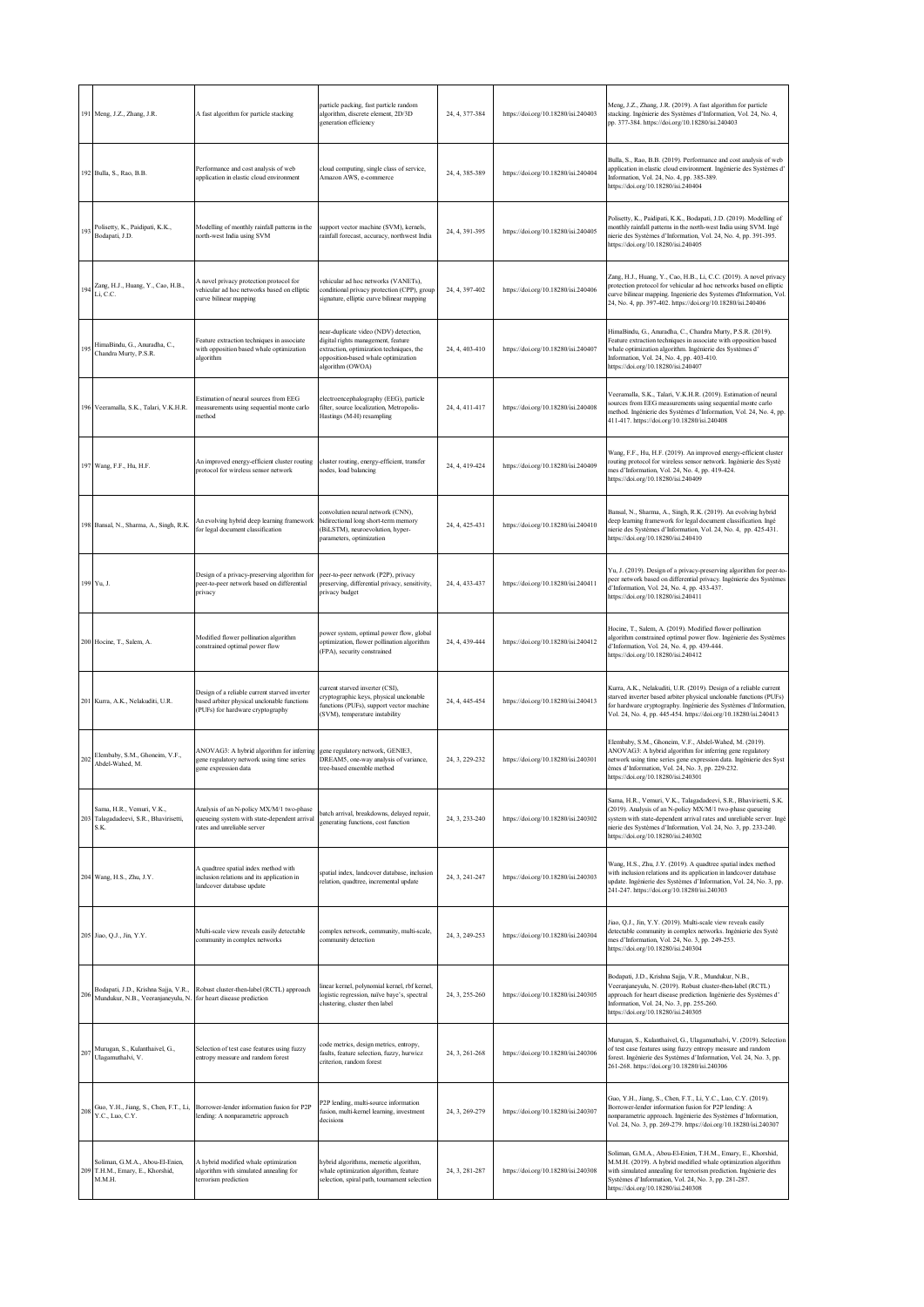|     | 210 Kanrar, S., Singha S.                             | Content delivery through hybrid architecture<br>in video on demand system                                                           | content-driven, content transfer, hybrid<br>network, mesh structure, multitier, peer-to-<br>peer, storage server                                      | 24, 3, 289-301 | https://doi.org/10.18280/isi.240309 | Kanrar, S., Singha S. (2019). Content delivery through hybrid<br>architecture in video on demand system. Ingénierie des Systèmes d<br>Information, Vol. 24, No. 3, pp. 289-301.<br>https://doi.org/10.18280/isi.240309                                                                   |
|-----|-------------------------------------------------------|-------------------------------------------------------------------------------------------------------------------------------------|-------------------------------------------------------------------------------------------------------------------------------------------------------|----------------|-------------------------------------|------------------------------------------------------------------------------------------------------------------------------------------------------------------------------------------------------------------------------------------------------------------------------------------|
|     | 211 Lei, T.T., Zou, G.T.                              | Interactive design of commercial space<br>signage system based on object detection                                                  | Commercial Space Signage System<br>(CSSS), interactive design, object detection,<br>analysis and evaluation, Convolutional<br>Neural Network (CNN)    | 24, 3, 303-311 | https://doi.org/10.18280/isi.240310 | Lei, T.T., Zou, G.T. (2019). Interactive design of commercial space<br>signage system based on object detection. Ingénierie des Systèmes<br>d'Information, Vol. 24, No. 3, pp. 303-311.<br>https://doi.org/10.18280/isi.240310                                                           |
|     | 212 Liu, Y.L., Pang, L., Lu, X.L.                     | Click-through rate prediction based on<br>mobile computing and big data analysis                                                    | big data analysis, mobile computing, Click-<br>through Rate (CTR), feature extraction,<br>abnormal user                                               | 24, 3, 313-319 | https://doi.org/10.18280/isi.240311 | Liu, Y.L., Pang, L., Lu, X.L. (2019). Click-through rate prediction<br>based on mobile computing and big data analysis. Ingénierie des<br>Systèmes d'Information, Vol. 24, No. 3, pp. 313-319.<br>https://doi.org/10.18280/isi.240311                                                    |
|     | 213 Masoumi, S., Mahjur, A.                           | Collaborative component interaction                                                                                                 | programming language, reusability,<br>collaboration, event, sop                                                                                       | 24, 3, 321-329 | https://doi.org/10.18280/isi.240312 | Masoumi, S., Mahjur, A. (2019). Collaborative component<br>interaction. Ingénierie des Systèmes d'Information, Vol. 24, No. 3,<br>pp. 321-329. https://doi.org/10.18280/isi.240312                                                                                                       |
|     | 214 Bai, L., Du, C.L.                                 | Design and simulation of a collision-free path<br>planning algorithm for mobile robots based<br>on improved ant colony optimization | Path Planning, Ant Colony Optimization<br>(ACO), collision-free algorithm, b-spline<br>curve                                                          | 24, 3, 331-336 | https://doi.org/10.18280/isi.240313 | Bai, L., Du, C.L. (2019). Design and simulation of a collision-free<br>path planning algorithm for mobile robots based on improved ant<br>colony optimization. Ingénierie des Systèmes d'Information, Vol.<br>24, No. 3, pp. 331-336. https://doi.org/10.18280/isi.240313                |
|     | 215 Li, L.X., Gao, J., Wang, H., Deng,<br>D., Lin, H. | Construction and optimization of a file<br>distribution model for all-to-all comparison of<br>big dataset.                          | distributed system, all-to-all comparison<br>problem, file distribution, Linear<br>Programming (LP), model optimization                               | 24, 3, 337-342 | https://doi.org/10.18280/isi.240314 | Li, L.X., Gao, J., Wang, H., Deng, D., Lin, H. (2019). Construction<br>and optimization of a file distribution model for all-to-all<br>comparison of big dataset. Ingénierie des Systèmes d'Information,<br>Vol. 24, No. 3, pp. 337-342. https://doi.org/10.18280/isi.240314             |
|     | 216 Verma, G., Chakraborty, R.                        | A hybrid privacy preserving scheme using<br>finger print detection in cloud environment                                             | cloud computing, security, biometric,<br>fingerprint detection, minutiae points,<br>elliptic curve                                                    | 24.3.343-351   | https://doi.org/10.18280/isi.240315 | Verma, G., Chakraborty, R. (2019). A hybrid privacy preserving<br>scheme using finger print detection in cloud environment. Ingénierie<br>des Systèmes d'Information, Vol. 24, No. 3, pp. 343-351.<br>https://doi.org/10.18280/isi.240315                                                |
|     | 217 Gade, A., Bhat, M.N., Thakare, N.                 | Adaptive league championship algorithm<br>(ALCA) for independent task scheduling in<br>cloud computing                              | meta-heuristic algorithms, LCA, makespan,<br>cloud utilization, job scheduling, economy<br>of scale, resource utilization                             | 24, 3, 353-359 | https://doi.org/10.18280/isi.240316 | Gade, A., Bhat, M.N., Thakare, N. (2019). Adaptive league<br>championship algorithm (ALCA) for independent task scheduling in<br>cloud computing. Ingénierie des Systèmes d'Information, Vol. 24,<br>No. 3, pp. 353-359. https://doi.org/10.18280/isi.240316                             |
|     | 218 Hasanzadeh, N., Forghani, Y.                      | Improving the accuracy of M-distance based<br>nearest neighbor recommendation system by<br>using ratings variance                   | m-distance, recommendation system, MBR,<br>collaborative filtering, nearest neighbor                                                                  | 24, 2, 131-137 | https://doi.org/10.18280/isi.240201 | Hasanzadeh, N., Forghani, Y. (2019). Improving the accuracy of<br>M-distance based nearest neighbor recommendation system by<br>using ratings variance. Ingénierie des Systèmes d'Information, Vol.<br>24, No. 2, pp. 131-137. https://doi.org/10.18280/isi.240201                       |
|     | 219 Krishna, K.V.S.S.R., Prakash, B.B.                | intrusion detection system employing multi-<br>evel feed forward neural network along with<br>firefly optimization (FMLF2N2)        | intrusion detection system, KDD info set,<br>firefly ALG, neural network                                                                              | 24, 2, 139-145 | https://doi.org/10.18280/isi.240202 | Krishna, K.V.S.S.R., Prakash, B.B. (2019). Intrusion detection<br>system employing multi-level feed forward neural network along<br>with firefly optimization (FMLF2N2). Ingénierie des Systèmes d'<br>Information, Vol. 24, No. 2, pp. 139-145.<br>https://doi.org/10.18280/isi.240202  |
|     | Wang, Y.H., Qiao, P.L., Chen, H.B.                    | The reliability assessment of ICS based on<br>evidential reasoning and semi-quantitative<br>information                             | er method, industrial control system,<br>reliability assessment, semi-quantitative<br>information                                                     | 24, 2, 147-154 | https://doi.org/10.18280/isi.240203 | Wang, Y.H., Qiao, P.L., Chen, H.B., Luo, Z.Y., Sun, G.L. (2019).<br>The reliability assessment of ICS based on evidential reasoning and<br>semi-quantitative information. Ingénierie des Systèmes d'<br>Information, Vol. 24, No. 2, pp. 147-154.<br>https://doi.org/10.18280/isi.240203 |
|     | 221 Chu, H.Y., Xu, L.T., Liu, Y.X.                    | An optimal power allocation algorithm for<br>cognitive radio networks based on maximum<br>rate and interference constraint          | Cognitive Radio (CR) network, interference<br>level constraint, power allocation, rate<br>optimization, Karush-Kuhn-Tucker (KKT)<br>Conditions        | 24, 2, 155-159 | https://doi.org/10.18280/isi.240204 | Chu, H.Y., Xu, L.T., Liu, Y.X. (2019). An optimal power<br>allocation algorithm for cognitive radio networks based on<br>maximum rate and interference constraint. Ingénierie des Systèmes<br>d'Information, Vol. 24, No. 2, pp. 155-159.<br>https://doi.org/10.18280/isi.240204         |
|     | 222 Chiramdasu, R.                                    | Extended statistical analysis on multimedia<br>concealed data detections                                                            | statistical analysis, classifier, extended<br>statistical analysis, rs analysis, filter groups                                                        | 24, 2, 161-165 | https://doi.org/10.18280/isi.240205 | Chiramdasu, R. (2019). Extended statistical analysis on multimedia<br>concealed data detections. Ingénierie des Systèmes d'Information,<br>Vol. 24, No. 2, pp. 161-165. https://doi.org/10.18280/isi.240205                                                                              |
|     | 223 Shi, T.T.                                         | Spatial data mining and big data analysis of<br>tourist travel behavior                                                             | big data analysis, spatial data mining, travel<br>behavior, kernel density analysis                                                                   | 24, 2, 167-172 | https://doi.org/10.18280/isi.240206 | Shi, T.T. (2019). Spatial data mining and big data analysis of tourist<br>travel behavior. Ingénierie des Systèmes d'Information, Vol. 24,<br>No. 2, pp. 167-172. https://doi.org/10.18280/isi.240206                                                                                    |
|     | 224 Reddy, U.J., Dhanalakshmi, P.,<br>Reddy, P.D.K.   | Image segmentation technique using SVM<br>classifier for detection of medical disorders.                                            | MRI image, SVM, brain tumor, correlation,<br>edge detection, image segmentation                                                                       | 24, 2, 173-176 | https://doi.org/10.18280/isi.240207 | Reddy, U.J., Dhanalakshmi, P., Reddy, P.D.K. (2019). Image<br>segmentation technique using SVM classifier for detection of<br>medical disorders. Ingénierie des Systèmes d'Information, Vol. 24,<br>No. 2, pp. 173-176. https://doi.org/10.18280/isi.240207                              |
|     | 225 Jonnala, P., Reddy, U.J.                          | Secured data representation in images using<br>graph wavelet transformation technique                                               | secure data, wavelet transformation, image<br>transformation, noise removal, embedding<br>data                                                        | 24, 2, 177-181 | https://doi.org/10.18280/isi.240208 | Jonnala, P., Reddy, U.J. (2019). Secured data representation in<br>images using graph wavelet transformation technique. Ingénierie<br>des Systèmes d'Information, Vol. 24, No. 2, pp. 177-181.<br>https://doi.org/10.18280/isi.240208                                                    |
| 226 | Zhang, B.Y., Zhang, K.S., Zhong,<br>L., Zhang, X.Y.   | Research on dirichlet process mixture model<br>for clustering                                                                       | clustering, nonparametric bayesian, DPMM,<br>hierarchical DPMM                                                                                        | 24, 2, 183-189 | https://doi.org/10.18280/isi.240209 | Zhang, B.Y., Zhang, K.S., Zhong, L., Zhang, X.Y. (2019).<br>Research on dirichlet process mixture model for clustering. Ingé<br>nierie des Systèmes d'Information, Vol. 24, No. 2, pp. 183-189.<br>https://doi.org/10.18280/isi.240209                                                   |
|     | 227 Guan, B., Liu, M.H.                               | A novel video compression algorithm based<br>on wireless sensor network                                                             | Wireless Sensor Network (WSN), Rate<br>Control. Error Concealment                                                                                     | 24, 2, 191-196 | https://doi.org/10.18280/isi.240210 | Guan, B., Liu, M.H. (2019). A novel video compression algorithm<br>based on wireless sensor network. Ingénierie des Systèmes d'<br>Information, Vol. 24, No. 2, pp. 191-196.<br>https://doi.org/10.18280/isi.240210                                                                      |
| 228 | Premamayudu, B., Inturu, L.P.,<br>Ramesh, G.          | New reliability routing path for detects<br>malicious link                                                                          | security, wormhole, most limited way,<br>mobile specially appointed systems,<br>applications, assaults, secure, binary search<br>probing, reliability | 24, 2, 197-200 | https://doi.org/10.18280/isi.240211 | Premamayudu, B., Inturu, L.P., Ramesh, G. (2019). New reliability<br>routing path for detects malicious link. Ingenierie des Systemes<br>d'Information, Vol. 24, No. 2, pp. 197-200.<br>https://doi.org/10.18280/isi.240211                                                              |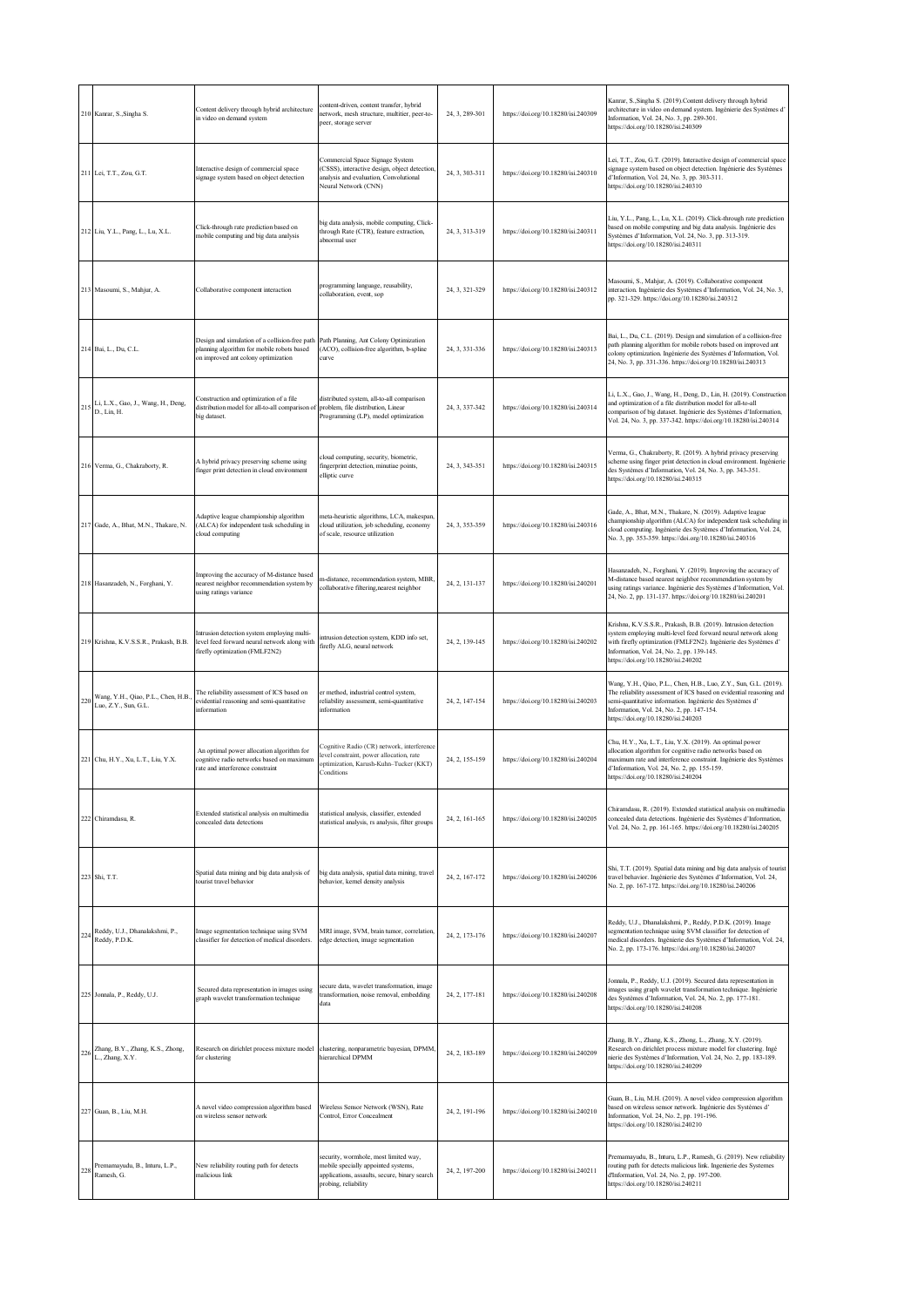|     | 229 Mebarek, B., Keddam, M.                                                               | Prediction model for studying the growth<br>kinetics of Fe2B boride layers during<br>boronizing                                                              | thermochemical treatment, boriding, Fe2B,<br>simulation, artificial neural network                                                                                     | 24, 2, 201-205 | https://doi.org/10.18280/isi.240212 | Mebarek, B., Keddam, M. (2019). Prediction model for studying<br>the growth kinetics of Fe2B boride layers during boronizing. Ingé<br>nierie des Systèmes d'Information, Vol. 24, No. 2, pp. 201-205.<br>https://doi.org/10.18280/isi.240212                                                                 |
|-----|-------------------------------------------------------------------------------------------|--------------------------------------------------------------------------------------------------------------------------------------------------------------|------------------------------------------------------------------------------------------------------------------------------------------------------------------------|----------------|-------------------------------------|--------------------------------------------------------------------------------------------------------------------------------------------------------------------------------------------------------------------------------------------------------------------------------------------------------------|
|     | 230 Qiao, X., Yang, F., Zheng, J.                                                         | Ground penetrating radar weak signals<br>denoising via semi-soft threshold empirical<br>wavelet transform.                                                   | oad security, ground penetrating radar,<br>empirical wavelet transform, signal<br>denoising, threshold function                                                        | 24, 2, 207-213 | https://doi.org/10.18280/isi.240213 | Qiao, X., Yang, F., Zheng, J. (2019). Ground penetrating radar<br>weak signals denoising via semi-soft threshold empirical wavelet<br>transform. Ingénierie des Systèmes d'Information, Vol. 24, No. 2,<br>pp. 207-213. https://doi.org/10.18280/isi.240213                                                  |
|     | 231 Bouzidi, A., Haddar, N., Haddar, K.                                                   | Traceability and synchronization between<br>BPMN and UML use case models                                                                                     | ilignment, traceability, synchronization,<br>nodel integration, BPMN, use case model,<br>integration mechanism, model<br>transformations                               | 24, 2, 215-228 | https://doi.org/10.18280/isi.240214 | Bouzidi, A., Haddar, N., Haddar, K. (2019). Traceability and<br>synchronization between BPMN and UML use case models. Ingé<br>nierie des Systèmes d'Information, Vol. 24, No. 2, pp. 215-228.<br>https://doi.org/10.18280/isi.240214                                                                         |
|     | 232 El-Feky S.F., Abou-El-Enien T.H.M.                                                    | Hybrid algorithm for rough multi-level multi-<br>objective decision making problems                                                                          | compromise programming, rough<br>programming, topsis method, global<br>criterion method, multi-objective<br>programming, multi-level programming                       | 24, 1, 1-17    | https://doi.org/10.18280/isi.240101 | El-Feky S.F., Abou-El-Enien T.H.M. (2019). Hybrid algorithm for<br>rough multi-level multi-objective decision making problems,<br>Ingenierie des Systemes d'Information, Vol. 24, No. 1, pp. 1-17.<br>https://doi.org/10.18280/isi.240101                                                                    |
|     | 233 Khonde S.R., Venugopal U.                                                             | Hybrid architecture for distributed intrusion<br>detection system                                                                                            | ensemble, feature selection, naïve bayes,<br>random forest, intrusion detection, ids,<br>network security                                                              | 24, 1, 19-28   | https://doi.org/10.18280/isi.240102 | Khonde S.R., Venugopal U. (2019). Hybrid architecture for<br>distributed intrusion detection system, Ingenierie des Systemes<br>d'Information, Vol. 24, No. 1, pp. 19-28.<br>https://doi.org/10.18280/isi.240102                                                                                             |
| 234 | Zhang D.S., Tan J., Tian H., Wang<br>Z.Z., Guo W.J.                                       | Aquifer parameter inversion by artificial fish<br>swarm algorithm based on quantum theory                                                                    | uantum computing, artificial fish swarm<br>dgorithm (AFSA), hydrogeological<br>parameter                                                                               | 24, 1, 29-33   | https://doi.org/10.18280/isi.240103 | Zhang D.S., Tan J., Tian H., Wang Z.Z., Guo W.J. (2019). Aquifer<br>parameter inversion by artificial fish swarm algorithm based on<br>quantum theory, Ingenierie des Systemes d'Information, Vol. 24,<br>No. 1, pp. 29-33. https://doi.org/10.18280/isi.240103                                              |
| 235 | Cai F., Mou X.H., Zhang X., Chen<br>J., Li J., Xu W.P.                                    | Network adjacency matrix blocked-<br>compressive sensing: a novel algorithm for<br>link prediction                                                           | ompressive sensing (CS), measurement<br>matrix, adjacency matrix, link prediction,<br>subspace pursuit (SP)                                                            | 24.1.35-42     | https://doi.org/10.18280/isi.240104 | Cai F., Mou X.H., Zhang X., Chen J., Li J., Xu W.P. (2019).<br>Network adjacency matrix blocked-compressive sensing: a novel<br>algorithm for link prediction, Ingenierie des Systemes<br>d'Information, Vol. 24, No. 1, pp. 35-42.<br>https://doi.org/10.18280/isi.240104                                   |
|     | 236 Lenin K.                                                                              | Brachytrupes algorithm for solving optimal<br>reactive power problem                                                                                         | optimal reactive power, real power,<br>ransmission loss, brachytrupes                                                                                                  | 24, 1, 43-46   | https://doi.org/10.18280/isi.240105 | Lenin K. (2019). Brachytrupes algorithm for solving optimal<br>reactive power problem, Ingenierie des Systemesd'Information, Vol.<br>24, No. 1, pp. 43-46. https://doi.org/10.18280/isi.240105                                                                                                               |
| 237 | Praveena K., Sirisha G., Babu S.S.,<br>Rao P.S.                                           | Efficient method in association rule hiding for<br>privacy preserving with data mining approach                                                              | confidence, support, association rules, item<br>sets, data mining, association rules, privacy<br>preservation, sensitive association rules                             | 24, 1, 47-50   | https://doi.org/10.18280/isi.240106 | Praveena K., Sirisha G., Babu S.S., Rao P.S. (2019). Efficient<br>method in association rule hiding for privacy preserving with data<br>mining approach, Ingenierie des Systemes d'Information, Vol. 24,<br>No. 1, pp. 47-50. https://doi.org/10.18280/isi.240106                                            |
|     | 238 Dhanalakshmi P.                                                                       | A novel frequent pattern mining technique<br>for prediction of user behavior on web stream<br>data                                                           | requent pattern mining, classification, user<br>behavior, web data, data extraction                                                                                    | 24, 1, 51-56   | https://doi.org/10.18280/isi.240107 | Dhanalakshmi P. (2019). A novel frequent pattern mining technique<br>for prediction of user behavior on web stream data, Ingenierie des<br>Systemes d'Information, Vol. 24, No. 1, pp. 51-56.<br>https://doi.org/10.18280/isi.240107                                                                         |
|     | 239 Jiang N., Li J.Y.                                                                     | Adaptive speech enhancement algorithm<br>based on hilbert-huang transform                                                                                    | HILBERT-huang transform, empirical<br>mode decomposition, intrinsic mode<br>function, speech enhancement                                                               | 24, 1, 57-60   | https://doi.org/10.18280/isi.240108 | Jiang N., Li J.Y. (2019). Adaptive speech enhancement algorithm<br>based on hilbert-huang transform, Ingenierie des Systemes<br>d'Information, Vol. 24, No. 1, pp. 57-60.<br>https://doi.org/10.18280/isi.240108                                                                                             |
| 240 | Cheng Q., Jiao J.P., Chen H.H., Xu                                                        | Application of impulse response method in<br>identifying the causes of gold price<br>fluctuation                                                             | mpulse Response (IR), gold price<br>fluctuation, demand shock                                                                                                          | 24, 1, 61-66   | https://doi.org/10.18280/isi.240109 | Cheng Q., Jiao J.P., Chen H.H., Xu F. (2019). Application of<br>impulse response method in identifying the causes of gold price<br>fluctuation, Ingenierie des Systemes d'Information, Vol. 24, No. 1,<br>pp. 61-66. https://doi.org/10.18280/isi.240109                                                     |
|     | 241 Maji S., Kanrar S.                                                                    | SpliceCombo: A hybrid technique efficiently<br>use for principal component analysis of splice<br>site prediction                                             | ene identification, splicing site, Principal<br>Component Analysis (PCA), Cased Based<br>Reasoning (CBR), Cased Based Reasoning<br>(CBR), Support Vector Machine (SVM) | 24, 1, 67-75   | https://doi.org/10.18280/isi.240110 | Maji S., Kanrar S. (2019). SpliceCombo: A hybrid technique<br>efficiently use for principal component analysis of splice site<br>prediction, Ingenierie des Systemes d'Information, Vol. 24, No. 1,<br>pp. 67-75. https://doi.org/10.18280/isi.240110                                                        |
|     | 242 Rafi D.M., Bharathi C.R.                                                              | A case study of medical data classification<br>using hybrid adboost KNN along with krill<br>herd algorithm (KHA)                                             | case study investigation, medical<br>classification, krill herd algorithm, hybrid<br>adaboost k-nearest neighbor, accuracy,<br>sensitivity and specificity             | 24, 1, 77-81   | https://doi.org/10.18280/isi.240111 | Rafi D.M., Bharathi C.R. (2019). A case study of medical data<br>classification using hybrid adboost KNN along with krill herd<br>algorithm (KHA), Ingenierie des Systemes d'Information, Vol. 24,<br>No. 1, pp. 77-81. https://doi.org/10.18280/isi.240111                                                  |
|     | 243 Yenduri G., Veeranjaneyulu N.                                                         | An analysis of maintainability index<br>influencing metrics and their behavior on<br>similar open source gaming application<br>developed in C, C++ and, JAVA | naintainability metrics, software quality,<br>SDLC, MI, Code Smell                                                                                                     | 24, 1, 83-87   | https://doi.org/10.18280/isi.240112 | Yenduri G., Veeranjaneyulu N. (2019). An analysis of<br>maintainability index influencing metrics and their behavior on<br>similar open source gaming application developed in C, C++ and,<br>JAVA, Ingenierie des Systemes d'Information, Vol. 24, No. 1, pp.<br>83-87. https://doi.org/10.18280/isi.240112 |
|     | 244 Cong L.G., Yang H.M., Di X.Q.                                                         | Storage allocation plan for routing nodes in<br>delay tolerant network,                                                                                      | Delay Tolerant Network (DTN), weighted<br>max-min fairness, routing algorithm                                                                                          | 24, 1, 89-94   | https://doi.org/10.18280/isi.240113 | Cong L.G., Yang H.M., Di X.Q. (2019). Storage allocation plan for<br>routing nodes in delay tolerant network, Ingenierie des Systemes<br>d'Information, Vol. 24, No. 1, pp. 89-94.<br>https://doi.org/10.18280/isi.240113                                                                                    |
|     | 245 Satukumati S.B., Satla S., Kogila R.                                                  | Feature extraction techniques for chronic<br>kidney disease identification, Ingenierie des<br>Systemesd'Information                                          | chronic kidney disease, feature extraction,<br>feature identification, feature selection                                                                               | 24, 1, 95-99   | https://doi.org/10.18280/isi.240114 | Satukumati S.B., Satla S., Kogila R. (2019). Feature extraction<br>techniques for chronic kidney disease identification, Ingenierie des<br>Systemesd'Information, Vol. 24, No. 1, pp. 95-99.<br>https://doi.org/10.18280/isi.240114                                                                          |
|     | $246\begin{array}{l} \text{Dong B.K., Zhu X.N., Yan R.,}\\ \text{Zhang C.L.} \end{array}$ | Evaluation of third-party reverse logistics<br>providers based on extension superiority<br>method                                                            | Third-party Reverse Logistics (3PRL)<br>Providers, Evaluation Index System,<br>Extension Superiority Method (ESM)                                                      | 24, 1, 101-105 | https://doi.org/10.18280/isi.240115 | Dong B.K., Zhu X.N., Yan R., Zhang C.L. (2019). Evaluation of<br>third-party reverse logistics providers based on extension<br>superiority method, Ingenierie des Systemes d'Information, Vol. 24,<br>No. 1, pp. 101-105. https://doi.org/10.18280/isi.240115                                                |
|     | 247 Nagamani C., Chittineni S.                                                            | Efficient neighborhood density based outlier<br>detection inside a sub network with high<br>dimensional data                                                 | anomaly detection, network, semi-network,<br>density based, outliers, high dimensional<br>data                                                                         | 24, 1, 107-111 | https://doi.org/10.18280/isi.240116 | Nagamani C., Chittineni S. (2019). Efficient neighborhood density<br>based outlier detection inside a sub network with high dimensional<br>data, Ingenierie des Systemes d'Information, Vol. 24, No. 1, pp.<br>107-111. https://doi.org/10.18280/isi.240116                                                  |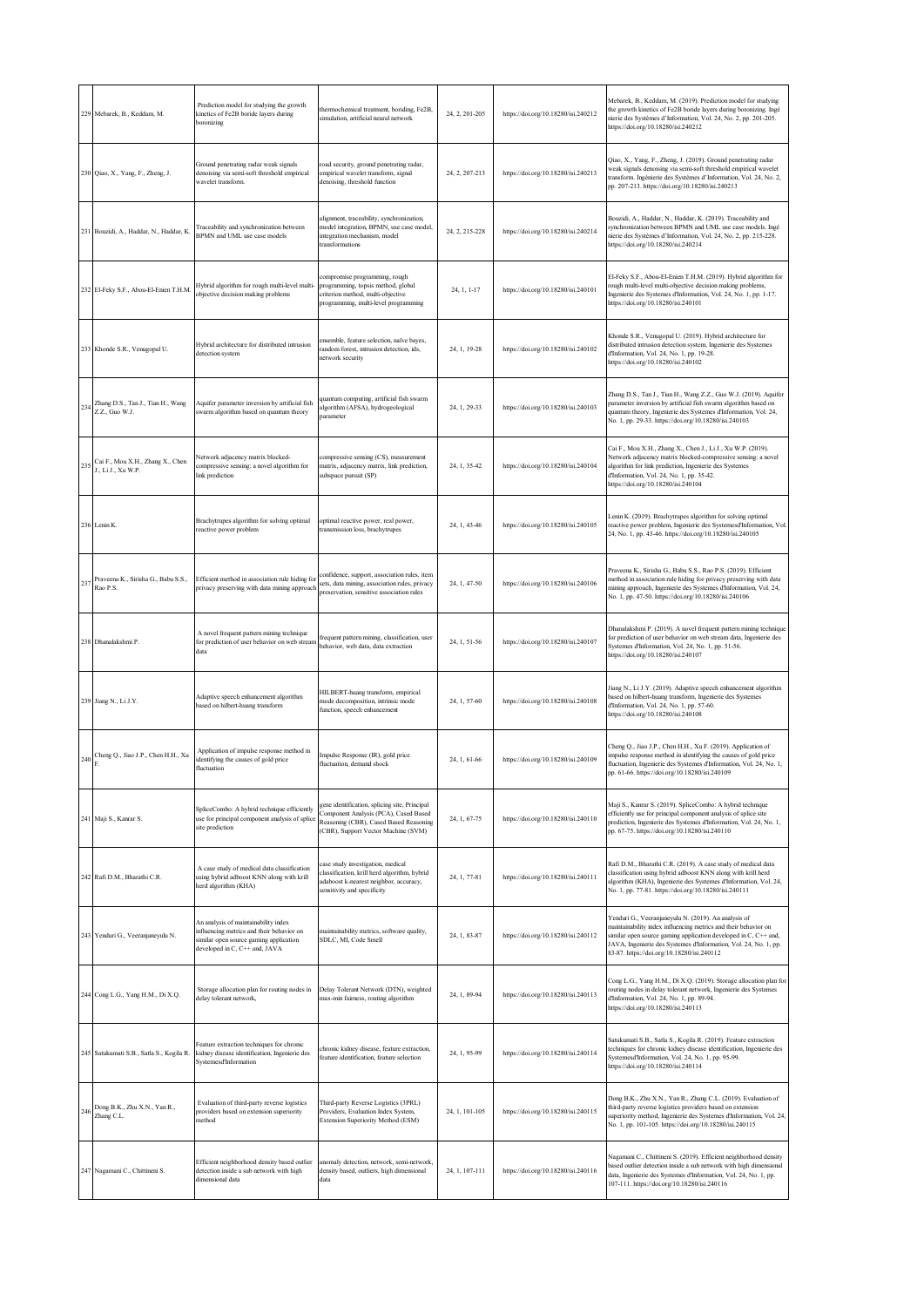| 248 | Arepalli P.G., Narayana V.L.,<br>Venkatesh R., Kumar N.A. | Certified node frequency in social network<br>using parallel diffusion methods                                                                   | ocial network, greedy calculation,<br>information diffusion, rumor influence.<br>location-based network eager calculation                   | 24, 1, 113-117 | https://doi.org/10.18280/isi.240117      | Arepalli P.G., Narayana V.L., Venkatesh R., Kumar N.A. (2019).<br>Certified node frequency in social network using parallel diffusion<br>methods, Ingenierie des Systemesd'Information, Vol. 24, No. 1, pp.<br>113-117. https://doi.org/10.18280/isi.240117                                                    |
|-----|-----------------------------------------------------------|--------------------------------------------------------------------------------------------------------------------------------------------------|---------------------------------------------------------------------------------------------------------------------------------------------|----------------|------------------------------------------|----------------------------------------------------------------------------------------------------------------------------------------------------------------------------------------------------------------------------------------------------------------------------------------------------------------|
|     | 249 Zhou H., Yu K.M.                                      | A novel wireless sensor network data<br>aggregation algorithm based on self-<br>organizing feature mapping neutral network                       | Wireless Sensor Networks (WSNs), Self-<br>organizing Feature Mapping (SOFM),<br>neural network, data aggregation, feature<br>extraction     | 24, 1, 119-123 | https://doi.org/10.18280/isi.240118      | Zhou H., Yu K.M. (2019). A novel wireless sensor network data<br>aggregation algorithm based on self-organizing feature mapping<br>neutral network, Ingenierie des Systemes d'Information, Vol. 24,<br>No. 1, pp. 119-123. https://doi.org/10.18280/isi.240118                                                 |
| 250 | Bodapati J.D., Veeranjaneyulu N.,<br>Shaik S.             | Sentiment analysis from movie reviews using<br><b>LSTMs</b>                                                                                      | recurrent neural networks, gated recurrent<br>reural networks, text mining, word<br>embedding, SVM, deep neural networks                    | 24, 1, 125-129 | https://doi.org/10.18280/isi.240119      | Bodapati J.D., Veeranjaneyulu N., Shaik S. (2019). Sentiment<br>analysis from movie reviews using LSTMs, Ingenierie des Systemes<br>d'Information, Vol. 24 No. 1, pp. 125-129.<br>https://doi.org/10.18280/isi.240119                                                                                          |
|     | 251 Barrile, V., Fotia, A., Bilotta, G.                   | Geodatabase for the assessment of energetic<br>potential of territory                                                                            | GIS, Energy, Geodatabase                                                                                                                    | 23, 6, 7-17    | https://doi.org/10.3166/ISI.23.6.7-17    | Barrile, V., Fotia, A., Bilotta, G. (2018). Geodatabase for the<br>assessment of energetic potential of territory. Ingénierie des Systè<br>mes d'Information, Vol. 23, No. 6, pp. 7-17.<br>https://doi.org/10.3166/ISI.23.6.7-17                                                                               |
|     | 252 Pandey, M., Litoriya, R., Pandey, P.                  | Mobile APP development based on agility<br>function                                                                                              | App development, extreme programming,<br>MAAF, life cycle model, requirement<br>engineering                                                 | 23, 6, 19-44   | https://doi.org/10.3166/ISI.23.6.19-44   | Pandey, M., Litoriya, R., Pandey, P. (2018). Mobile APP<br>development based on agility function. Ingénierie des Systèmes d'<br>Information, Vol. 23, No. 6, pp. 19-44.<br>https://doi.org/10.3166/ISI.23.6.19-44                                                                                              |
| 253 | Ren, Q.H., Li, S.L., Song, B., Chen,                      | Availability optimization of consistency and<br>availability-based micro-service systems<br>through elastic scheduling of container<br>resources | Consistency (C), Availability (A), Partition<br>Tolerance (P), Micro-Service System,<br>Container, Prediction Model, Elastic<br>Scheduling  | 23, 6, 45-60   | https://doi.org/10.3166/ISI.23.6.45-60   | Ren, Q.H., Li, S.L., Song, B., Chen, C. (2018). Availability<br>optimization of consistency and availability-based micro-service<br>systems through elastic scheduling of container resources. Ingé<br>nierie des Systèmes d'Information, Vol. 23, No. 6, pp. 45-60.<br>https://doi.org/10.3166/ISI.23.6.45-60 |
| 254 | Gangadharaiah, N.K.C.,<br>Chinnasamy, C.                  | Secured data storage with users validation in<br>cloud environment                                                                               | privacy, encryption, decryption, cloud<br>egistering, security, Trusted Authenticator<br>(TA), energy consumption, energy reduction         | 23, 6, 61-72   | https://doi.org/10.3166/ISI.23.6.61-72   | Gangadharaiah, N.K.C., Chinnasamy, C. (2018). Secured data<br>storage with users validation in cloud environment. Ingénierie des<br>Systèmes d'Information, Vol. 23, No. 6, pp. 61-72.<br>https://doi.org/10.3166/ISI.23.6.61-72                                                                               |
|     | 255 Li, L.X., Gao, J., Liu, Y.F.                          | Opti-SW: An improved gene sequence<br>alignment algorithm                                                                                        | Gene Sequence Alignment, Smith-<br>Waterman (SW) Algorithm, Optimization,<br>Opti-SW                                                        | 23, 6, 73-85   | https://doi.org/10.3166/ISI.23.6.73-85   | Li, L.X., Gao, J., Liu, Y.F. (2018). Opti-SW: An improved gene<br>sequence alignment algorithm. Ingénierie des Systèmes d'<br>Information, Vol. 23, No. 6, pp. 73-85.<br>https://doi.org/10.3166/ISI.23.6.73-85                                                                                                |
| 256 | Gopi, A.P., Lakshman Narayana, V.,<br>Ashok Kumar, N.     | Dynamic load balancing for client server<br>assignment in distributed system using<br>genetical gorithm                                          | distributed systems, dynamic load balancing.<br>client-server assignment, networking,<br>network traffic, server load, genetic<br>algorithm | 23, 6, 87-98   | https://doi.org/10.3166/ISI.23.6.87-98   | Gopi, A. P., Lakshman Narayana, V., Ashok Kumar, N. (2018).<br>Dynamic load balancing for client server assignment in distributed<br>system using genetical gorithm. Ingénierie des Systèmes d'<br>Information, Vol. 23, No. 6, pp. 87-98.<br>https://doi.org/10.3166/ISI.23.6.87-98                           |
| 257 | Liu, S., Yang F., Wang, S.X., Chen,                       | Automatic generation of bas-relief on 3D<br>models based on 2D images for rhinoceros                                                             | Rhinoscript, Bas-Relief, 2D Images,<br>Surface                                                                                              | 23, 6, 99-113  | https://doi.org/10.3166/ISI.23.6.99-113  | Liu, S., Yang, F., Wang, S.X., Chen, Y. (2018). Automatic<br>generation of bas-relief on 3D models based on 2D images for<br>rhinoceros. Ingénierie des Systèmes d'Information, Vol. 23, No. 6,<br>pp. 99-113. https://doi.org/10.3166/ISI.23.6.99-113                                                         |
| 258 | Lakshman Narayana, V., Peda gopi,<br>A., Ashok Kumar, N.  | Different techniques for hiding the text<br>information using text steganography<br>techniques: A survey                                         | steganography, hiding text, text<br>steganography, hiding techniques,<br>randomized techniques                                              | 23, 6, 115-125 | https://doi.org/10.3166/ISI.23.6.115-125 | Lakshman Narayana, V., Peda gopi, A., Ashok Kumar, N. (2018).<br>Different techniques for hiding the text information using text<br>steganography techniques: A survey. Ingénierie des Systèmes d'<br>Information, Vol. 23, No. 6, pp. 115-125.<br>https://doi.org/10.3166/ISI.23.6.115-125                    |
|     | 259 Xie, Z.L., Yin, H.K.                                  | Selection of optimal cloud services based on<br>quality of service ontology                                                                      | Analytic Hierarchy Process (AHP), cloud<br>services, optimization model, QoS ontology                                                       | 23, 6, 127-141 | https://doi.org/10.3166/ISI.23.6.127-141 | Xie, Z.L., Yin, H.K. (2018). Selection of optimal cloud services<br>based on quality of service ontology. Ingénierie des Systèmes d'<br>Information, Vol. 23, No. 6, pp. 127-141.<br>https://doi.org/10.3166/ISI.23.6.127-141                                                                                  |
|     | 260 Li, B., Zhang, C., Han, C., Bai, B.X.                 | Fingertip data fusion of Kinect v2 and leap<br>notion in unity                                                                                   | fingertip recognition, joint calibration, data<br>fusion, natural human-computer interaction,<br>eap motion, kinect v2                      | 23, 6, 143-159 | https://doi.org/10.3166/ISI.23.6.143-159 | Li, B., Zhang, C., Han, C., Bai, B.X. (2018). Fingertip data fusion<br>of Kinect v2 and leap motion in unity. Ingénierie des Systèmes d'<br>Information, Vol. 23, No. 6, pp. 143-<br>159.https://doi.org/10.3166/ISI.23.6.143-159                                                                              |
| 261 | Lakshmipathi Anantha, N., Battula,<br>B.P.                | Deep convolutional neural networks for<br>product recommendation                                                                                 | recommender system, convolutional neural<br>network, content-based filtering, ranking                                                       | 23, 6, 161-172 | https://doi.org/10.3166/ISI.23.6.161-172 | Lakshmipathi Anantha, N., Battula, B.P. (2018). Deep<br>convolutional neural networks for product recommendation. Ingé<br>nierie des Systèmes d'Information, Vol. 23, No. 6, pp. 161-172.<br>https://doi.org/10.3166/ISI.23.6.161-172                                                                          |
|     | 262 Nagi Reddy, V., Subba Rao, P.                         | Comparative analysis of breast cancer<br>detection using K-means and FCM & EM<br>segmentation techniques                                         | SFCM, mammogram image, fuzzy, k-<br>means, EM algorithm                                                                                     | 23, 6, 173-187 | https://doi.org/10.3166/ISI.23.6.173-187 | Nagi Reddy, V., Subba Rao, P. (2018). Comparative analysis of<br>breast cancer detection using K-means and FCM & EM<br>segmentation techniques. Ingénierie des Systèmes d'Information,<br>Vol. 23, No. 6, pp. 173-187. https://doi.org/10.3166/ISI.23.6.173-<br>187                                            |
|     | 263 Yu, J., Wang, H.                                      | A deep neural network-based algorithm for<br>safe release of big data under random noise<br>disturbance                                          | Deep Neural Network (DNN), big data,<br>privacy preserving, differential privacy                                                            | 23, 6, 189-200 | https://doi.org/10.3166/ISI.23.6.189-200 | Yu, J., Wang, H. (2018). A deep neural network-based algorithm<br>for safe release of big data under random noise disturbance. Ingé<br>nierie des Systèmes d'Information, Vol. 23, No. 6, pp. 189-200.<br>https://doi.org/10.3166/ISI.23.6.189-200                                                             |
|     | 264 Lassandro, P., Zonno, M.                              | A work-related learning project for energy<br>efficiency evaluation and indoor comfort of<br>school buildings                                    | energy efficiency, indoor comfort, ICT,<br>SAPR, school building, virtual tour                                                              | 23, 5, 7-27    | https://doi.org/10.3166/ISI.23.5.7-27    | Lassandro, P., Zonno, M. (2018). A work-related learning project<br>for energy efficiency evaluation and indoor comfort of school<br>buildings. Ingénierie des Systèmes d'Information, Vol. 23, No. 5,<br>pp. 7-27. https://doi.org/10.3166/ISI.23.5.7-27                                                      |
| 265 | Mebarek, B., Keddam, M.,<br>Aboshighiba, H.               | LS-SVM approach for modeling the growthe<br>kinetics of FeB and Fe2B layers formed on<br>Armco iron                                              | .S-SVM, prediction, boronizing, model,<br>simulation                                                                                        | 23, 5, 29-41   | https://doi.org/10.3166/ISI.23.5.29-41   | Mebarek, B., Keddam, M., Aboshighiba, H. (2018). LS-SVM<br>approach for modeling the growthe kinetics of FeB and Fe2B<br>layers formed on Armco iron. Ingénierie des Systèmes d'<br>Information, Vol. 23, No. 5, pp. 29-41.<br>https://doi.org/10.3166/ISI.23.5.29-41                                          |
| 266 | Xie, Z., Zhu, Z.H., Fu, J.Y., Yang,<br>J.S., Peng, B.     | Geological logging of tunnel surrounding<br>rock based on multi-view geometry and<br>image stitching                                             | tunnel construction, computer vision,<br>photographic geological logging                                                                    | 23, 5, 43-59   | https://doi.org/10.3166/ISI.23.5.43-59   | Xie, Z., Zhu, Z.H., Fu, J.Y., Yang, J.S., Peng, B. (2018).<br>Geological logging of tunnel surrounding rock based on multi-view<br>geometry and image stitching. Ingénierie des Systèmes d'<br>Information, Vol. 23, No. 5, pp. 43-59.<br>https://doi.org/10.3166/ISI.23.5.43-59                               |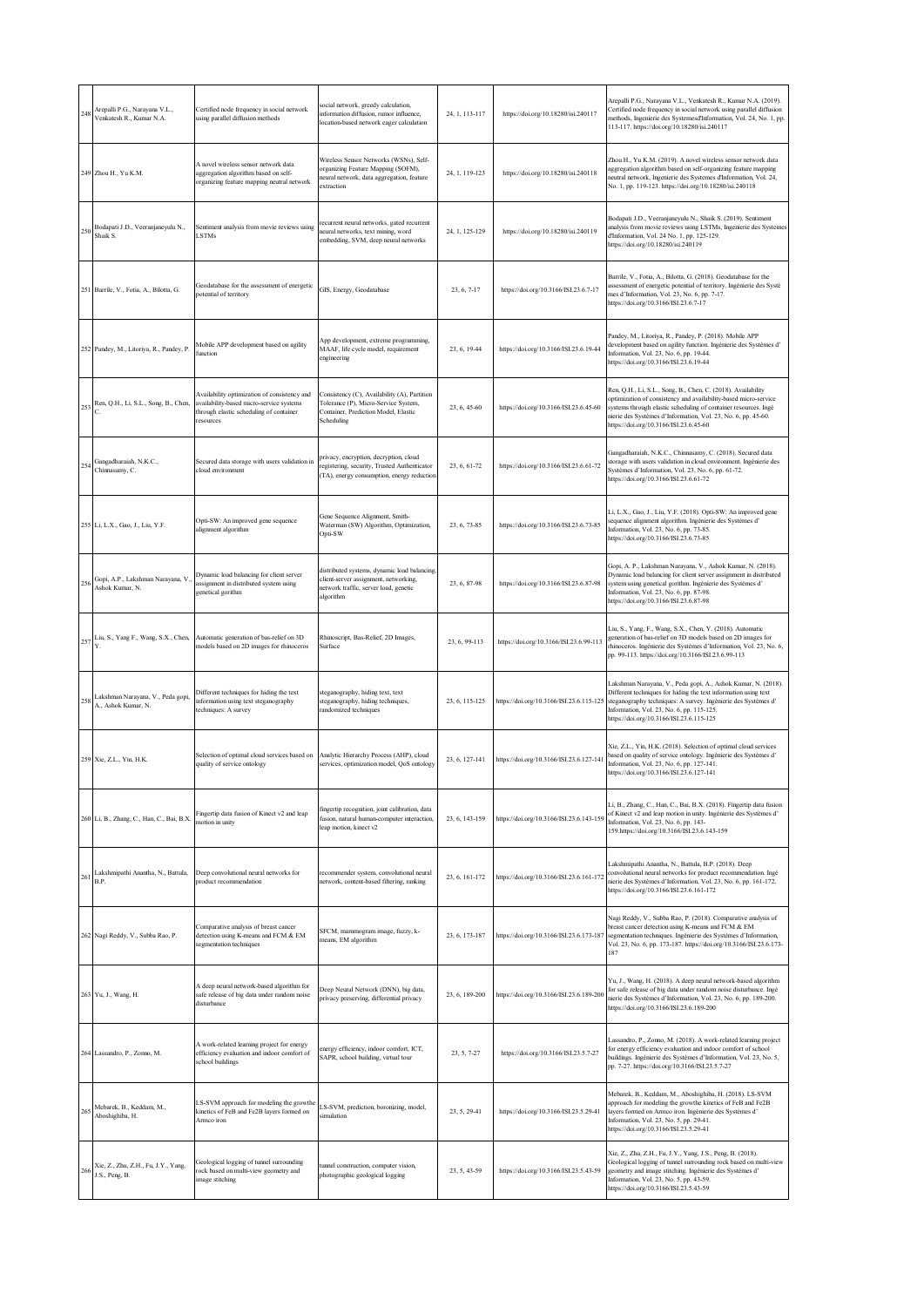|     | 267 Kanagasabai, L.                                                           | Reduction of real power loss by white male<br>deer mating based optimization algorithm                                              | optimal reactive power, transmission loss,<br>white deer, swarm optimization                                                                                                    | 23, 5, 61-68    | https://doi.org/10.3166/ISI.23.5.61-68        | Kanagasabai, L. (2018). Reduction of real power loss by white<br>male deer mating based optimization algorithm. Ingénierie des Syst<br>èmes d'Information, Vol. 23, No. 5, pp. 61-68.<br>https://doi.org/10.3166/ISI.23.5.61-68                                                                               |
|-----|-------------------------------------------------------------------------------|-------------------------------------------------------------------------------------------------------------------------------------|---------------------------------------------------------------------------------------------------------------------------------------------------------------------------------|-----------------|-----------------------------------------------|---------------------------------------------------------------------------------------------------------------------------------------------------------------------------------------------------------------------------------------------------------------------------------------------------------------|
| 268 | Miao, Y.S., Wu, H.R., Zhu, H.J.,<br>Song, Y.L.                                | Localization accuracy of farmland wireless<br>sensor network localization algorithm based<br>on received signal strength indicator  | Farmland Wireless Sensor Network (WSN),<br>Localization Methods, Received Signal<br>Strength Indicator (RSSI), range based<br>localization, path loss exponent                  | 23, 5, 69-80    | https://doi.org/10.3166/ISI.23.5.69-80        | Miao, Y.S., Wu, H.R., Zhu, H.J., Song, Y.L. (2018). Localization<br>accuracy of farmland wireless sensor network localization<br>algorithm based on received signal strength indicator. Ingénierie des<br>Systèmes d'Information, Vol. 23, No. 5, pp. 69-80.<br>https://doi.org/10.3166/ISI.23.5.69-80        |
| 269 | Pandi, C., Dandibhotla, T.S., Bulusu, Reputation based online product<br>V.V. | recommendations                                                                                                                     | product aspects, opinions, aspect rank,<br>frequent aspects, aspect reputation, product<br>similarity, product recommendations                                                  | 23, 5, 81-103   | https://doi.org/10.3166/ ISI.23.5.81-103      | Pandi, C., Dandibhotla, T.S., Bulusu, V.V. (2018). Reputation<br>based online product recommendations. Ingénierie des Systèmes d'<br>Information, Vol. 23, No. 5, pp. 81-103. https://doi.org/10.3166/<br>ISL23.5.81-103                                                                                      |
|     | 270 Zheng, B.H., Zhong, Y.F.                                                  | Study on the impacts of urban network<br>evolution on urban wind and heat environment<br>based on improved genetic algorithm        | Urban Network, Urban Space, Wind and<br>Heat Environment (W&HE), Urban Heat<br>Island (UH) Effect, Improved Genetic<br>Algorithm (GA), Backpropagation Neural<br>Network (BPNN) | 23, 5, 105-119  | https://doi.org/10.3166/ISI.23.5.105-119      | Zheng, B.H., Zhong, Y.F. (2018). Study on the impacts of urban<br>network evolution on urban wind and heat environment based on<br>improved genetic algorithm. Ingénierie des Systèmes d'Information,<br>Vol. 23, No. 5, pp. 105-119. https://doi.org/10.3166/ISI.23.5.105-<br>119                            |
|     | 271 Bikku, T.                                                                 | A new weighted based frequent and<br>infrequent pattern mining method on real-time<br>E-commerce                                    | market data, infrequent association rules,<br>support                                                                                                                           | 23, 5, 121-138  | https://doi.org/10.3166/ISI.23.5.121-138      | Bikku, T. (2018). A new weighted based frequent and infrequent<br>pattern mining method on real-time E-commerce. Ingénierie des<br>Systèmes d'Information, Vol. 23, No. 5, pp. 121-138.<br>https://doi.org/10.3166/ISI.23.5.121-138                                                                           |
|     | 272 Deng, X.Y., Wang, C.                                                      | A hybrid collaborative filtering model with<br>context and folksonomy for social<br>recommendation                                  | collaborative filtering, hybrid<br>recommendation, context, folksonomy,<br>social tag                                                                                           | 23, 5, 139-157  | https://doi.org/10.3166/ ISI.23.5.139-157     | Deng, X.Y., Wang, C. (2018). A hybrid collaborative filtering<br>model with context and folksonomy for social recommendation. Ing<br>énierie des Systèmes d'Information, Vol. 23, No. 5, pp. 139-157.<br>https://doi.org/10.3166/ ISI.23.5.139-157                                                            |
|     | 273 Li, Y.                                                                    | Design and implementation of intelligent<br>travel recommendation system based on<br>internet of things                             | internet of things, intelligent travel,<br>recommendation platform, hadoop                                                                                                      | 23, 5, 159-173  | https://doi.org/10.3166/ISI.23.5.159-173      | Li, Y. (2018). Design and implementation of intelligent travel<br>recommendation system based on internet of things. Ingénierie des<br>Systèmes d'Information, Vol. 23, No. 5, pp. 159-173.<br>https://doi.org/10.3166/ISI.23.5.159-173                                                                       |
| 274 | Mahesh, V., Mahesh, V., Teggi, I.,<br>Bansal, A., Manjesh, S.                 | Product design methodology applied in<br>developing a liquid petroleum gas level<br>indicator using android technology              | cylindre GPL, conception produit, android                                                                                                                                       | 23, 5, 175-184  | https://doi.org/10.3166/ISI.23.5.175-184      | Mahesh, V., Mahesh, V., Teggi, I., Bansal, A., Manjesh, S. (2018).<br>Product design methodology applied in developing a liquid<br>petroleum gas level indicator using android technology. Ingénierie<br>des Systèmes d'Information, Vol. 23, No. 5, pp. 175-184.<br>https://doi.org/10.3166/ISI.23.5.175-184 |
|     | 275 Yuan, B., Wang, F.S., Bao, D.                                             | Design and application of a wavelet neural<br>network program for evaluation of goodwill<br>value in corporate intellectual capital | Wavelet Neural Network (WNN),<br>Corporate Intellectual Capital (CIC),<br>goodwill value                                                                                        | 23, 5, 185-200  | https://doi.org/10.3166/ISI.23.5.185-200      | Yuan, B., Wang, F.S., Bao, D. (2018). Design and application of a<br>wavelet neural network program for evaluation of goodwill value in<br>corporate intellectual capital. Ingénierie des Systèmes d'<br>Information, Vol. 23, No. 5, pp. 185-200.<br>https://doi.org/10.3166/ISI.23.5.185-200                |
| 276 | Naresh, A., Syed, S.A., Prasad,<br>B.V.V.S.                                   | Mining user actions with fuzzy related data<br>security conviction in cloud computing                                               | cloud computing, security, privacy, trust,<br>fuzzy analysis, pattern mining                                                                                                    | 23, 5, 201-212  | https://doi.org/10.3166/ISI.23.5.201-212      | Naresh, A., Syed, S.A., Prasad, B.V.V.S. (2018). Mining user<br>actions with fuzzy related data security conviction in cloud<br>computing. Ingénierie des Systèmes d'Information, Vol. 23, No. 5,<br>pp. 201-212.https://doi.org/10.3166/ISI.23.5.201-212                                                     |
|     | 277 Singamaneni, K.K., Naidu, P.S.                                            | Secure key management in cloud environment cloud computing, cloud encryption model,<br>using quantum cryptography                   | quantum key allocation                                                                                                                                                          | 23, 5, 213-222  | https://doi.org/10.3166/ISI.23.5.213-222      | Singamaneni, K.K., Naidu, P.S. (2018). Secure key management in<br>cloud environment using quantum cryptography. Ingénierie des Syst<br>èmes d'Information, Vol. 23, No. 5, pp. 213-222.<br>https://doi.org/10.3166/ISI.23.5.213-222                                                                          |
|     | 278 Gandon, F.                                                                | A survey of the first 20 years of research on<br>semantic web and linked data                                                       | linked data, semantic web, survey, web of<br>data                                                                                                                               | 23, 3-4, 11-56  | https://doi.org/10.3166/ISI.23.3-4.11-56      | Gandon, F. (2018). A survey of the first 20 years of research on<br>semantic web and linked data. Ingénierie des Systèmes d'<br>Information, Vol. 23, No. 3-4, pp. 11-56.<br>https://doi.org/10.3166/ISI.23.3-4.11-56                                                                                         |
| 279 | Duchateau, F., Lumineau, N.,<br>Aalberg, T.                                   | Impact of open and linked data on<br>bibliographic catalogs                                                                         | data integration, integrated library systems,<br>linked open data, semantic enrichment                                                                                          | 23, 3-4, 57-93  | https://doi.org/10.3166/ISI.23.3-4.57-93      | Duchateau, F., Lumineau, N., Aalberg, T. (2018). Impact of open<br>and linked data on bibliographic catalogs. Ingénierie des Systèmes d<br>'Information, Vol. 23, No. 3-4, pp. 57-93.<br>https://doi.org/10.3166/ISI.23.3-4.57-93                                                                             |
| 280 | s, F., Van Harmelen, F.                                                       | Raad, J., Beek, W., Pernelle, N., Saï Detection of false identity links using<br>community detection in identity graphs             | Communities, Identity, Owl: same As, Web<br>of data                                                                                                                             | 23, 3-4, 95-118 | https://doi.org/10.3166/ISI.23.3-4.95-<br>118 | Raad, J., Beek, W., Pernelle, N., Saïs, F., Van Harmelen, F. (2018).<br>Detection of false identity links using community detection in<br>identity graphs. Ingénierie des Systèmes d'Information, Vol. 23,<br>No. 3-4, pp. 95-118. https://doi.org/10.3166/ISI.23.3-4.95-118                                  |
| 281 | Mendonça, M., Aguilar, J., Perozo,<br>N.                                      | Application of category theory                                                                                                      | meta-ontologies, meta-concepts, category<br>theory, collective intelligence                                                                                                     | 23, 2, 11-38    | https://doi.org/10.3166/isi.23.2.11-38        | Mendonça, M., Aguilar, J., Perozo, N. (2018). Application of<br>category theory. Ingénierie des Systèmes d'Information, Vol. 23,<br>No. 2, pp. 11-38. https://doi.org/10.3166/isi.23.2.11-38                                                                                                                  |
| 282 | Dong, T., Lamolle, M., Le Duc, C.,<br>Bonnot, P.                              | Moteur de révision d'ontologie en SHIQ                                                                                              | collective intelligence, ontology, revision,<br>reasoning, web services                                                                                                         | 23, 2, 39-59    | https://doi.org/10.3166/isi.23.2.39-59        | Dong, T., Lamolle, M., Le Duc, C., Bonnot, P. (2018). Moteur de<br>révision d'ontologie en SHIQ. Ingénierie des Systèmes d'<br>Information, Vol. 23, No. 2, pp. 39-59.<br>https://doi.org/10.3166/isi.23.2.39-59                                                                                              |
| 283 | Monticolo, D., Gabriel, A., Chavez<br>Barrios, P.                             | Une approche de conception de systèmes<br>multi-agents dédiés à la gestion des<br>connaissances                                     | organizational model, multi agent system,<br>knowledge management                                                                                                               | 23, 2, 61-88    | https://doi.org/10.3166/isi.23.2.61-88        | Monticolo, D., Gabriel, A., Chavez Barrios, P. (2018). Une<br>approche de conception de systèmes multi-agents dédiés à la<br>gestion des connaissances. Ingénierie des Systèmes d'Information,<br>Vol. 23, No. 2, pp. 61-88. https://doi.org/10.3166/isi.23.2.61-88                                           |
| 284 | Anghour, A., Lamolle, M., Belhadj,<br>F., Boyer, V.                           | Appprentissage adaptatif temps réels par syst<br>ème multi-agent. Gestion de parcours<br>individuels et collaboratifs               | adaptive learning, recommendation of<br>pedagogical ressources, multi-usres context,<br>web-based learning environment                                                          | 23, 2, 89-109   | https://doi.org/10.3166/isi.23.2.89-109       | Anghour, A., Lamolle, M., Belhadj, F., Boyer, V. (2018).<br>Appprentissage adaptatif temps réels par système multi-agent.<br>Gestion de parcours individuels et collaboratifs. Ingénierie des Syst<br>èmes d'Information, Vol. 23, No. 2, pp. 89-109.<br>https://doi.org/10.3166/isi.23.2.89-109              |
| 285 | Bonacin, R., Dos Reis, J.C., Mendes<br>Perciani, E., Nabuco, O.               | Exploring intentions on electronic health<br>records retrieval. Studies with collaborative<br>scenarios                             | information retrieval, electronic health<br>records, information sharing, query<br>rxpansion, intentions, illocutions, speech<br>acts theory                                    | 23, 2, 111-135  | https://doi.org/10.3166/isi.23.2.111-135      | Bonacin, R., Dos Reis, J.C., Mendes Perciani, E., Nabuco, O.<br>(2018). Exploring intentions on electronic health records retrieval.<br>Studies with collaborative scenarios. Ingénierie des Systèmes d'<br>Information, Vol. 23, No. 2, pp. 111-135.<br>https://doi.org/10.3166/isi.23.2.111-135             |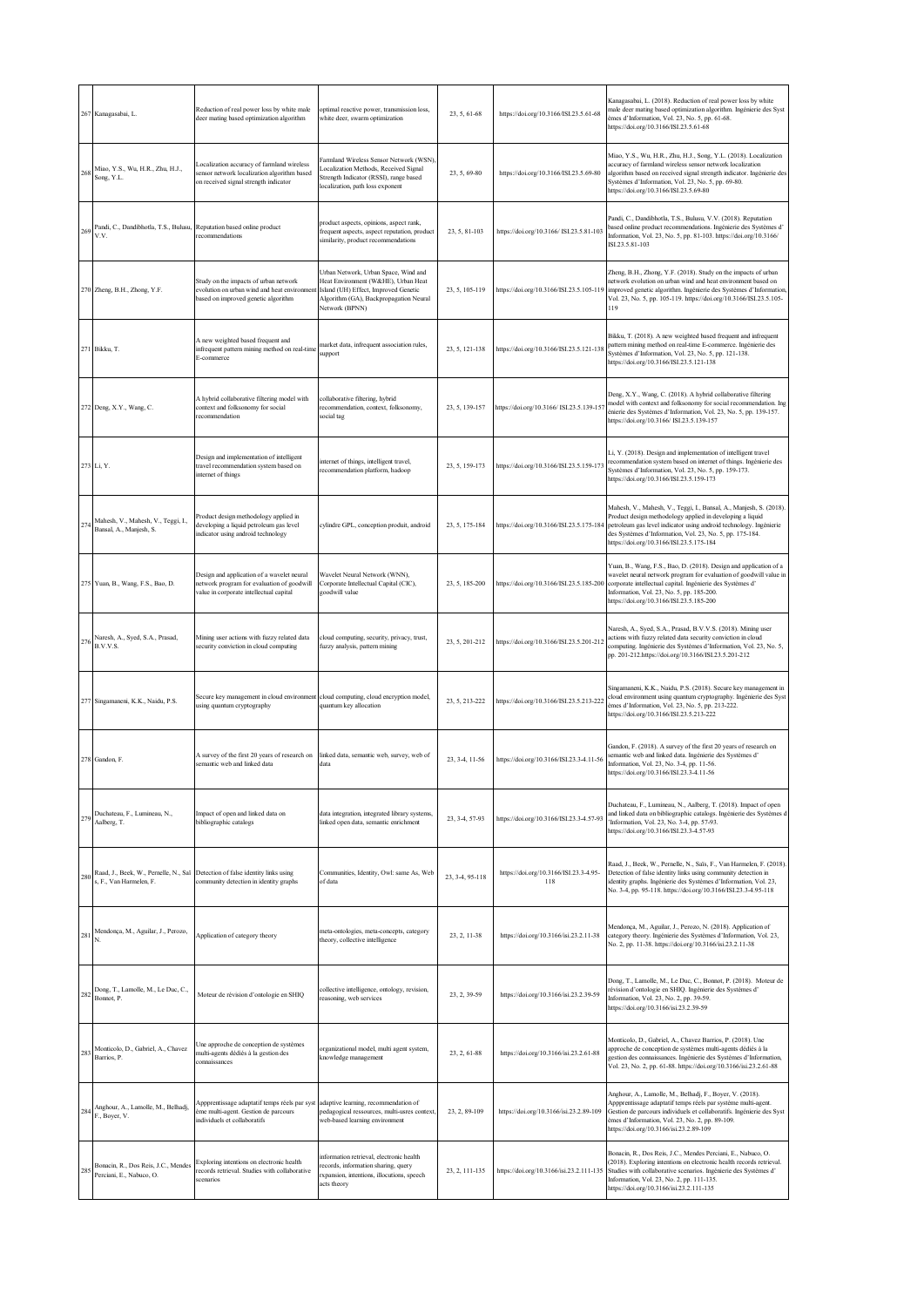| 286 | Ponsard, C., Touzani, M.,<br>Majchrowski, A.              | How to conduct big data projects: Methods<br>overview and industrial feedback                                                                  | adoption process, agile methods, big data,<br>case study, projet management                                                                                        | 23, 1, 9-33    | https://doi.org/10.3166/ISI.23.1.9-33    | Ponsard, C., Touzani, M., Majchrowski, A. (2018). How to<br>conduct big data projects: Methods overview and industrial<br>feedback. Ingénierie des Systèmes d'Information, Vol. 23, No. 1,<br>pp. 9-33. https://doi.org/10.3166/ISI.23.1.9-33                                                            |
|-----|-----------------------------------------------------------|------------------------------------------------------------------------------------------------------------------------------------------------|--------------------------------------------------------------------------------------------------------------------------------------------------------------------|----------------|------------------------------------------|----------------------------------------------------------------------------------------------------------------------------------------------------------------------------------------------------------------------------------------------------------------------------------------------------------|
| 287 | Miralles, A., Huchard, M.,<br>Carbonnel, J., Nebut, C.    | Union and intersection of models for<br>information systems analysis                                                                           | class model, class model integration, class<br>model intersection, class model matching,<br>class model union, formal concept analysis,<br>information system, UML | 23, 1, 35-62   | https://doi.org/10.3166/ISI.23.1.35-62   | Miralles, A., Huchard, M., Carbonnel, J., Nebut, C. (2018). Union<br>and intersection of models for information systems analysis. Ingé<br>nierie des Systèmes d'Information, Vol. 23, No. 1, pp. 35-62.<br>https://doi.org/10.3166/ISI.23.1.35-62                                                        |
| 288 | Fredj, F.B., Lammari, N., Comyn-<br>Wattiau, I.           | Anonymizing data by generalization. A<br>guided method                                                                                         | monymization, guidance, methodology,<br>model-driven approach, ontology, privacy,<br>security                                                                      | 23, 1, 63-87   | https://doi.org/10.3166/ISI.23.1.63-87   | Fredj, F.B., Lammari, N., Comyn-Wattiau, I. (2018). Anonymizing<br>data by generalization. A guided method. Ingénierie des Systèmes d<br>'Information, Vol. 23, No. 1, pp. 63-87.<br>https://doi.org/10.3166/ISI.23.1.63-87                                                                              |
|     | 289 Mothe, J., Rakotonirina, A.J.                         | Contextual collaborative filtering. A LDA-<br>based approach                                                                                   | collaborative filtering, hybrid recommender<br>system, information retrieval, information<br>systems, latent dirichlet allocation,<br>recommender systems          | 23, 1, 89-109  | https://doi.org/10.3166/ISI.23.1.89-109  | Mothe, J., Rakotonirina, A.J. (2018). Contextual collaborative<br>filtering. A LDA-based approach. Ingénierie des Systèmes d'<br>Information, Vol. 23, No. 1, pp. 89-109.<br>https://doi.org/10.3166/ISI.23.1.89-109                                                                                     |
| 290 | Ferrouk, M., Boubekeur, F.,<br>Belkacemi, L.              | Influence dans Twitter. Définition et<br>utilisation en recherche d'information                                                                | influence, twitter social network, social<br>information retrieval, pagerank.                                                                                      | 22, 6, 9-36    | https://doi.org/10.3166/isi.22.6.9-36    | Ferrouk, M., Boubekeur, F., Belkacemi, L. (2017). Influence dans<br>Twitter. Définition et utilisation en recherche d'information. Ingé<br>nierie des Systèmes d'Information, Vol. 22, No. 6, pp. 9-36.<br>https://doi.org/10.3166/isi.22.6.9-36                                                         |
|     | 291 Othman, R., Belkaroui, R., Faiz, R.                   | Nouvelle approche anaphorique pour le ré<br>sumé automatique des textes d'opinions dans<br>les tweets                                          | opinion summarization, twitter,<br>conversations, anaphora resolution                                                                                              | 22, 6, 37-51   | https://doi.org/10.3166/isi.22.6.37-51   | Othman, R., Belkaroui, R., Faiz, R. (2017). Nouvelle approche<br>anaphorique pour le résumé automatique des textes d'opinions dans<br>les tweets. Ingénierie des Systèmes d'Information, Vol. 22, No. 6,<br>pp. 37-51. https://doi.org/10.3166/isi.22.6.37-51                                            |
|     | 292 Abel, M.H., Saleh, M.                                 | MEMORAe : un système d'information<br>support d'un éco-système apprenant                                                                       | earning ecosystem, organizational learning,<br>knowledge management, collaborative<br>platform                                                                     | 22, 6, 53-69   | https://doi.org/10.3166/isi.22.6.53-69   | Abel, M.H., Saleh, M. (2017). MEMORAe: un système d'<br>information support d'un éco-système apprenant. Ingénierie des<br>Systèmes d'Information, Vol. 22, No. 6, pp. 53-69.<br>https://doi.org/10.3166/isi.22.6.53-69                                                                                   |
| 293 | Bouzayane, S., Saad, I., Kassel, G.,<br>Gargouri, F.      | Recommandation basée sur l'aide multicritère<br>à la décision pour personnaliser l'échange d'<br>information                                   | ecommender system, information<br>exchange, support process, knowledge<br>transfer, leader learner, MOOC                                                           | 22, 6, 71-91   | https://doi.org/10.3166/isi.22.6.71-91   | Bouzayane, S., Saad, I., Kassel, G., Gargouri, F. (2017).<br>Recommandation basée sur l'aide multicritère à la décision pour<br>personnaliser l'échange d'information. Ingénierie des Systèmes d'<br>Information, Vol. 22, No. 6, pp. 71-91.<br>https://doi.org/10.3166/isi.22.6.71-91                   |
| 294 | Arru, M., Negre, E., Rosenthal-<br>Sabroux, C.            | Alerter ou ne pas alerter ? Une intégration de<br>connaissances sur les comportements des<br>populations dans les systèmes d'alerte            | varning systems, data analysis, behaviors,<br>populations, knowledge                                                                                               | 22, 6, 93-117  | https://doi.org/10.3166/isi.22.6.93-117  | Arru, M., Negre, E., Rosenthal-Sabroux, C. (2017). Alerter ou ne<br>pas alerter? Une intégration de connaissances sur les<br>comportements des populations dans les systèmes d'alerte. Ingé<br>nierie des Systèmes d'Information, Vol. 22, No. 6, pp. 93-117.<br>https://doi.org/10.3166/isi.22.6.93-117 |
| 295 | Joliveau, T., Noucher, M.,<br>Couderchet, L., Caquard, S. | Enseigner le géoweb par la pratique et la<br>critique                                                                                          | criticism, geoweb, GIS, online learning,<br>ocational education                                                                                                    | 22, 5, 11-33   | https://doi.org/10.3166/ISI.22.5.11-33   | Joliveau, T., Noucher, M., Couderchet, L., Caquard, S. (2017).<br>Enseigner le géoweb par la pratique et la critique. Ingénierie des<br>Systèmes d'Information, Vol. 22, No. 5, pp. 11-33.<br>https://doi.org/10.3166/ISI.22.5.11-33                                                                     |
|     | 296 Chopin, C., Genevois, S.                              | Géomatique et enseignement secondaire                                                                                                          | data sets for education, geographic<br>information: geomatic, open data.<br>pedagogical scenarization, teachers<br>practices                                       | 22, 5, 35-52   | https://doi.org/10.3166/ISI.22.5.35-52   | Chopin, C., Genevois, S. (2017). Géomatique et enseignement<br>secondaire. Ingénierie des Systèmes d'Information, Vol. 22, No. 5,<br>pp. 35-52. https://doi.org/10.3166/ISI.22.5.35-52                                                                                                                   |
|     | 297 Mericskay, B.                                         | Enjeux et perspectives de l'enseignement des<br>SIG aux géographes et aux urbanistes                                                           | geography, GIS, pedagogy, planning,<br>teaching, university                                                                                                        | 22, 5, 53-58   | https://doi.org/10.3166/ISI.22.5.53-58   | Mericskay, B. (2017). Enjeux et perspectives de l'enseignement des<br>SIG aux géographes et aux urbanistes. Ingénierie des Systèmes d'<br>Information, Vol. 22, No. 5, pp. 53-58.<br>https://doi.org/10.3166/ISI.22.5.53-58                                                                              |
|     | 298 Puel, J.B., Mathieu, B., Crouzil, A.                  | Applications mobile et Web pour les<br>observatoires photographiques du paysage                                                                | ugmented reality, landscape reading,<br>nobile app, photographic landscape<br>observatory, serious games, web app                                                  | 22, 5, 59-68   | https://doi.org/10.3166/ISI.22.5.59-68   | Puel, J.B., Mathieu, B., Crouzil, A. (2017). Applications mobile et<br>Web pour les observatoires photographiques du paysage. Ingénierie<br>des Systèmes d'Information, Vol. 22, No. 5, pp. 59-68.<br>https://doi.org/10.3166/ISI.22.5.59-68                                                             |
|     | 299 Foch, H.                                              | Agriculture de précision pour l'éducation au<br>développement durable (AGRIPEDD)                                                               | académie de toulouse, airbus defence, EI<br>purpan, farmstar, precision farming, space,<br>sustainable development                                                 | 22, 5, 69-89   | https://doi.org/10.3166/ISI.22.5.69-89   | Foch, H. (2017). Agriculture de précision pour l'éducation au dé<br>veloppement durable (AGRIPEDD). Ingénierie des Systèmes d'<br>Information, Vol. 22, No. 5, pp. 69-89.<br>https://doi.org/10.3166/ISI.22.5.69-89                                                                                      |
|     | 300 Mothe, J., Rieu, G.                                   | FabSpace 2.0, utilisation d'images d'<br>observation de la Terre et des océans en<br>classe                                                    | copernicus program, earth observation<br>images, Fabspace 2.0, technical platform,<br>ise in education of observation images                                       | 22, 5, 91-104  | https://doi.org/10.3166/ISI.22.5.91-104  | Mothe, J., Rieu, G. (2017). FabSpace 2.0, utilisation d'images d'<br>observation de la Terre et des océans en classe. Ingénierie des Systè<br>mes d'Information, Vol. 22, No. 5, pp. 91-104.<br>https://doi.org/10.3166/ISI.22.5.91-104                                                                  |
|     | 301 Renard, F., Alonso L.                                 | La combinaison de l'image satellitaire avec<br>les données citoyennes pour la mesure de l'î<br>lot de chaleur urbain                           | landsat, participatory measurement, satellite<br>imagery, temperatures, urban heat island                                                                          | 22, 5, 105-111 | https://doi.org/10.3166/ISI.22.5.105-11  | Renard, F., Alonso, L. (2017). La combinaison de l'image<br>satellitaire avec les données citoyennes pour la mesure de l'îlot de<br>chaleur urbain. Ingénierie des Systèmes d'Information, Vol. 22, No.<br>5, pp. 105-111. https://doi.org/10.3166/ISI.22.5.105-111                                      |
|     | 302 Pache, A., Ferré, S.J.                                | Aborder les flux d'informations en classe                                                                                                      | citizenship, geography, information flow,<br>mobility                                                                                                              | 22, 5, 113-125 | https://doi.org/10.3166/ISI.22.5.113-125 | Pache, A., Ferré, S.J. (2017). Aborder les flux d'informations en<br>classe. Ingénierie des Systèmes d'Information, Vol. 22, No. 5, pp.<br>113-125. https://doi.org/10.3166/ISI.22.5.113-125                                                                                                             |
|     | 303 Gazel, H.                                             | G2I: Géographie, informatique et internet                                                                                                      | geography, informatics, internet, learning<br>rogress, research-teaching transfer, urban<br>planning workshop                                                      | 22, 5, 127-143 | https://doi.org/10.3166/ISI.22.5.127-143 | Gazel, H. (2017). G2I: Géographie, informatique et internet. Ingé<br>nierie des Systèmes d'Information, Vol. 22, No. 5, pp. 127-143.<br>https://doi.org/10.3166/ISI.22.5.127-143                                                                                                                         |
|     | 304 Sayar, I., Souquières, J.                             | The validation in the early steps of the<br>development process [La validation dans les<br>premières étapes du processus de dé<br>veloppement] | refinement, requirements, specification,<br>tools, validation, verification                                                                                        | 22, 4, 11-41   | https://doi.org/10.3166/ISI.22.4.11-41   | Sayar, I., Souquières, J. (2017). The validation in the early steps of<br>the development process. Ingénierie des Systèmes d'Information,<br>Vol. 22, No. 4, pp. 11-41. https://doi.org/10.3166/ISI.22.4.11-41                                                                                           |